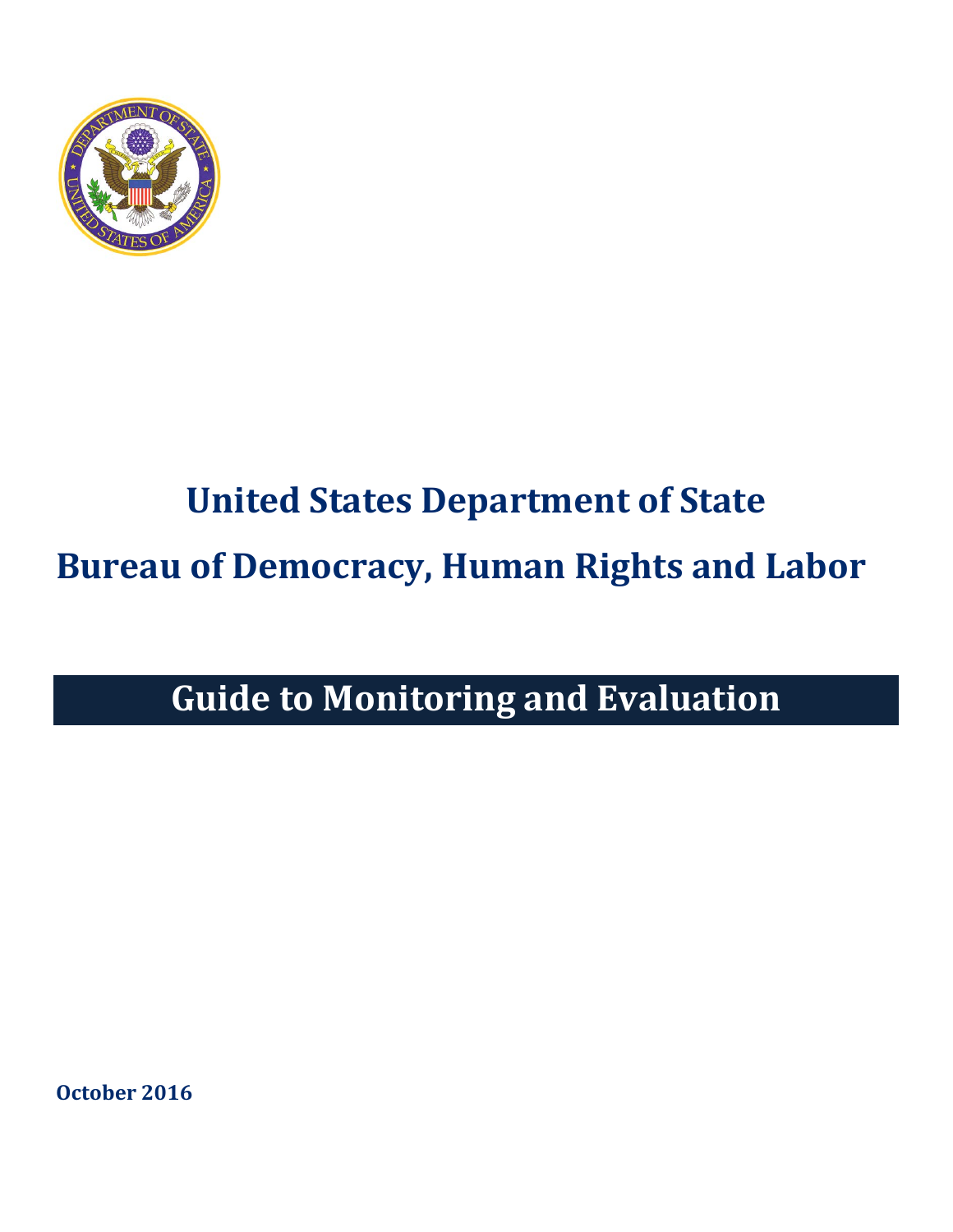| <b>Contents</b>                                                                           |  |
|-------------------------------------------------------------------------------------------|--|
|                                                                                           |  |
|                                                                                           |  |
|                                                                                           |  |
|                                                                                           |  |
| <b>DRL Grant Applicants: Suggested Monitoring &amp; Evaluation Proposal Components  4</b> |  |
|                                                                                           |  |
|                                                                                           |  |
|                                                                                           |  |
|                                                                                           |  |
|                                                                                           |  |
|                                                                                           |  |
|                                                                                           |  |
|                                                                                           |  |
|                                                                                           |  |
|                                                                                           |  |
|                                                                                           |  |
|                                                                                           |  |
|                                                                                           |  |
|                                                                                           |  |
| 14                                                                                        |  |
|                                                                                           |  |
|                                                                                           |  |
|                                                                                           |  |
|                                                                                           |  |
|                                                                                           |  |
|                                                                                           |  |
|                                                                                           |  |
|                                                                                           |  |
|                                                                                           |  |
|                                                                                           |  |
|                                                                                           |  |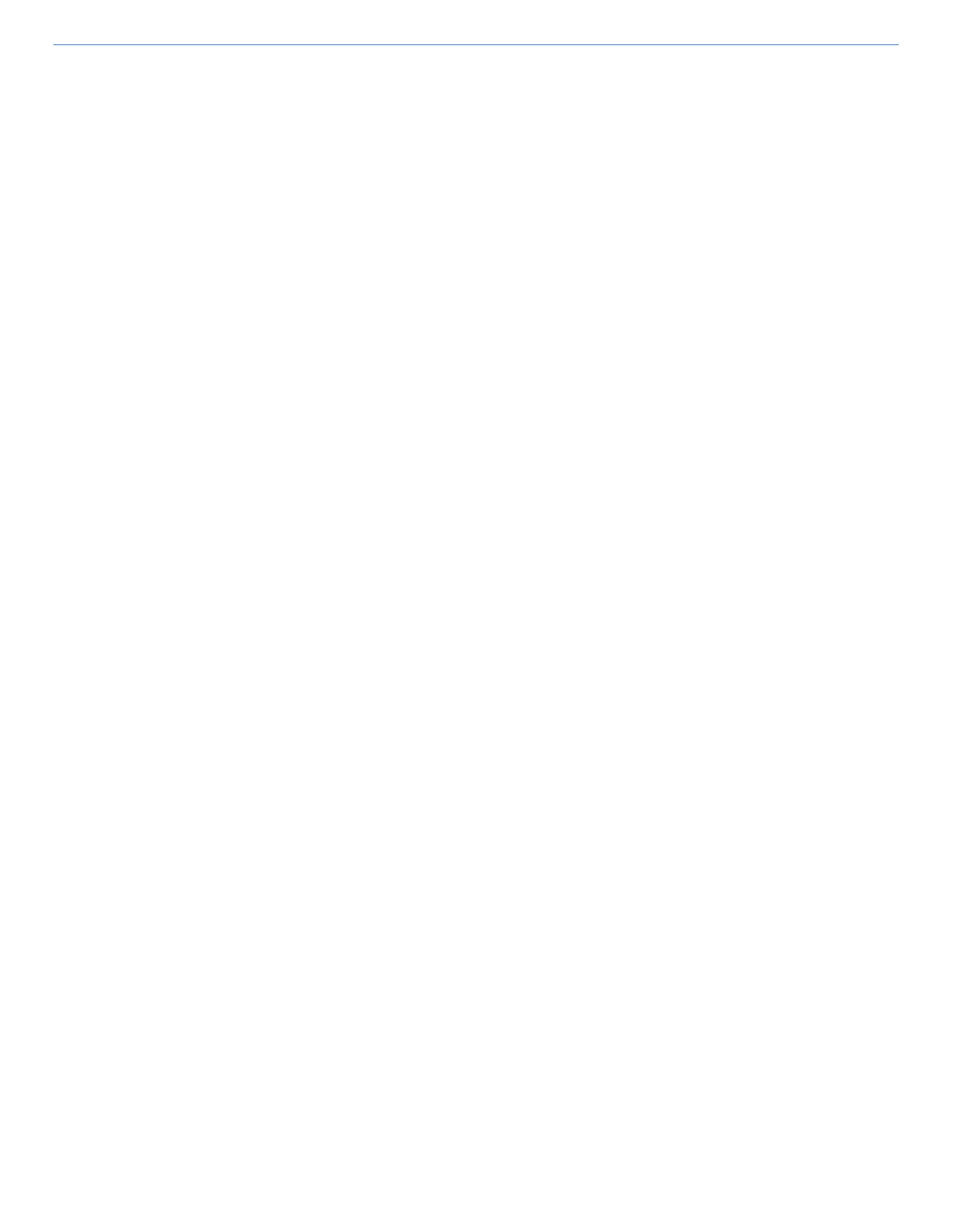## <span id="page-3-0"></span>**How to Use this Guide**

This guide was developed for applicants and implementing partners (grantees) of the U.S. Department of State's Bureau of Democracy, Human Rights and Labor (DRL). It includes guidance and templates on project design, monitoring and evaluation (M&E), and reporting. This guide is a supplement to DRL's **[Proposal Submission Instructions](http://www.state.gov/documents/organization/261186.pdf)**, which can be found on DRL's website (**[Open Calls for Statements of Interest/Requests for Proposals](http://www.state.gov/j/drl/p/c12302.htm)**).

This should not be seen as a comprehensive source for all Department of State bureaus or offices. Applicants should familiarize themselves with the policies and procedures for program management and evaluation for each bureau or office, and other U.S. Government agencies. Applicants for Federal Assistance programs should also familiarize themselves with any program-specific requirements published in public Notice of Funding Opportunities (NOFOs).

#### **This guide has been formed to assist new applicants and current grantees in:**

- Understanding DRL's current M&E requirements for applicants' project proposals, as well as how DRL Program Officers review a grantee's M&E components throughout the life of an awarded grant.
- Developing logic models when designing a project. Understanding how these models can be used to outline the relationship between activities and intended outcomes, as well as identifying the assumptions that need to occur for proposed changes to happen.
- Forming an M&E narrative and plan, which outlines how M&E activities will be carried out and the types of indicators that will be used to measure project performance.
- Understanding how evaluation can be used to demonstrate whether intended outcomes occurred, project activities were appropriate for the environment, and how findings can be used to design future projects.
- Collecting, analyzing and reporting on project data once implementation starts.

Please note that this publication has been designed for non-experts. It should not be seen as a comprehensive guide to project design, monitoring, evaluation or reporting. It includes guidance to assist applicants that are designing grants during prosposal development or grantees that are interested in re-designing active project. It also includes guidance for current grantees on quarterly and final reporting.

#### **This guide includes the following sections:**

- I. [Monitoring and Evaluation:](#page-4-0) M&E fundamentals and M&E at DRL
- II. [DRL Grant Applicants: Suggested Monitoring & Evaluation Proposal Components](#page-6-0)
	- [Logic Model](#page-7-0)
	- [Monitoring & Evaluation Narrative](#page-10-0)
- III. [DRL Grantees: Project Reporting](#page-23-0)
	- [Project Quarterly Reports](#page-23-1)
	- [Project Final Reports](#page-27-0)
- IV. [Recommended Monitoring & Evaluation Resources](#page-32-0)

Additional M&E-related documents, including performance indicator reference sheets (PIRS) and templates can be found on our **[Resources](http://www.state.gov/j/drl/p/c72333.htm)** page.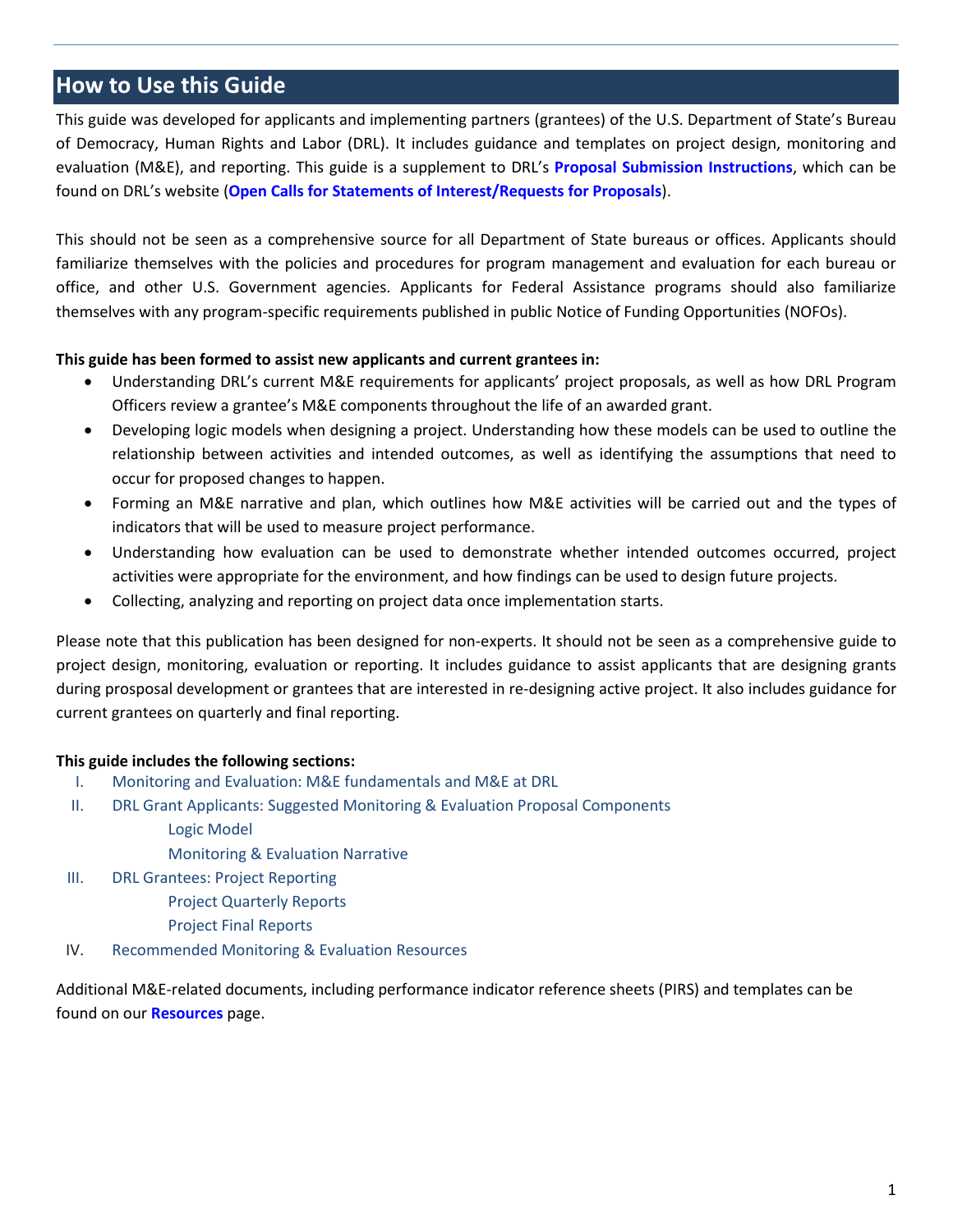## <span id="page-4-0"></span>**Monitoring and Evaluation**

#### <span id="page-4-1"></span>**What is Monitoring and Evaluation?**

Several definitions exist for monitoring and evaluation (M&E), and perspectives can differ on what is considered good practice depending on an individual's experience and the sector in which they work.

For the purpose of this guide, the following definitions are used:

- **Monitoring** generally refers to the collection of data to measure progress (based on performance indicators or other metrics). Progress is tracked based on expectations (targets) set before activities were implemented.
- **Evaluation** is defined as a process that determines the merit, worth or value of things (e.g. projects, processes, service delivery, advocacy interventions). $<sup>1</sup>$  $<sup>1</sup>$  $<sup>1</sup>$ </sup>

Evaluation is often seen as a process conducted after activities end. However, evaluation methods for collecting and analyzing project data can and should be incorporated into several project areas, to understand:

- the needs of a target population (needs assessment);
- the theory or rationale behind a program (program design);
- how a program works, whether it was implemented as planned, and whether it was appropriate (process and program relevance);
- whether program activities were performed in the best possible way (efficiency);
- whether they were effective in producing short- or medium-term changes (outcomes); and,
- the long-term or sustained changes produced by a program, after activities have ended (impact).<sup>[2](#page-4-4)</sup>

Monitoring and evaluation should be considered as systematic and integrated processes. The data produced from M&E should help grantees learn whether processes can be improved during implementation, and whether certain activities or approaches could be used for future projects.

It should also be understood that evaluation is not necessarily value-free. Since the evaluation process takes findings (i.e. survey data, observations from field research) to assess a project's significance, the conclusions from an evaluation are often value-based judgments. Since these judgments are used to evaluate the criteria or standards (e.g. targets, goals) set by an organization, the process of evaluation should be used to learn about a project and facilitate decision making. Using evaluation data for decision-making can take many forms, such as re-designing project logic or theories of change, modifying activities, or understanding how future projects can be improved to better serve target populations.

*For the most part, this publication includes guidance on (1) incorporating evaluation principles in program design and (2) activity monitoring and reporting.*

#### <span id="page-4-2"></span>**Monitoring and Evaluation at DRL**

DRL believes that implementers know best—this is why we take a flexible approach to M&E. This does not mean that our office expects all grantees to become evaluation specialists. It simply means that we believe M&E should be useful, by fitting grantees' information needs and the complexities of the operating environment. While an organization's program officers are responsible for conducting activity monitoring, evaluation has often been defined as an independent, external activity.

<span id="page-4-4"></span><span id="page-4-3"></span><sup>&</sup>lt;sup>1</sup> Scriven, Michael (1991). *Evaluation thesaurus* (4<sup>th</sup> ed.). Newbury Park, CA: Sage.<br><sup>2</sup> Rossi, Peter H., Mark W. Lipsey, and Howard E. Freeman (2004). *Evaluation: A Systematic Approach* (7<sup>th</sup> ed.). Thousand Oaks, CA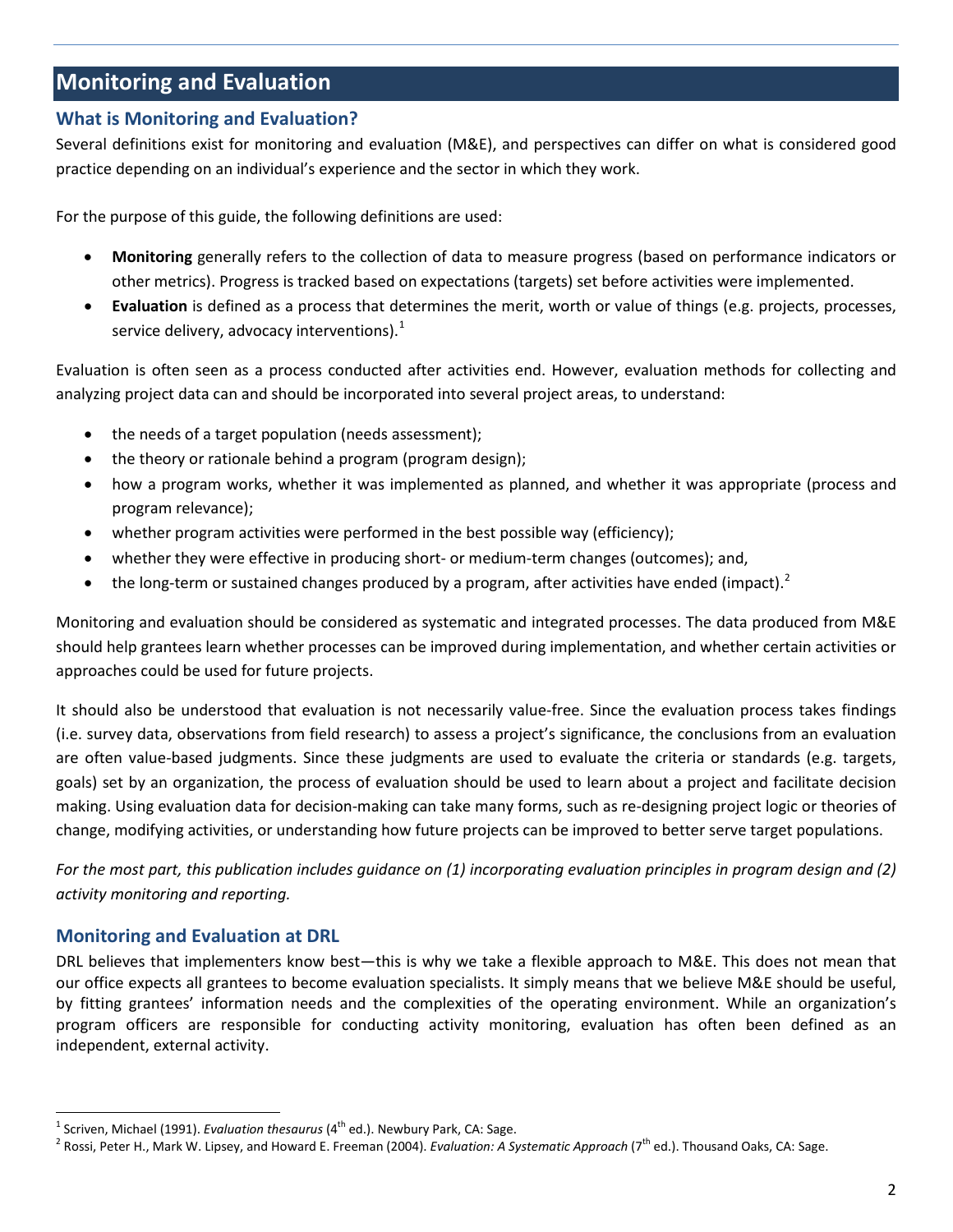However, if an implementing partner has an internal evaluation unit, project reviews and evaluations for DRL-funded projects can be conducted by an implementing partner's internal evaluation specialists and qualified staff. M&E should also be accessible to organizations with limited experience. DRL provides sample templates for organizations that would like to use them. To ensure that M&E is accessible, our templates include technical terminology, guiding questions, and plain English versions (free of technical terminology). **Please note that these templates are not required when submitting an application. If your organization uses a different format or has its own templates, you can continue to use these as long as they include the same level of detail as the DRL samples.**

**Using 'Evaluative Thinking' for Project Design:** DRL expects grantees to use evaluative thinking when designing projects. By using evaluative thinking during project design, grantees should value evidence (e.g. existing internal or external studies or evaluations, information from baseline studies, needs assessments) and identify the assumptions behind the way they think their projects work. During project implementation, grantees should reflect on the information they gather to make decisions on the way a project is designed, implemented and evaluated.<sup>[3](#page-5-0)</sup>

**Plans Change:** It is often mentioned that M&E plans should be seen as 'living documents'. This is true for DRL grants. After being awarded a grant, if you need to add or change indicators or revise evaluation data collection methods, then please inform your DRL Grants Officer Representative (GOR)/Program Officer (PO). After informing the GOR/PO, grantees can upload revised M&E plans to **[GrantSolutions](https://home.grantsolutions.gov/home/)**. **Please ensure that revised plans are uploaded, as GrantSolutions is the official record for project files.**

**Honest Communication:** Not everything can be a success. M&E should be used for more than just accountability or reporting on indicators and success stories. DRL encourages grantees to tell us about the challenges occurring in their operating environments, as well any project setbacks or failures. As many of our grants operate in complex environments and on sensitive topics, we believe that honestly reporting on both successes and challenges is a question of ethics. Honest communication provides those working in this sector with more information and the opportunity to learn. It also helps DRL Program Officers to plan for subsequent quarters, based on what has and has not worked. If implementing partners see major risks or challenges arising, please communicate these in a timely manner—i.e. partners should not wait for the quarterly reporting period to communicate risks and challenges.

**Ethics:** DRL strongly encourages applicants to consider whether their M&E systems are using human rights-based approaches,<sup>[4](#page-5-1)</sup> applying a gender and equity lens,<sup>[5](#page-5-2)</sup> or including marginalized populations. Applicants should consider whether evaluation design, data collection, analysis, reporting and learning are conducted in an ethical and responsible way with all project participants (e.g. direct beneficiaries, sub-grantees). While DRL and many grantee organizations do not have Institutional Review Boards (IRBs) like universities, organizations should still make adequate provisions to protect the privacy of human subjects when collecting data from individuals. For instance, when collecting data from project participants, consider whether your organization has the necessary informed consent forms, confidentiality agreements, and data security protocols.

**DRL Evaluation Unit:** The Strategic Planning and Evaluation Unit is responsible for promoting evaluation within DRL. Inhouse evaluation specialists routinely revise M&E guidance and templates for grantees, provide tailored training and one-on-one coaching for grantees and DRL staff, manage evaluation contracts conducted by external consultants, conduct internal reviews and evaluations, and ensure that the office maintains evaluation principles and standards that are in line with the **[Department of State Evaluation Policy](http://www.state.gov/s/d/rm/rls/evaluation/2015/236970.htm)** and the **[American Evaluation Association](http://www.eval.org/)** (AEA).

<span id="page-5-0"></span> <sup>3</sup> Buckley, J., T. Archibald, M. Hargraves, and W. M. Trochim (2015). *Defining and Teaching Evaluative Thinking: Insights from Research on Critical*  Thinking. American Journal of Evaluation 36.3: 375-88.<br><sup>4</sup> <u>[United Nations Practitioners' Portal on Human Rights Based Approaches to Programming](http://hrbaportal.org/the-human-rights-based-approach-to-development-cooperation-towards-a-common-understanding-among-un-agencies)<br><sup>5</sup> For resources on applying a gender-responsive and equity lens to evaluati</u>

<span id="page-5-1"></span>

<span id="page-5-2"></span>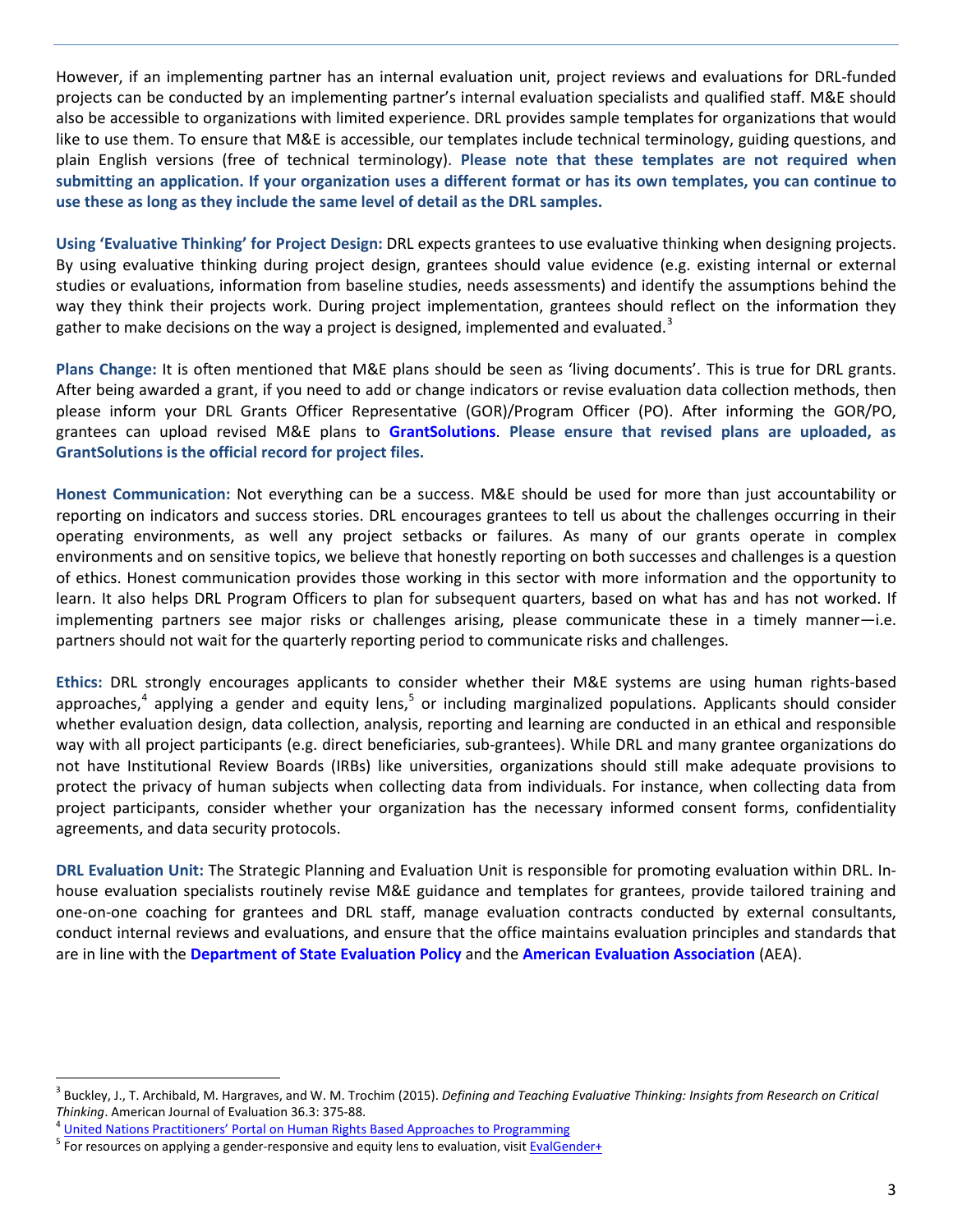## <span id="page-6-0"></span>**DRL Grant Applicants: Suggested Monitoring & Evaluation Proposal Components**

#### <span id="page-6-1"></span>**Proposal Components**

In addition to proposal narratives, applicants should submit the following documents related to project design and M&E (guidance on these components is included on the following pages):

- A. **Logic Model** A project planning tool that visually represents the logical relationships between the inputs, activities, outputs, and outcomes of a project. A logic model should provide a snapshot of how an applicant thinks a project will work, and analyzes the "if-then" (causal) relationships between project elements (i.e. how do activities lead to outputs, how do outputs lead to outcomes).
- B. **Monitoring & Evaluation Narrative** A description of the applicant's monitoring and evaluation procedures, including how and when it will collect, analyze, store and report the data, who will be responsible, how it will evaluate the project (evaluation plan), and if and when data will be used to re-design a project or make decisions on project strategy.
- C. **Monitoring & Evaluation Plan** A tool that articulates the project's performance indicators. Indicators should be aligned with the objectives, outputs and outcomes in the logic model. For each performance indicator, the M&E Plan should include indicator definitions, baselines, quarterly and cumulative targets, data collection tools, data sources, types of data disaggregation, frequency of M&E activities, and roles and responsibilities for data collection, analysis and reporting. There should also be metrics to capture whether the most at-risk and vulnerable populations are included within project activities, where applicable.

The M&E plan and narrative should provide detailed information explaining how and who will be responsible for monitoring, evaluating, and reporting on project objectives and activities. These components document an applicant's systematic approach to monitoring, reporting, and evaluating a project's progress toward its objectives over time, as well as how they plan to learn from the data that is collected and analyzed.

All project proposals being considered for DRL funding must include these components (for additional guidance, please refer to the **[Proposal Submission Instructions](http://www.state.gov/documents/organization/261186.pdf)**).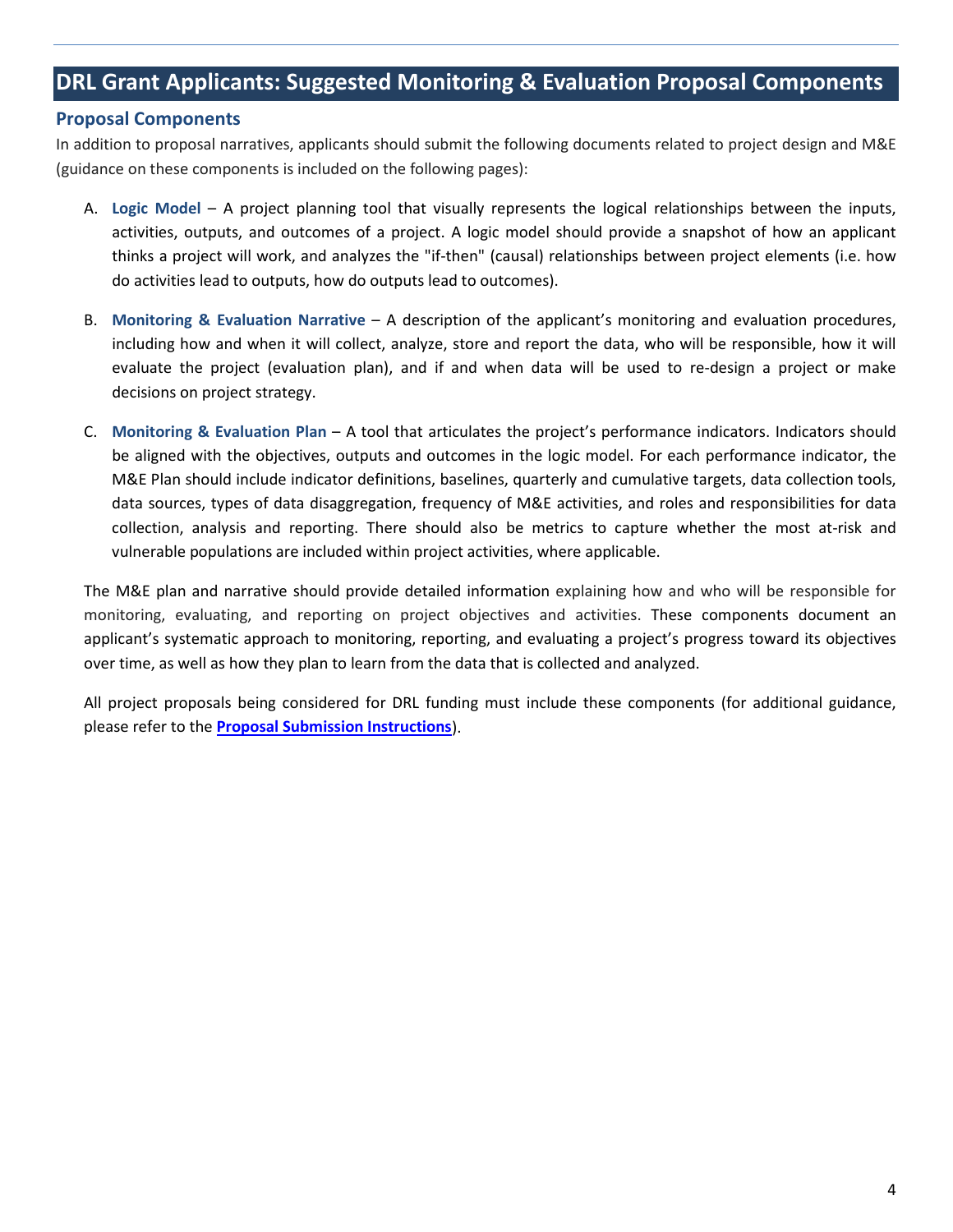#### <span id="page-7-0"></span>**Logic Model**

**What:** A Logic Model is a tool for demonstrating how a project intends to produce particular results. It can be used to help "map" a project by depicting the logical relationships between the need for the project, the resources (inputs) and activities that will be utilized to address those needs, what will be produced or delivered or who will be trained from these activities (outputs), the short- and medium-term changes deriving from these outputs (outcomes), and the longterm changes in the social, political or economic context (impacts). To demonstrate "if-then" relationships, the logic model demonstrates causal logic—i.e. if lower-level results are achieved, then the next higher-level result can be achieved. More specifically, these "if-then" relationships articulate the project's theory of change. Before constructing a logic model, applicants may choose to design a project theory of change, <sup>[6](#page-7-2)</sup> which is a description of how and why a set of activities are expected to lead to early, intermediate, and long-term outcomes over a specified period.

**Why:** The Logic Model is an important resource because it depicts how project components are interrelated—i.e. how one change may build on the other and how the project will succeed. It also helps applicants to specify strategic objectives, identify what resources are needed, identify indicators to measure progress and proposed outcomes, and communicate the project's potential value. Additionally, applicants are encouraged to work with potential partners or sub-grantees to develop their logic models, as they can offer diverse viewpoints during the project design process and help identify issues in the initial project approach.

#### <span id="page-7-1"></span>**Design Strategies**

**Construct the logic model before the proposal narrative:** Applicants designing projects are encouraged to start with a logic model, or alternative approach (e.g. logframe, theory of change, systems mapping<sup>[7](#page-7-3)</sup>, rich picture<sup>[8](#page-7-4)</sup>) prior to writing their proposal project narrative. Note that within the updated Proposal Submission Instructions, applicants are encouraged to develop the logic model before writing their proposal narrative. Thinking through the logic model before writing a proposal narrative may help grantees think through how they assume their project will work, as well as any expected results.

**Ask if the project will work, based on the way it is designed:** Projects are often built on underlying assumptions of cause and effect—specifically, whether one aspect of the project will actually lead to another (i.e. does the project work in the way it has been designed). Focusing on the "if-then" relationships within the logic model, at the start of the project design process, helps project staff to question whether there are "black boxes" or "large leaps of faith" in these assumptions. Black boxes occur when it is not clear how expected outputs (e.g. people trained) lead to expected outcomes (e.g. trainees apply the skills from training). Applicants should think about assumptions for all activities.

**Identify if there are factors outside of your control and how they will affect your project:** This step will help in developing the external factors within the logic model. Because DRL projects operate in complicated and complex environments, there are factors that could affect the project that are out of a grantee's control (e.g. change in policy or government). Many of these factors cannot be anticipated, but it is helpful to plot out these factors to understand if and how they could have an adverse effect on a project.

**Connect assumptions and external factors to the risk management plan:** The assumptions and external factors you come up with from your logic model can be used within another proposal requirement: the risk management plan. **[9](#page-7-5)** Applicants can plot out how these factors may affect programming, and illustrate how they plan to adjust if issues arise.

<span id="page-7-2"></span><sup>&</sup>lt;sup>6</sup> For a helpful resource, see *[UNICEF's methodological brief on Theories of Change](http://devinfolive.info/impact_evaluation/img/downloads/Theory_of_Change_ENG.pdf)* 

<span id="page-7-3"></span><sup>&</sup>lt;sup>7</sup> For an overview, see [Innovation Network's guide on Systems Mapping](http://www.pointk.org/client_docs/File/advocacy/CARE_systems_map.pdf)

<span id="page-7-5"></span><span id="page-7-4"></span>

<sup>&</sup>lt;sup>8</sup> For an overview, visit **Better Evaluation's page on rich pictures**<br><sup>9</sup> For more information on the risk management plan, reference DRL's **[Proposal Submission Instructions](http://www.state.gov/documents/organization/261186.pdf)**.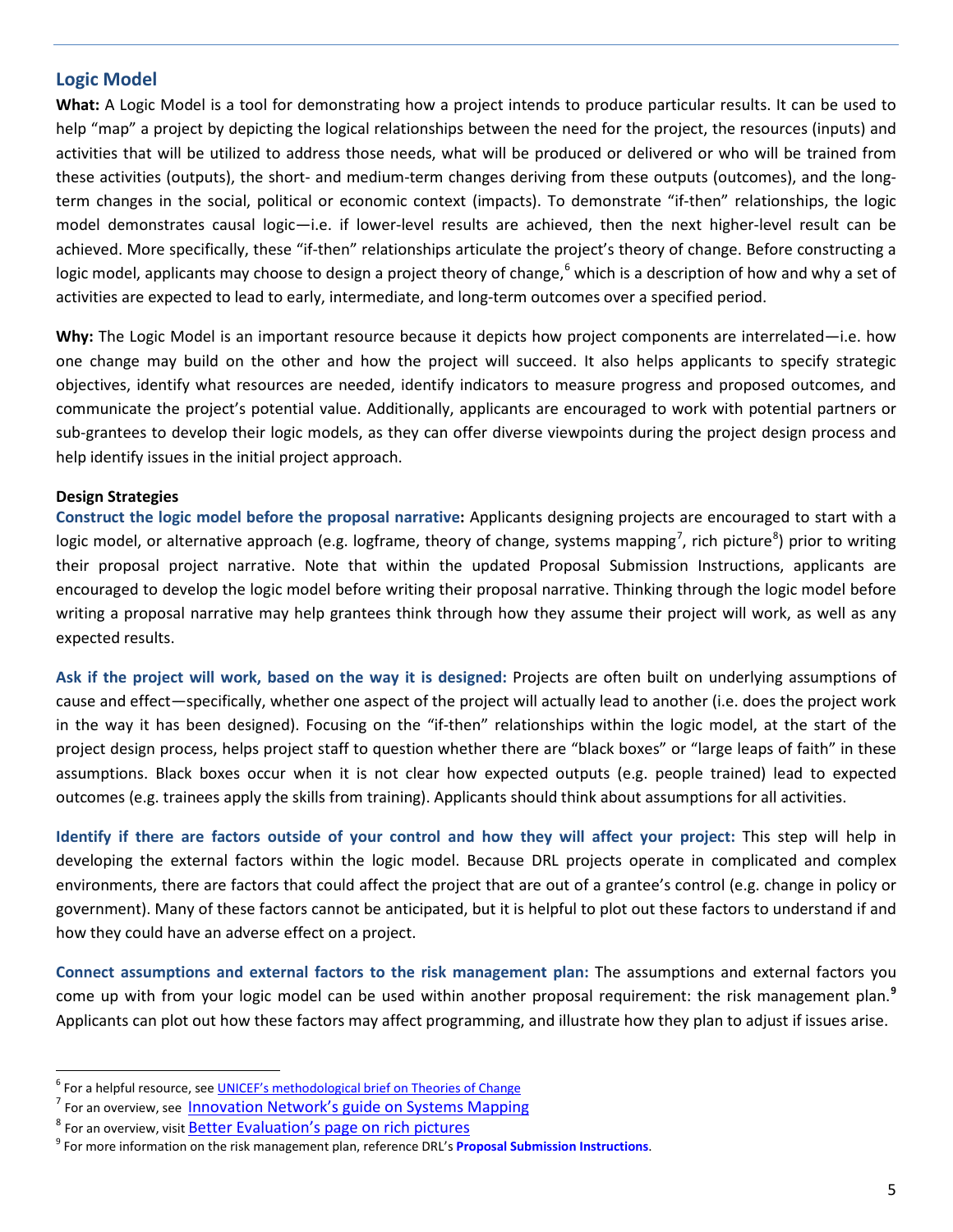#### <span id="page-8-0"></span>**Logic Model: Tips**

- Applicants should be able to clearly show specific "if-then" causal relationships for inputs, outputs, outcomes.
- Each activity in the logic model generally has a corresponding output; however, several outputs can feed into a single outcome if it captures the cumulative effects of the outputs.
- The causal relationships reflected in the logic model must complement those in the project narrative. Components within the logic model and grant scope of work (e.g. objectives, activities, outputs) must be aligned.
- Assumptions must show what needs to occur for the project to work as planned. External factors must show how factors beyond the grantee's control can have a significantly influence activities, goals and objectives.
- Applicants' activities and expected outputs and outcomes within the logic model should be achievable within project's funding and time-frame.

| <b>Component</b>         | <b>Definition</b>                                                                                                                         | <b>Example</b>                                                                                                                                       |
|--------------------------|-------------------------------------------------------------------------------------------------------------------------------------------|------------------------------------------------------------------------------------------------------------------------------------------------------|
| <b>Needs</b>             | The gaps identified within a community $-$ i.e. what<br>the community needs after you have identified the<br>problem                      | Lack of awareness of rights; inexperience with<br>particular advocacy strategies.                                                                    |
| <b>Inputs</b>            | The primary resources required to carry out a<br>project - i.e. what the project needs to carry out its<br>activities                     | Funds; human resources; facilities; equipment;<br>partners and community groups.                                                                     |
| <b>Activities</b>        | Sets of actions which use inputs to produce specific<br>outputs - i.e. things a project does                                              | websites:<br>Provide<br>training;<br>develop<br>send<br>delegations; prepare materials; conduct advocacy.                                            |
| <b>Outputs</b>           | The immediate products of project activities $-$ i.e.<br>what immediately results from activities / shows<br>that your activity occurred  | People trained/mentored; website operational;<br>website visitors; materials developed <sup>10</sup><br>and<br>distributed; small grants awarded.    |
| <b>Outcomes</b>          | The things that happen, in the short- and medium-<br>term, after an activity has been implemented $-$ i.e.<br>what occurs after an output | Increased awareness of human rights <sup>11</sup> ; trainees<br>apply skills; development of new networks or<br>connections; local policies adopted. |
| <b>Project Objective</b> | A concrete target under the general goal.<br>Objectives are achieved when all outcomes, within<br>that objective, have been achieved      | Civil<br>society organizations have<br>improved<br>knowledge on the role of community dialogue<br>forums and how to make them more effective.        |
| <b>Project Goal</b>      | The higher-level objective to which a project will<br>contribute                                                                          | To promote minority group X's acceptance in<br>society through greater advocacy.                                                                     |
| <b>Assumption</b>        | Factors that must hold true for a project to progress<br>or succeed                                                                       | Civil society-government collaboration; participants'<br>interests in training; effective and relevant training.                                     |
| <b>External Factor</b>   | Factors that are not under an organization's control,<br>but that can affect goals and objectives from being<br>achieved                  | Change in government; legal restrictions on civil<br>society organizations; threats to civil society                                                 |

#### <span id="page-8-1"></span>**Definitions and Examples**

l

<span id="page-8-2"></span><sup>&</sup>lt;sup>10</sup> "Materials" can be considered an output if a project beneficiary produces something (e.g. media campaign documents, reports, or

recommendations) based on support received through a DRL-supported project. However, materials can also be designated as an input if they need to be in place for an activity to take place (e.g. curricula developed before training).

<span id="page-8-3"></span><sup>&</sup>lt;sup>11</sup> Depending on the theoretical framework used by the implementing partner, some organizations define 'increased understanding/knowledge' as a higher-level output, whereas others may define it as a lower-level outcome. Either is fine, as long as the project theory of change is clear.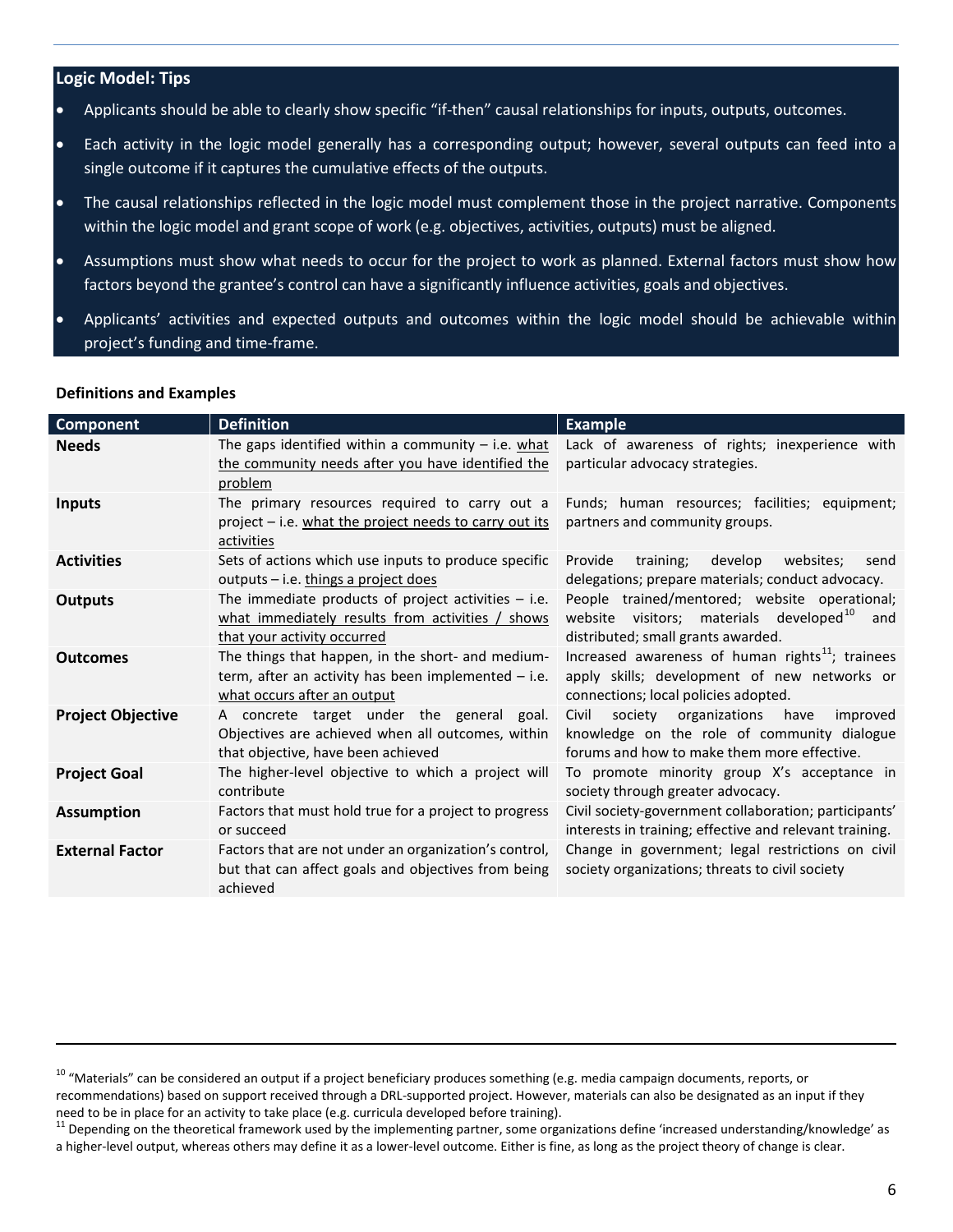#### **Logic Model & Components**

<span id="page-9-0"></span>

| <b>Problem Statement</b>                                                                                                                                        |                                                                                                                                                                                                                            |                                                                                                                                                                                                                                  |                                                                                                                                                                                                                                                                           |                                                                                                                                                                                                                                                       |                                                                                          |  |  |  |  |  |
|-----------------------------------------------------------------------------------------------------------------------------------------------------------------|----------------------------------------------------------------------------------------------------------------------------------------------------------------------------------------------------------------------------|----------------------------------------------------------------------------------------------------------------------------------------------------------------------------------------------------------------------------------|---------------------------------------------------------------------------------------------------------------------------------------------------------------------------------------------------------------------------------------------------------------------------|-------------------------------------------------------------------------------------------------------------------------------------------------------------------------------------------------------------------------------------------------------|------------------------------------------------------------------------------------------|--|--|--|--|--|
| What problems or issues does the project attempt to solve or address? What does the target population need and what strategies will lead to<br>positive change? |                                                                                                                                                                                                                            |                                                                                                                                                                                                                                  |                                                                                                                                                                                                                                                                           |                                                                                                                                                                                                                                                       |                                                                                          |  |  |  |  |  |
| Project Objective 1: State the project objective here and divide the logic model by each objective. Objectives are concrete and viewed as targets               |                                                                                                                                                                                                                            |                                                                                                                                                                                                                                  |                                                                                                                                                                                                                                                                           |                                                                                                                                                                                                                                                       |                                                                                          |  |  |  |  |  |
| under the general goal.                                                                                                                                         |                                                                                                                                                                                                                            |                                                                                                                                                                                                                                  |                                                                                                                                                                                                                                                                           |                                                                                                                                                                                                                                                       |                                                                                          |  |  |  |  |  |
| <b>Needs</b>                                                                                                                                                    | <b>Inputs</b>                                                                                                                                                                                                              | <b>Activities</b>                                                                                                                                                                                                                | <b>Outputs</b>                                                                                                                                                                                                                                                            | <b>Outcomes</b>                                                                                                                                                                                                                                       | Impact                                                                                   |  |  |  |  |  |
| What are the needs of<br>community, based<br>the<br>on the social, political<br>and economic condition<br>of the country or region?                             | What human and<br>financial resources will<br>be used for this project?<br>[Staff,<br>Money,<br>Time,<br>Materials,<br>Equipment,<br>Partners]                                                                             | What activities will be<br>conducted to meet the<br>needs or address the<br>issues of the<br>community?<br>[Conduct<br>workshops,<br><b>Deliver</b><br>meetings;<br>Provide<br>services;<br>Facilitate;<br>training;<br>Partner] | What will be produced<br>or delivered or who will<br>participate in activities?<br><i>[Products</i><br>created or<br>developed;<br>resources<br>delivered;<br>Serviced<br>Participants (e.g. NGOs,<br>local<br>citizens, media,<br>officials)<br>host country<br>reached] | What short- and<br>medium-term changes<br>will happen after an<br>activity has been<br>implemented?<br>[Change in awareness,<br>knowledge, or attitudes;<br>Improved skills; Change<br>in behavior, practice, or<br>decision making; Policy<br>change | What long-term changes<br>will occur in the social,<br>political or economic<br>context? |  |  |  |  |  |
| <b>Assumptions</b>                                                                                                                                              |                                                                                                                                                                                                                            |                                                                                                                                                                                                                                  | <b>External Factors</b>                                                                                                                                                                                                                                                   |                                                                                                                                                                                                                                                       |                                                                                          |  |  |  |  |  |
|                                                                                                                                                                 | What factors need to occur, or which stakeholders or grantees need to be<br>involved, for the project to be successful? How & why proposed activities will<br>lead to proposed outputs. How will outputs lead to outcomes? | [Country's political & economic condition; Skills & knowledge level of                                                                                                                                                           | What factors that are not in the control of the project-e.g. changes in<br>government policies or the political situation-could affect expected activities,<br>outputs and outcomes?<br>[Change in government policies, such as NGO restrictions; Change in political     |                                                                                                                                                                                                                                                       |                                                                                          |  |  |  |  |  |
|                                                                                                                                                                 | beneficiary; Implementer's org. capacity; Level of engagement by stakeholders]                                                                                                                                             |                                                                                                                                                                                                                                  | situation, such as a coup or civil unrest; Involvement from other donors and<br><i>implementers]</i>                                                                                                                                                                      |                                                                                                                                                                                                                                                       |                                                                                          |  |  |  |  |  |

The plain English version of this logic model - i.e. without the technical terms - can be accessed on the Resources page of our website (http://www.state.gov/documents/organization/257893.docx)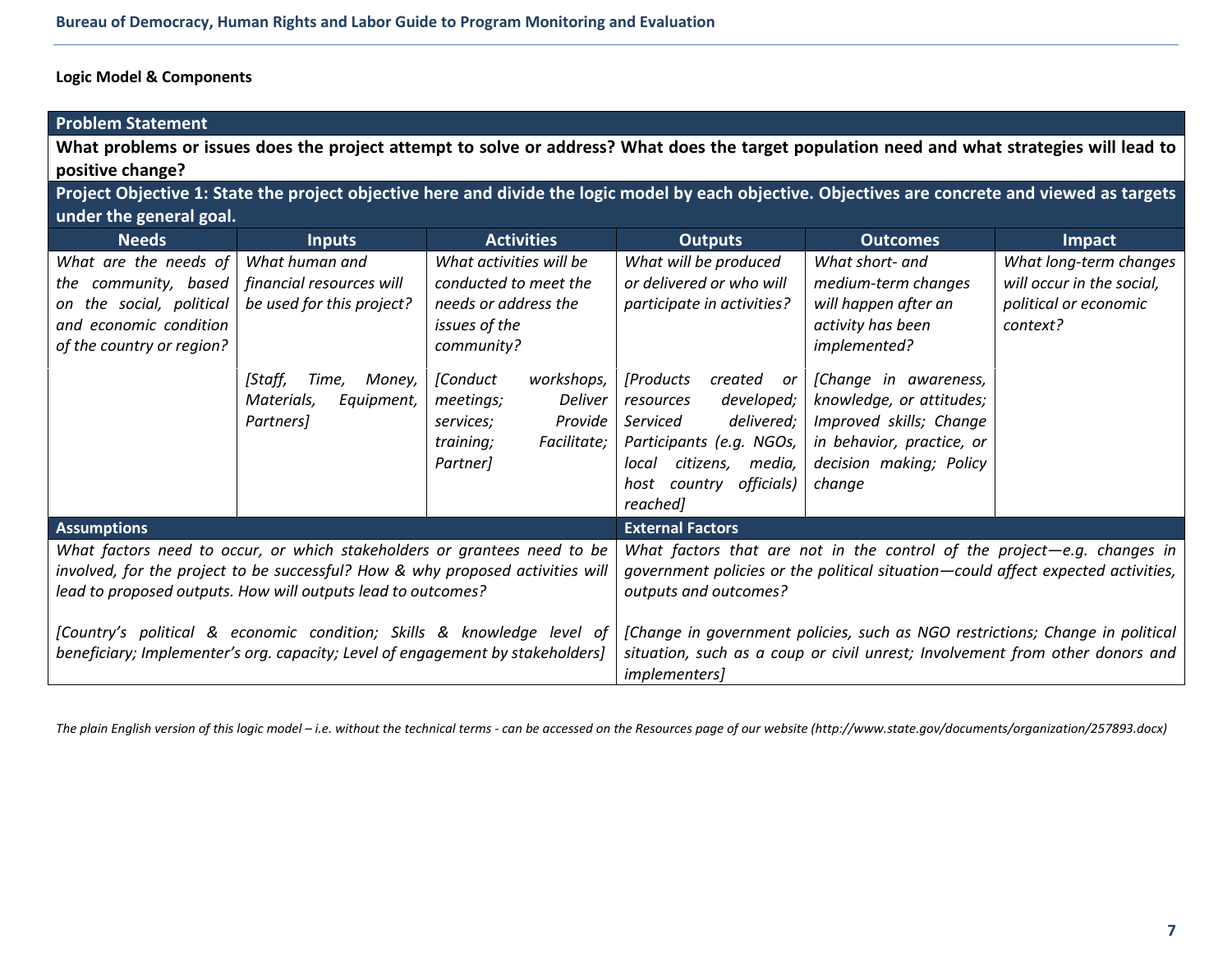#### <span id="page-10-0"></span>**Monitoring & Evaluation Narrative**

**What:** The M&E narrative section is a two-page summary explaining how an applicant will monitor, evaluate, report on the progress of project objectives and activities. The narrative should also explain who is responsible for M&E, as well as how the applicant will learn from the data they collect. *Additional information (beyond the page limit) can be included as an annex within quarterly reports.*

**Why:** DRL must be able to understand and verify that an applicant is taking a comprehensive, realistic approach to M&E. The written summary should outline the planned methods, timeline and resources for M&E.

#### <span id="page-10-1"></span>**Design Strategies**

The applicant should be able to summarize the following within the narrative section (a checklist with additional guidance on each of these five points is provided below):

- o **How and when** it will collect, analyze and report the data (M&E activities)
- o **Who** will be responsible for each one of these steps (M&E responsibilities)
- o **How** the applicant will safely store the collected data (data security)
- o **How** it will evaluate the project (evaluation plan)
- o **How and when** the data could be used to improve or adapt strategies, or re-design activities (learning)

**Provide Sufficient Details:** Within the M&E narrative, applicants should outline who is responsible for collecting, analyzing and reporting data. While the narrative is only two pages and cannot capture all details about an applicant's M&E system, it should provide an idea about survey protocols, evaluation approaches and methodologies, and what the applicant plans to learn from evaluation findings.

**Think beyond indicators:** DRL welcomes alternative approaches to M&E. Your project M&E plan and narrative do not need to revolve around performance indicators, as there are a number of methods that are useful in capturing change. For example, if an applicant would like to take a more narrative or storytelling approach to M&E, utilizing "Most Significant Change" (MSC)<sup>[12](#page-10-2)</sup>, or a case study<sup>[13](#page-10-3)</sup> approach may prove useful for your project. DRL welcomes alternative approaches as long as an applicant justifies how and why the approach will provide relevant data, and why the M&E plan may have a limited number of performance indicators (i.e. because alternative ME approaches are being utilized).

**External vs. internal evaluation:** Projects that are over 24 months are encouraged to include external evaluation, or specify how internal evaluation will meet the needs for accountability and learning. Because many DRL projects are shorter than two years, what would be considered traditional external evaluation design (i.e. design that include a baseline, mid-term, final evaluation) may not be feasible due to the project timeframe and budget. Additionally, many short-term DRL projects are cost amended. Therefore, it is important for grantees to consider, during cost amendment negotiations (for iterations of 12, 18, 24 months or longer), whether additional evaluation deliverables (e.g. mid-term/ interim, final evaluation) can be integrated into a project.

Additionally, applicants are welcome to propose internal evaluations, as we know that many organizations already have capable evaluation units with qualified staff. Within an M&E narrative, please highlight if you plan to conduct an internal evaluation or manage an external evaluation. This is an important factor for DRL when assessing an applicant's proposal, as we need to understand how an organization plans to learn from evaluation. Regardless of whether an external or

<span id="page-10-3"></span>

<span id="page-10-2"></span><sup>&</sup>lt;sup>12</sup> For an overview and resources, visit <u>Better Evaluation's page on Most Significant Change</u><br><sup>13</sup> For an overview and resources on case study approaches, visit <u>Better Evaluation's page on case study approaches in evalu</u>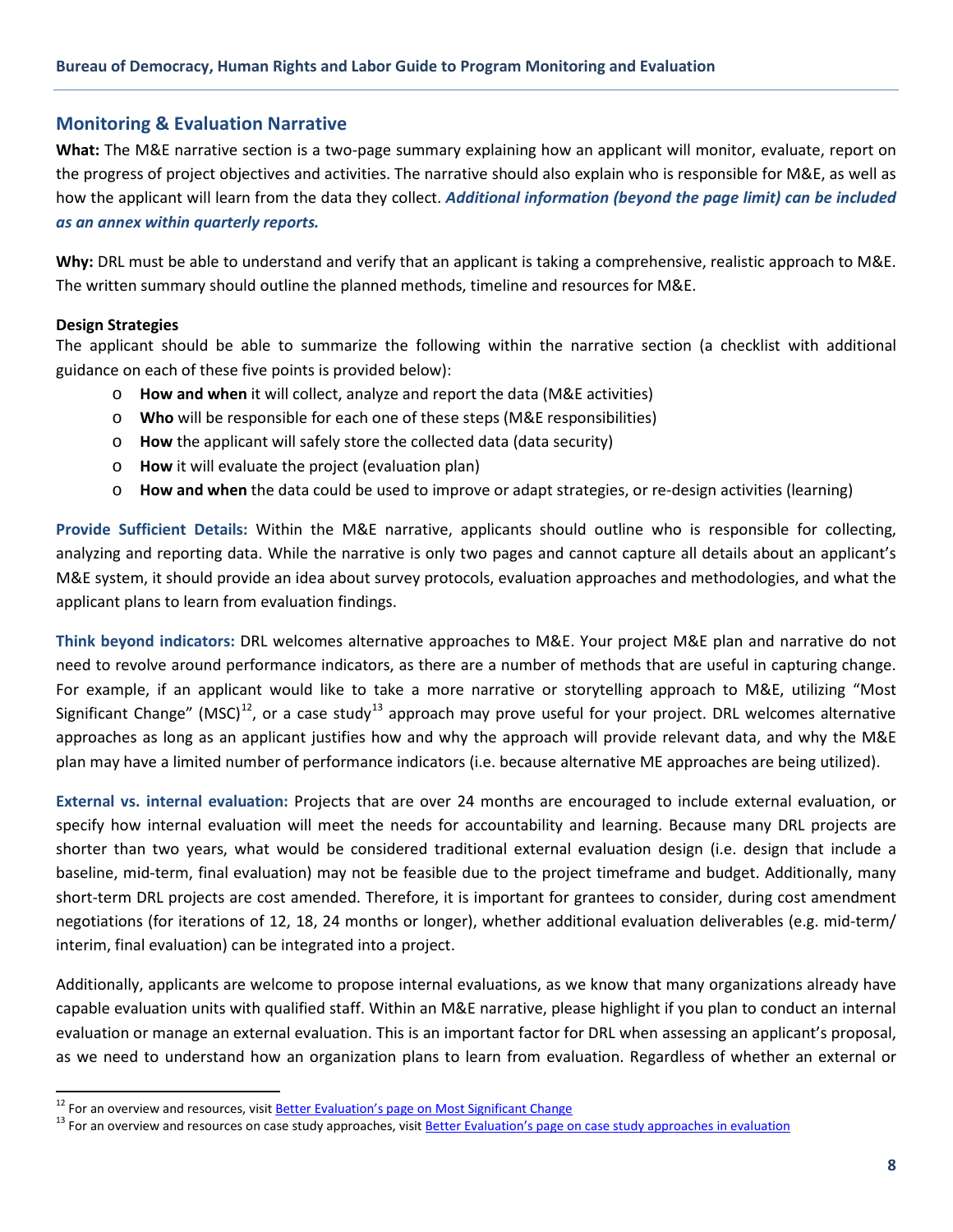internal evaluation is chosen, an applicant should be able to articulate the type of evaluation they will be conducting. Several key categories include:

- o **Formative Evaluations:** An evaluation conducted during project implementation, with the aim of improving performance and programming during implementation. These evaluations generally focus on project improvement, such as understanding whether implementation has been efficient or whether targets will be met. **Example**: mid-term evaluations with a focus on **project design, performance or process**.
- o **Summative Evaluations:** An evaluation near the end of a project or after it has been completed. Summative evaluations focus on (a) understanding whether expected and unexpected outcomes occurred, (b) identifying factors that affected activities, outcomes and impacts from occurring, (c) assessing the sustainability of results, and (d) drawing lessons that may inform future programming. **Example**: final evaluations or ex-post evaluations, focusing on **outcome and impact** (what the project achieved). [14](#page-11-0)
- o **Developmental Evaluation:** An approach that is useful for evaluating change initiatives in complex or uncertain environments, where fixed targets and evaluation reporting may not be appropriate. Many DRL projects could benefit from this approach. **Example**: developmental evaluation facilitates real-time, or close to real-time, feedback for project staff; facilitating a continuous development loop for innovation and project re-design.<sup>[15](#page-11-1)</sup>

**Budgeting for M&E:** As M&E is a grant requirement, DRL strongly encourages applicants to think through the M&E system described in their proposal, and budget accordingly (i.e. the cost of the M&E system, and associated M&E activities, should be included within project budgets). DRL does not mandate what percentage of project budgets should be dedicated to M&E; however, most applicants budget between 3-10%. While there have been DRL grantees that have built low-cost M&E systems (for less than 3%) that provide reliable data or rigorous evaluations, others have found that 10% may not suffice because restrictive or conflict-sensitive environments can create difficulties for data collection. When budgeting for M&E, applicants should determine their data needs, the time needed to analyze and use data for decision-making, and the physical and digital security environment. Additionally, applicants may choose to prioritize their M&E budgets for one or several purposes: (1) building complex databases or project monitoring systems (monitoring), (2) conducting internal evaluation or managing external evaluations (evaluation), and (3) prioritizing the publication or dissemination of research or evaluation findings to the wider community (learning).

The following page includes a checklist that applicants may use when developing their M&E narrative.<sup>[16](#page-11-2)</sup> It includes areas that DRL Program Officers check for when assessing project proposals.

<span id="page-11-2"></span><span id="page-11-1"></span><span id="page-11-0"></span><sup>&</sup>lt;sup>14</sup> For definitions and examples of formative and summative evaluation, visit Evaluation Toolbox's pages on **Formative** and **[Summative](http://evaluationtoolbox.net.au/index.php?option=com_content&view=article&id=40&Itemid=126)** evaluation  $^{15}$  For an overview and resources, see Better Evaluation's page on Dev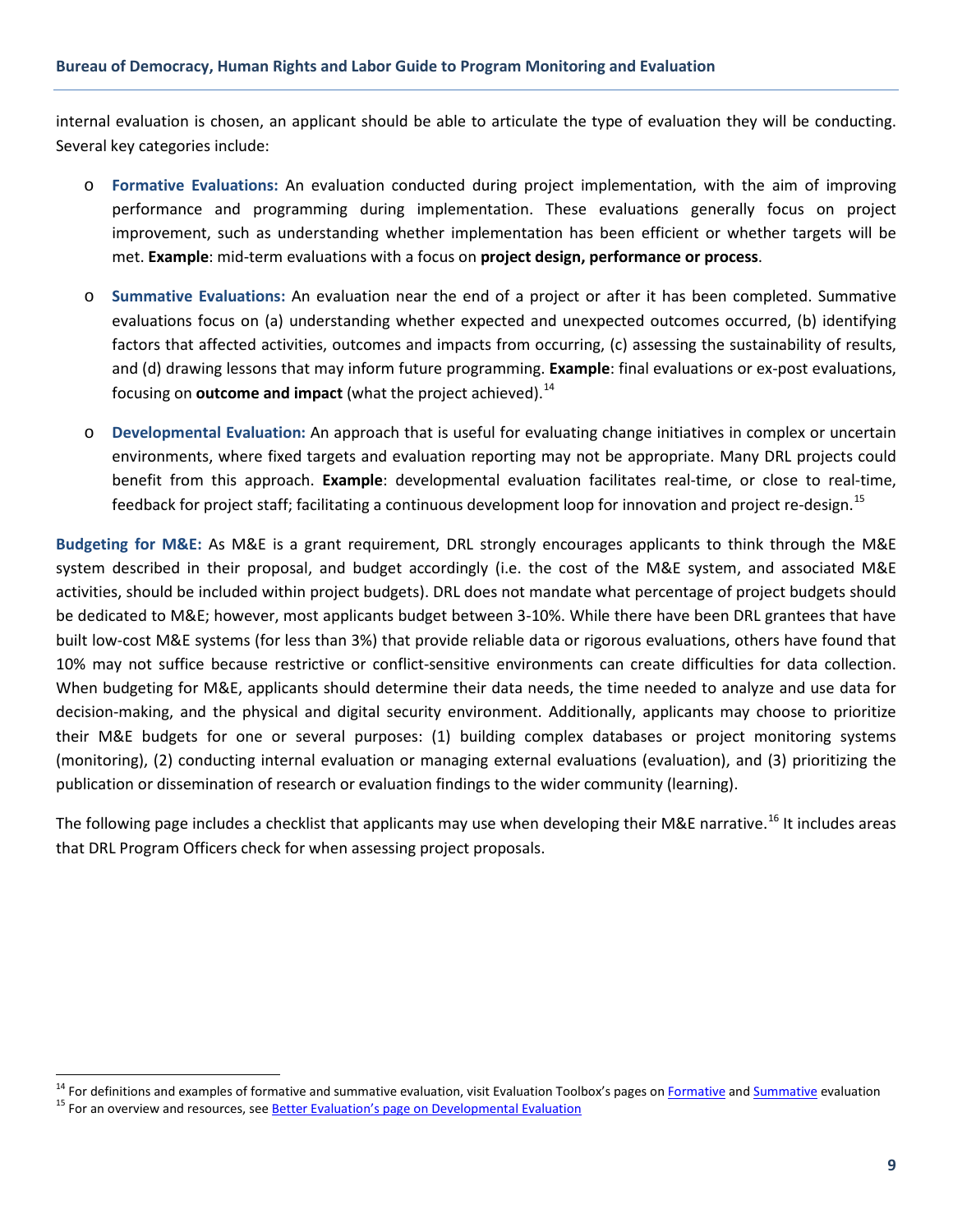#### <span id="page-12-0"></span>**Checklist: M&E Narrative**

DRL applicants are strongly encouraged to address the following questions in their M&E narrative:

| 1. Overview and Methodology: How and when will data be collected, analyzed and reported<br>COLLECTION: What evaluation approaches and data collection methods are proposed? Does the narrative<br>explain how methods will be applied?                       |
|--------------------------------------------------------------------------------------------------------------------------------------------------------------------------------------------------------------------------------------------------------------|
|                                                                                                                                                                                                                                                              |
|                                                                                                                                                                                                                                                              |
| Categories: e.g. formative, summative, process, developmental, etc.<br>$\bullet$                                                                                                                                                                             |
| Approaches: e.g. participatory, utilization-focused, empowerment, transformative<br>$\bullet$                                                                                                                                                                |
| Methods: e.g. key informant interviews, focus group interviews, surveys, pre- and post-tests, direct<br>$\bullet$<br>observation, document reviews (including secondary data), Most Significant Change, Outcome Mapping. <sup>17</sup>                       |
| Data collection: while DRL does not ask implementing partners for participant lists, organizations should<br>$\bullet$                                                                                                                                       |
| have internal processes for collecting data and ensuring quality.                                                                                                                                                                                            |
| Do data collection methods reflect special consideration of marginalized populations?<br>Is data being disaggregated by relevant categories (gender, disability, sexual orientation and gender<br>$\circ$<br>identity, ethnic or religious minority status)? |
| Have collection procedures been put in place to ensure the safe collection and storage of data from<br>$\circ$                                                                                                                                               |
| marginalized populations? Can data be collected without undue security risks, invasions of privacy, or                                                                                                                                                       |
| impeding beneficiaries from participating in the project?                                                                                                                                                                                                    |
| ANALYSIS: Does applicant indicate how it will analyze the data?                                                                                                                                                                                              |
| Examples: comparing actuals to targets in performance indicator tables; analyzing differences across<br>$\bullet$                                                                                                                                            |
| disaggregates; analyzing survey data (e.g. quantitative analysis, qualitative coding).                                                                                                                                                                       |
| REPORTING: How will applicant report its data to DRL?                                                                                                                                                                                                        |
| Within quarterly reporting documents, what data will be provided and in what format? Examples: updating<br>$\bullet$<br>indicators in tracking table; written summaries and analyses of project results; providing data visualization.                       |
| TIMING: When will the applicant collect, analyze and report the data?                                                                                                                                                                                        |
| When will M&E activities-e.g. baseline studies, needs assessments, mid-term evaluations, project reviews,<br>$\bullet$                                                                                                                                       |
| final evaluations-be delivered?                                                                                                                                                                                                                              |
| Does the overall project timeline include the M&E processes outlined in the narrative?                                                                                                                                                                       |
| 2. Roles and Responsibilities: Who is responsible for collecting, analyzing and reporting data?                                                                                                                                                              |
| Does the M&E narrative outline who is responsible for collecting, analyzing and reporting data?<br>$\bullet$                                                                                                                                                 |
| Does the narrative mention whether responsible person(s) are based locally, regionally, and/or at<br>$\bullet$                                                                                                                                               |
| headquarters?                                                                                                                                                                                                                                                |
| 3. Data Security: How will data be safely stored, transmitted and handled?                                                                                                                                                                                   |
| STORAGE: Does the M&E narrative include a section on data security? How does the section address the                                                                                                                                                         |
| following:                                                                                                                                                                                                                                                   |
| Are there protocols for data storage, transmission and deletion?                                                                                                                                                                                             |
| Example: physical files (attendance sheets, pre- and post-tests, survey results). Are they secured (e.g.<br>O                                                                                                                                                |
| locked file cabinets)? Who is responsible for it?                                                                                                                                                                                                            |
| Example: electronic (files, database). Who has access? Are they encrypted?<br>$\circ$                                                                                                                                                                        |
| Are there special protocols for handling participants' and partners' personally identifiable information<br>٠                                                                                                                                                |
| (PII)-names, addresses-for sensitive projects?                                                                                                                                                                                                               |
| Are staff members and project partners trained on data security procedures or software, as needed?<br>Are data security procedures—including storage, transmission and elimination of files—outlined for sub-<br>٠                                           |

<span id="page-12-1"></span> $17$  For an overview and resources, visit **Better Evaluation's page on Outcome Mapping**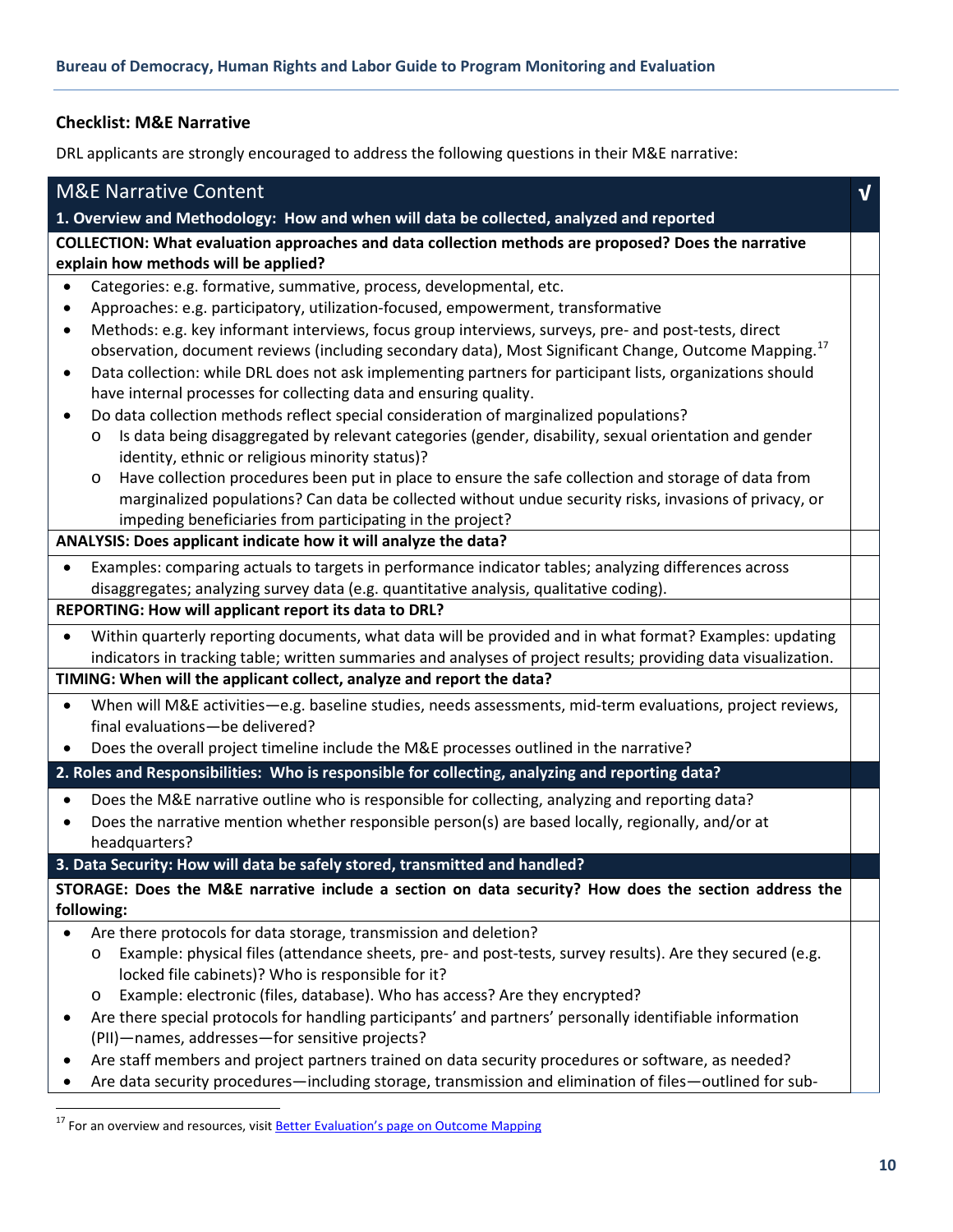| <b>M&amp;E Narrative Content</b>                                                                                                                                                                                                                                                                                                                                                                                                                                                                                                                                                                                                                                                                                                                                                                                                                             |  |
|--------------------------------------------------------------------------------------------------------------------------------------------------------------------------------------------------------------------------------------------------------------------------------------------------------------------------------------------------------------------------------------------------------------------------------------------------------------------------------------------------------------------------------------------------------------------------------------------------------------------------------------------------------------------------------------------------------------------------------------------------------------------------------------------------------------------------------------------------------------|--|
| contractors (e.g. external evaluators, consultants)?                                                                                                                                                                                                                                                                                                                                                                                                                                                                                                                                                                                                                                                                                                                                                                                                         |  |
| 4. How will project evaluation be conducted?                                                                                                                                                                                                                                                                                                                                                                                                                                                                                                                                                                                                                                                                                                                                                                                                                 |  |
| Does the M&E narrative include a section with the following information?                                                                                                                                                                                                                                                                                                                                                                                                                                                                                                                                                                                                                                                                                                                                                                                     |  |
| The number of evaluations—e.g. baseline, mid-term, final—and estimated timing of each evaluation—e.g.,<br>$\bullet$<br>mid-point, four months before the grant end date, etc.<br>Estimated time and resources. Does the project budget sufficiently take into account the proposed<br>$\bullet$<br>evaluation activities, rigor of evaluation methods, level of effort and evaluation staff's expertise?<br>Will the evaluation statement of work, draft reports and/or finalized evaluation reports be shared with<br>DRL?<br>Justification if an external evaluation is not proposed, given specific factors-e.g. short project time-frame,<br>$\bullet$<br>difficult operating environment, project sensitivity, project M&E system will provide sufficient data for<br>evaluation and learning, alternative approaches will be used to document results. |  |
| The following evaluation components may be included, but are not required during the proposal stage:                                                                                                                                                                                                                                                                                                                                                                                                                                                                                                                                                                                                                                                                                                                                                         |  |
| Potential evaluation questions-e.g. questions on the efficiency and effectiveness of the project's<br>$\bullet$<br>approach, on the appropriateness of the approach within the project's operating or policy environment.<br>Relevant quality assurance processes - e.g. recruitment process of evaluation team, internal reviews of<br>$\bullet$<br>evaluation SOW, DRL review and approval of evaluation SOW and evaluation team's qualifications,<br>reporting or presentations to DRL.<br>Relevant quality assurance processes - e.g. recruitment process of evaluation team, internal reviews of<br>$\bullet$<br>evaluation SOW, DRL review and approval of evaluation SOW and evaluation team's qualifications,<br>reporting or presentations to DRL.<br>5. Does M&E contribute to project strategy and design?                                        |  |
|                                                                                                                                                                                                                                                                                                                                                                                                                                                                                                                                                                                                                                                                                                                                                                                                                                                              |  |
| Does the M&E narrative describe how and when data and findings will be used to adapt or improve project<br>design and strategies? Does it include when M&E materials will be reviewed and updated if needed?                                                                                                                                                                                                                                                                                                                                                                                                                                                                                                                                                                                                                                                 |  |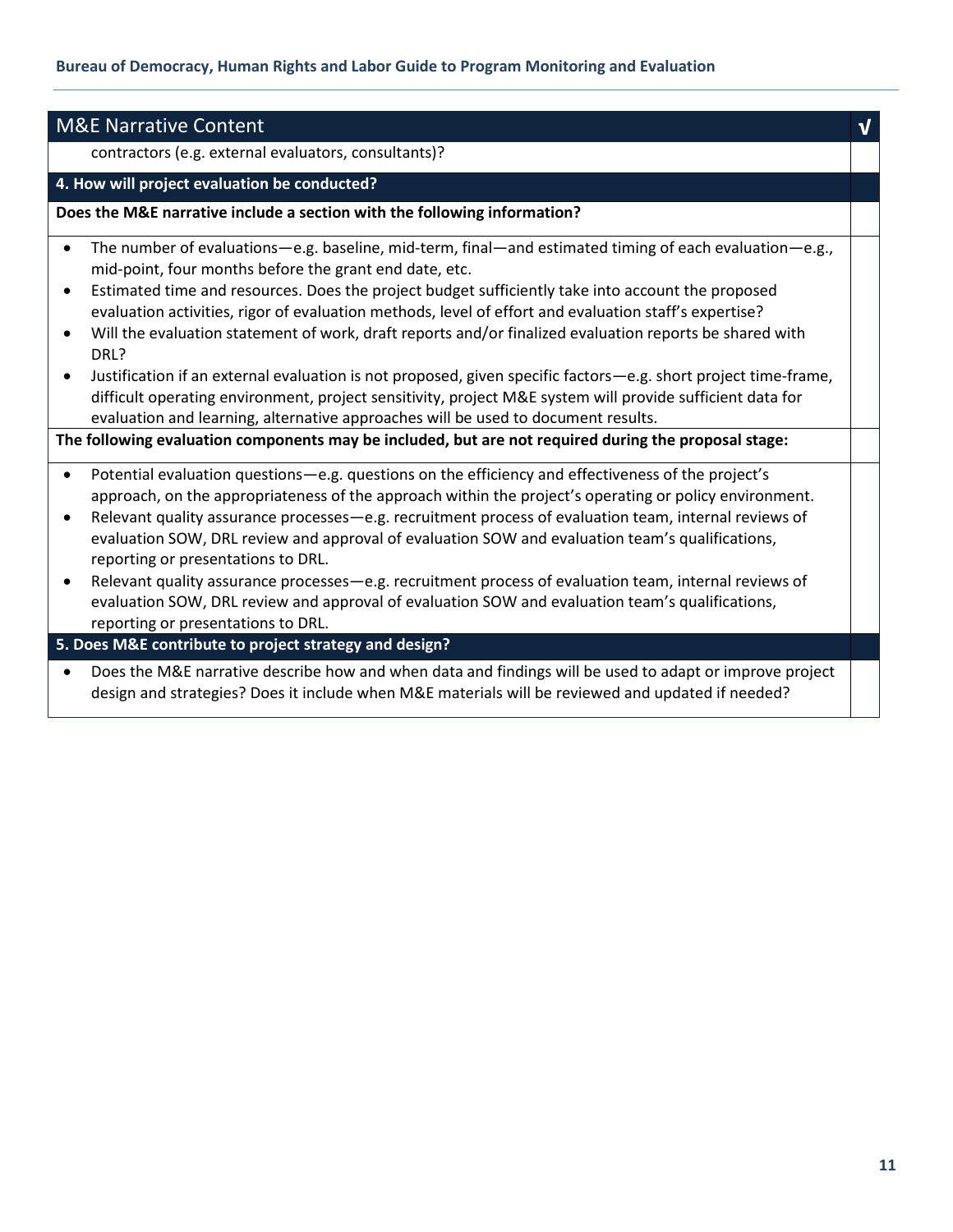#### <span id="page-14-0"></span>**Monitoring & Evaluation Plan**

**What:** A project's M&E plan should be aligned with its logic model and proposal narrative. It demonstrates, with indicators, how progress toward outputs, outcomes and ultimately objectives will be measured. The M&E plan contains details for each indicator, including: a definition; the indicator type (e.g. output, outcome; standard, custom); data source(s); how data will be disaggregated; the frequency of measurement; those responsible for data collection, analysis and reporting; and baselines (if available) and targets for indicators. *Additional information (beyond the page limit) can be included as an annex within quarterly reports.*

**Why:** The M&E plan is a key component because it provides DRL with an understanding of how the applicant intends to measure progress toward the project's stated objectives, as well as the details of each indicator.

#### <span id="page-14-1"></span>**Developing Indicators**

**Performance Indicators:** Performance indicators measure degrees of progress, and show whether a project is on track. Each indicator measures a particular characteristic of a project. Indicators are included to measure actual results compared expected results (targets). Indicators should link back to the project theory, by measuring the outputs and outcomes mentioned within the logic model. **Output-level performance indicators** should measure a tangible, immediate and intended product or service from a proposed project activity (e.g. number of advocacy initiatives, number of reports disseminated, number of human rights defenders trained). **Outcome-level performance indicators** should measure the short-, medium-, or long-term results or benefits of one or a combination of outputs (e.g. number of new connections formed, percentage of human rights defenders applying social media skills in advocacy campaigns).

Applicants should also separately track (disaggregate) participant data by demographic categories that are relevant to the project—e.g. gender, age, location (rural, urban, region / province). When projects address issues affecting marginalized populations—such as persons with disabilities, LGBTI persons, and ethnic and religious minorities—the grantee should track and disaggregate participant data by categories that are relevant for the target populations (e.g. disability, sexual orientation and gender identity, ethnic or religious identity), where applicable and appropriate. Grantees are encouraged to find responsible and ethical ways to collect this type of data (e.g. voluntary selfidentification forms), in ways that do not limit project participation or infringe upon privacy or security.

**U.S. Government Standard Foreign Assistance Indicators (F-indicators):** Standard foreign assistance indicators were developed to measure the achievement of foreign assistance projects. Performance targets and results are reported to the Office of U.S. Foreign Assistance Resources (F). When selecting F-indicators, DRL grants primarily fall within the Democracy, Human Rights and Governance (DR) Category (formerly called Governing Justly and Democratically [GJD]). Applicants should choose from the DR Category indicators, the Peace and Security (PS) Category indicators (Section 6- Conflict Mitigation and Stabilization is most relevant), or the Cross-Cutting Category (e.g. gender, youth). For the Master Indicator List (MIL) and Performance Indicator Reference Sheet (PIRS) (definitions) for the DR, PS and Cross-Cutting Category indicators, please refer to our **[Resources page](http://www.state.gov/j/drl/p/c72333.htm)**. When including F-indicators within the M&E plan, please note the indicator number (e.g. DR.6.1-2) in the 'Indicator Type' column.

Most F-indicators are focused on outputs and broad topics (e.g. the number of human rights defenders trained and supported) to allow for aggregation across projects. Thus, applicants should supplement these with their own custom output and outcome indicators. If you have questions concerning how data should be collected or reported, please refer to the Performance Indicator Reference Sheet (PIRS), or consult with your Program Officer or a DRL M&E Specialist. If none of the standard foreign assistance indicators are appropriate for a grant, please note within the M&E narrative, "Standard Foreign Assistance Indicators are not applicable to the grant". For instances where the security of the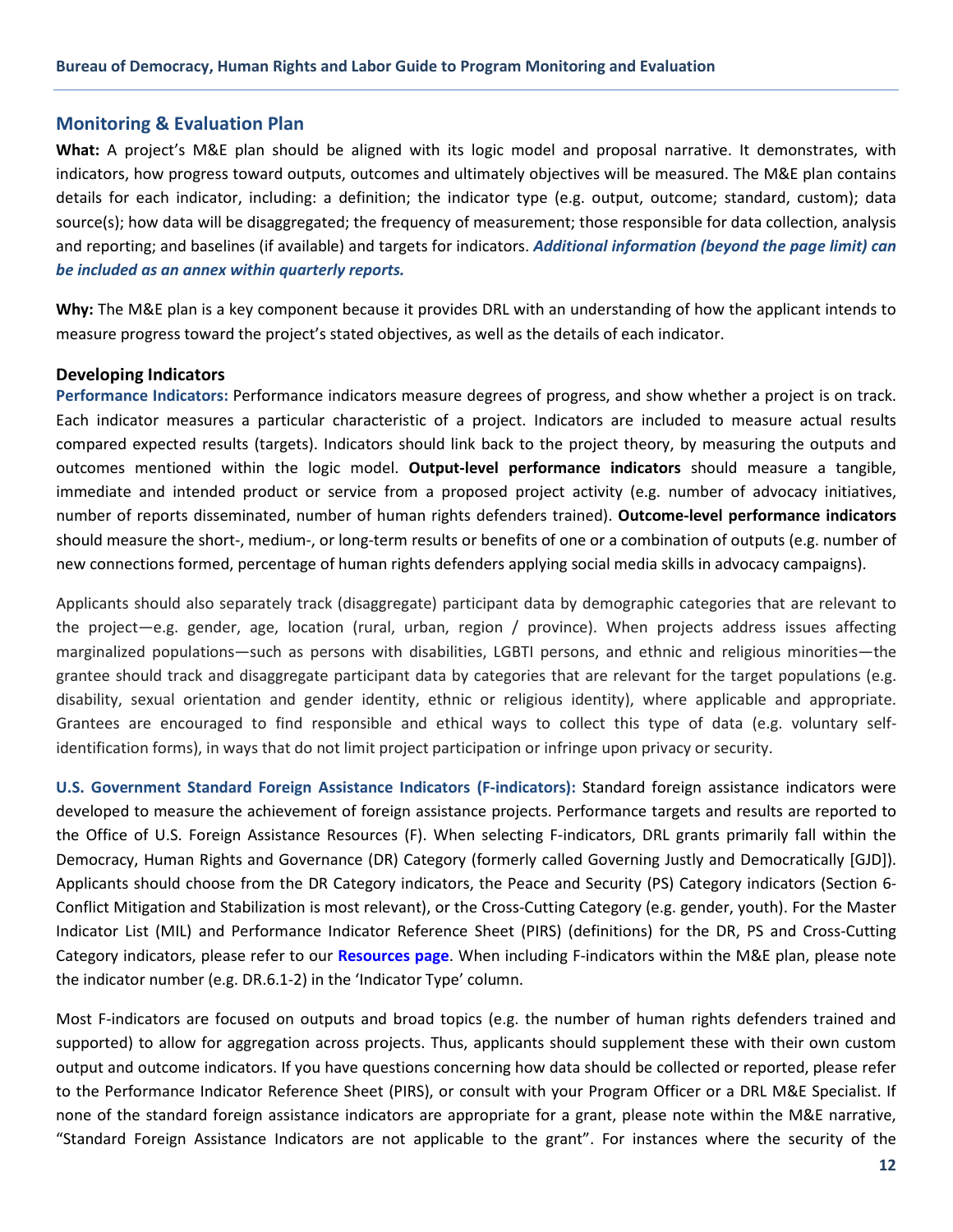implementing partner or project beneficiaries may be comprised due to data collection, the following notation can be added—"Standard Foreign Assistance Indicators are not applicable to grant, due to security concerns with data collection/reporting". If these notations are included within the grant agreement, the requirement to include an Findicator can be waived*.*

When developing indicators, it is important to understand that the indicator will depend on the project scope, operating environment and budget. This will influence the type of indicators selected.

#### <span id="page-15-0"></span>**Performance Indicator Types**

| <b>Indicator Type</b> | <b>Definition</b>                             | <b>Usually measures</b>  | <b>Example</b>                             |
|-----------------------|-----------------------------------------------|--------------------------|--------------------------------------------|
| Quantitative          | Measure numeric or statistical results;       | <b>Outputs</b>           | # of human rights defenders trained on     |
|                       | represented as #s, %s, or other amounts.      |                          | social media skills                        |
| Qualitative           | Represent attitudes, perceptions or           | <b>Outcomes</b>          | % of human rights defenders applying       |
|                       | behaviors; can be articulated as #s or %s,    |                          | social media skills to advocacy            |
|                       | but also as narrative.                        |                          | campaigns                                  |
| <b>Direct</b>         | Provides a direct measure of an intended      | <b>Outputs/ Outcomes</b> | % of beneficiaries with increased          |
|                       | result.                                       |                          | awareness of how to obtain legal           |
|                       |                                               |                          | assistance [by surveying target            |
|                       |                                               |                          | communities]                               |
| Indirect / Proxy      | Often used when the most direct indicator     | <b>Outputs/ Outcomes</b> | Number of new courts opened                |
|                       | is not practical (e.g. data collection is too |                          | [Assumption: physical access to courts is  |
|                       | costly; project is being implemented in a     |                          | the root cause inhibiting access]          |
|                       | closed society or conflict zone).             |                          |                                            |
| <b>Standard</b>       | Standard foreign assistance indicators (F-    | <b>Outputs</b>           | Number of human rights defenders           |
|                       | indicators). Primarily output-focused.        |                          | trained and supported.                     |
| <b>Custom</b>         | Project-specific indicators that can be used  | <b>Outputs/ Outcomes</b> | Number of local CSOs improving             |
|                       | to supplement standard indicators. Used to    |                          | advocacy strategies; number of laws,       |
|                       | capture progress toward a project's specific  |                          | policies or procedures stalled, revised or |
|                       | objectives.                                   |                          | changed.                                   |

#### <span id="page-15-1"></span>**Design Strategies**

**Determine if indicator data would provide useful information:** DRL would like applicants to focus on useful indicators (see below for our checklist on determining if indicators are beneficial). If the indicator does not provide useful information—i.e. if staff or DRL cannot use it for program management or it does not provide an indication of performance—then it the applicant should reconsider its inclusion in the M&E plan.

**Emphasize quality over quantity:** Including more indicators within an M&E plan does not necessarily make the plan better, especially if those indicators are not useful to project staff, your organization or DRL. It is fine to have just a few indicators under each objective, as long as those indicators are relevant and useful. *Cost vs. benefit:* Applicants should consider the amount of time it would take for project staff to collect, analyze and report on indicator data; determine whether the cost and time are worth the level of information generated by the proposed indicators.

**M&E plans can change:** M&E plans should be considered working documents. Grantees should aim to not change indicators frequently, in order to measure change throughout the life of their project. However, a grantee may find that, after project implementation has begun, a certain indicator is not providing useful data. If that is the case, it is fine to replace or delete the indicator.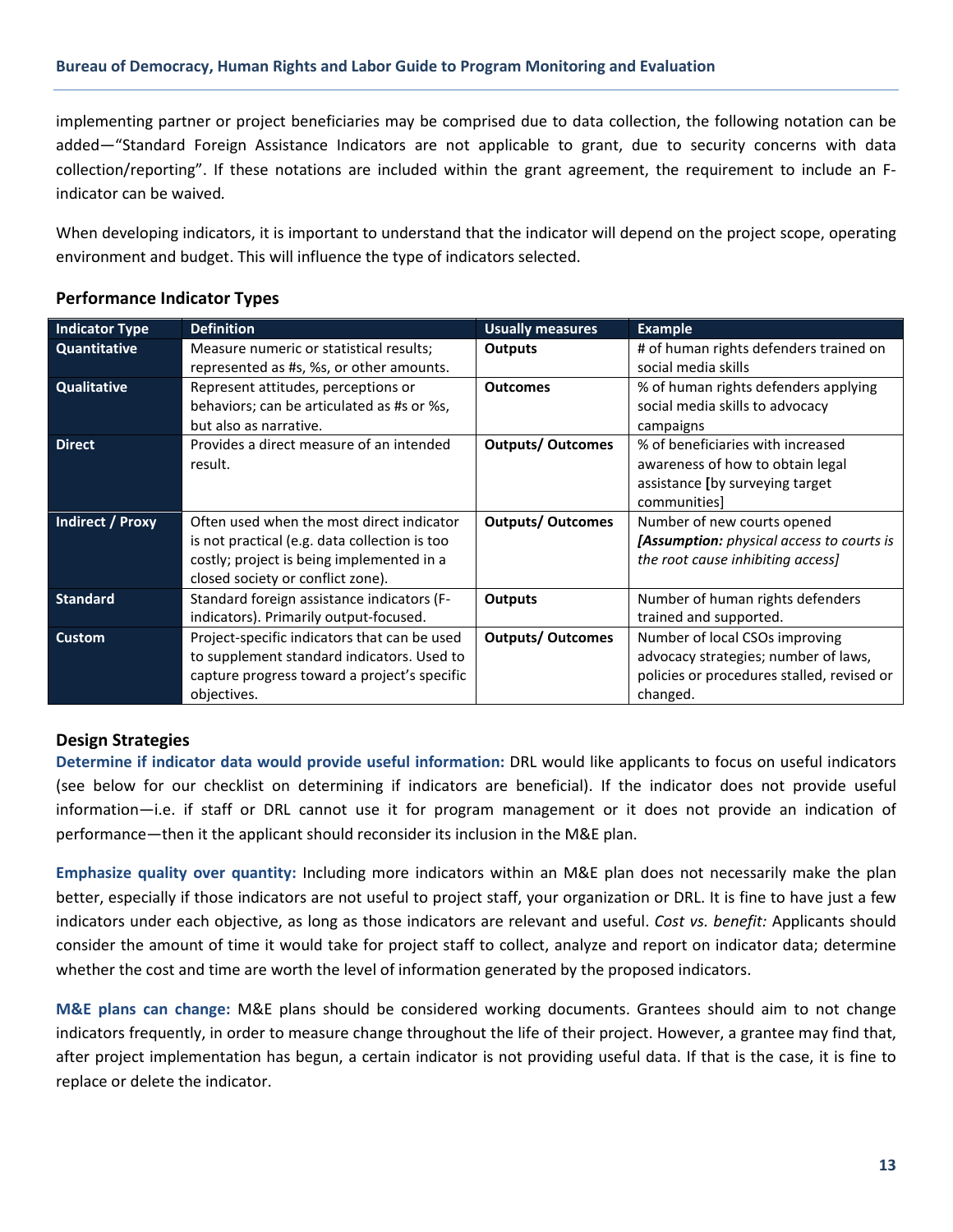- o **What might need to be changed within the M&E plan?** Grantees can modify an indicator, or the M&E plan as a whole, if they are not providing useful information. Generally, indicators will be deleted, or indicator components (e.g. definition, target, frequency of reporting, data collection methods) will be modified.
- o **How can grantees modify their M&E Plan?** This is a relatively easy process. Grantees should speak to their DRL Grants Officer Representative (GOR) or Program Officer (PO) first. After the grantee and the GOR/PO agree on changes to the M&E plan, the grantee must then upload the revised M&E plan to GrantSolutions.

#### <span id="page-16-0"></span>**Monitoring & Evaluation Plan: Tips**

- **Output Indicators**: Do not rely predominantly on F-indicators and output indicators.
- **Outcome Indicators**: Both output- and outcome-level indicators are necessary for reporting results. However, outcome indicators generally measure higher-level effects and can be paired with additional narrative to tell a project's story.
- **Setting Baselines**: Baselines are frequently zero (0) for new projects, but can also be "to be determined" (TBD). If participants have not yet attended training, the baseline would be TBD within the M&E plan until their pre-training knowledge was measured with a pre-test.
- **Setting Targets**: Targets should be ambitious yet achievable, considering available resources, the project timeframe, achievements from similar projects, and the operating environment.
- Are indicators "**SMART**"? Are they: specific, measurable, achievable, relevant, and time-bound? See the checklist below for developing indicators.
- **Marginalized Populations**: DRL projects should include indicators (or, indicator disaggregates) that measure whether activities support marginalized populations.

#### <span id="page-16-1"></span>**Checklist: Performance Indicators**

Performance indicators should be identified and defined carefully, as it takes time and resources to collect, analyze and report on data. Applicants should review indicators carefully when establishing a project **M&E plan**; this can eliminate unnecessary reporting burdens and make the most of project resources.

While outputs can be measured with one indicator, outcomes may need to be measured with several in order to show that project activities are contributing to the achievement of project objectives. If a particular indicator does not provide the data an organization needs, there are several options, including:

- 1) developing a set of indicators to measure one condition;
- 2) revising the indicator to improve its quality;
- 3) deciding that this indicator represents the best option available, and noting its limitations;
- 4) identifying a new indicator; or
- 5) considering whether it is necessary to have an indicator and whether the activity or result could be evaluated using other methods (e.g. case studies, Most Significant Change).

Indicators are not perfect. If limitations exist within the performance indicators selected for a project, applicants should document these in the project M&E plan (in the 'Known Data Limitations' column).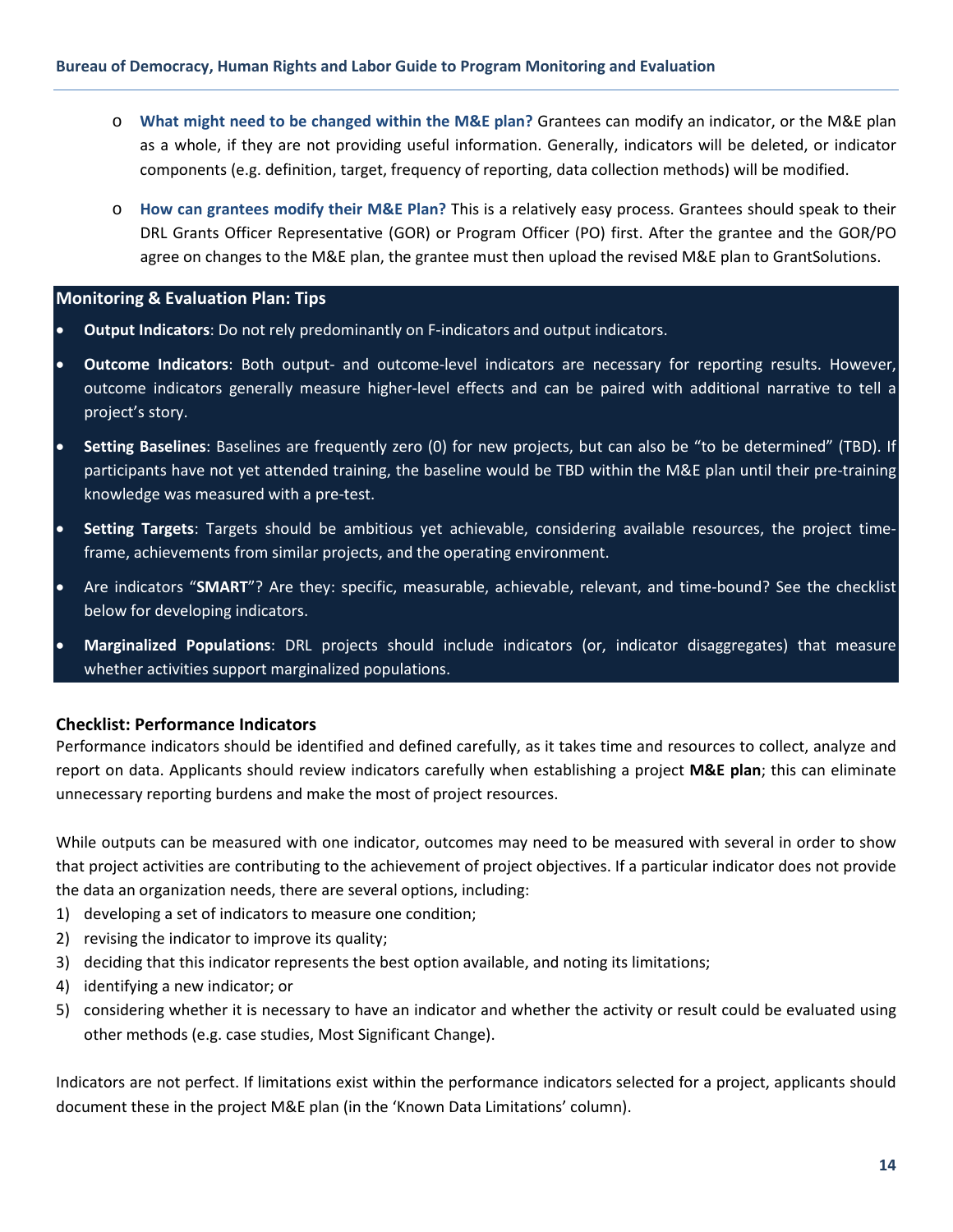**Consider the following criteria when designing indicators:**

| Criteria                                                                                                                                                                                            | <b>Rating</b><br>(Yes/ Somewhat/ No) | <b>Comments</b> |
|-----------------------------------------------------------------------------------------------------------------------------------------------------------------------------------------------------|--------------------------------------|-----------------|
| Specific                                                                                                                                                                                            |                                      |                 |
| Is the indicator defined, so it is clear what is being<br>measured? Have disaggregates been specified?                                                                                              |                                      |                 |
| Measurable                                                                                                                                                                                          |                                      |                 |
| Would two or more project staff members measure it in<br>the same way? For percentages, are the numerator and<br>denominator defined? Can data be collected in order to<br>report on the indicator? |                                      |                 |
| Achievable                                                                                                                                                                                          |                                      |                 |
| Are indicator targets achievable, given the time and<br>resources for the project?                                                                                                                  |                                      |                 |
| Relevant                                                                                                                                                                                            |                                      |                 |
| After collecting data, does it give an indication of whether<br>progress has been made toward activities, outputs,<br>outcomes and objectives? Will the data be used for<br>decision-making?        |                                      |                 |
| Time-bound                                                                                                                                                                                          |                                      |                 |
| Has the frequency for data collection, reporting and<br>analysis been set? Are targets set on a quarterly basis or<br>other time-frames (e.g. fiscal year, cumulative project)?                     |                                      |                 |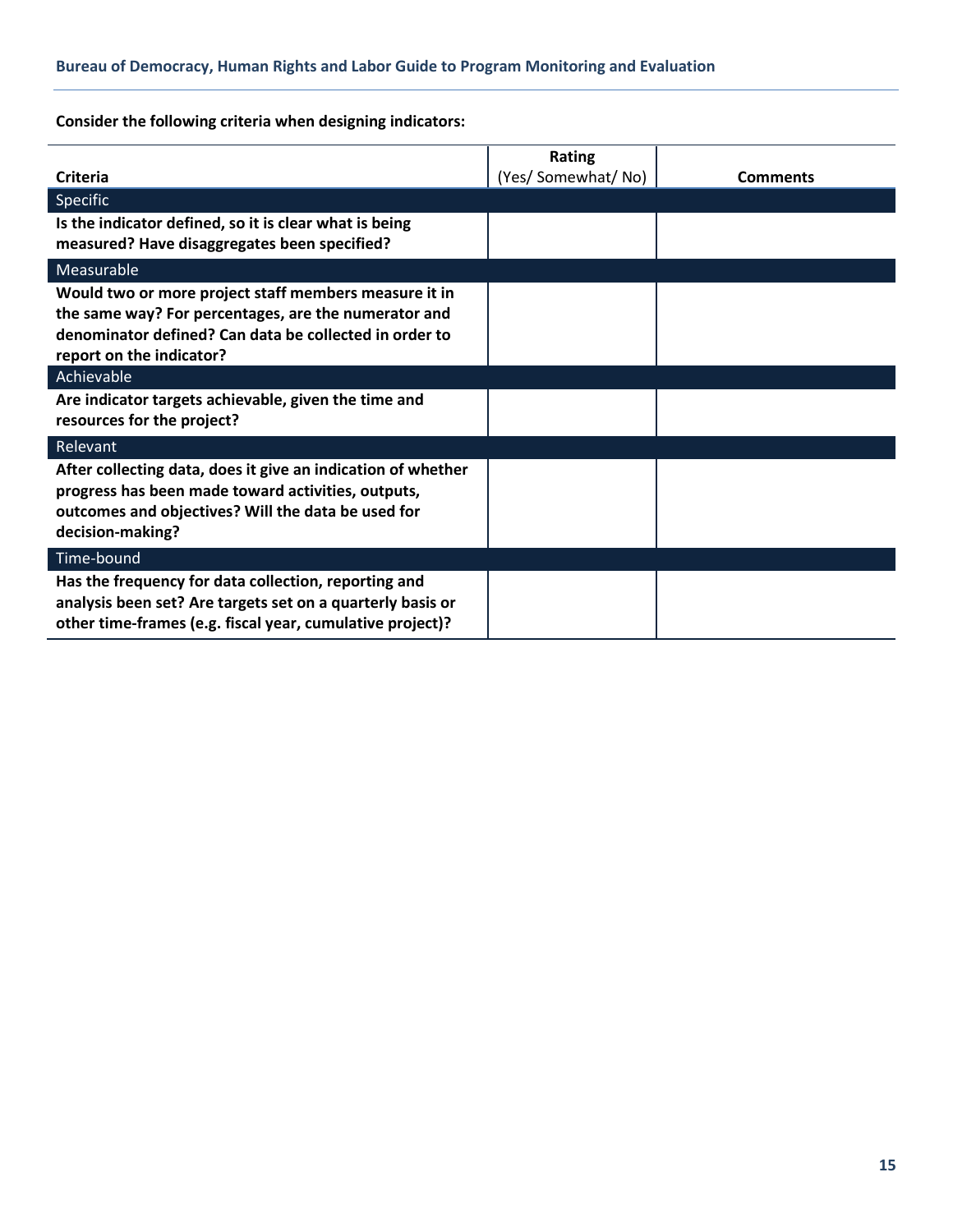#### <span id="page-18-0"></span>**Monitoring & Evaluation Plan – Components and Definitions**

**Indicator**: A particular characteristic or dimension used to measure intended changes. Indicators are used to observe progress and measure actual results compared with expected results. Indicators answer "how" or "whether" a project is progressing toward objectives. Indicators can be expressed quantitatively and should be objective and measureable (e.g., numeric value, percentages, indices). Although indicators are mainly expressed in quantitative terms, the methods used to collect data can often be qualitative in nature (e.g. qualitative survey questions, observation).

Examples of indicators include: number of gender-based violence survivors provided social support services and percent change in knowledge about investigative journalism from workshop participants. The components and definitions below should be included within an applicant's M&E plan. **A sample M&E plan template (with guiding questions), and a completed example, follows this section (see page[s 18](#page-20-0) and [19\)](#page-21-0).**

**Indicator Definition and Unit of Measure**: Define how the indicator will be measured to ensure it is reliably calculated throughout the life of the project. Terms within the definition should be defined. For example, if your project is providing training, the applicant should define what constitutes a full training cycle. Ambiguous terms often included in M&E plans, but that should be further defined, include: 'appropriate' 'sufficient', 'increased capacity', 'stakeholders'. The **unit of measure** defines what you are measuring (e.g. human rights defenders, civil society organizations, recommendations incorporated into law or policy). Within this section, you can also include **data collection methods.**

**Indicator Type and Source**: Define the level of expected change (e.g. input, output, outcome, impact). If using USG standard indicators or indicators from other donors, please refer to the source and include the indicator number. For indicators that an applicant develops, please write 'custom'.

- **Input / Process Indicators**: measures activities or the necessary components for an activity to occur. These are often represented as milestones, with measurement ending when the process is completed. Milestones are often used to progress toward enabling factors or significant tasks (i.e. would the project progress in the same way if these activities, events, or decisions did not take place). Often, rather than using a specific quantity as a target, milestones are reported as "yes or no', 'will be met/will not be met', "meets target / does not meet target". This is useful is the quantity is one (i.e. one product is developed; one set of curriculum is developed). Examples of project inputs or processes, as well as potential milestones, include: training curriculum developed, product developed, working group established, recommendations drafted by working group.
- **Output Indicators**: which are products and services delivered from the project activities, are often stated as an amount. Output indicators track the delivery of these products and services. Output data show the scope or size of project activities, but they cannot replace information about progress toward the project's outcomes or impact. Examples of project outputs include: 100 civil society organization members trained in organizational fundraising, and 60 radio programs produced.
- **Outcome Indicators**: in contrast, represent the specific, realistic results of a project and are often measured as a degree of change. Outcomes may include progress toward expected project objectives or other results of the project. Outcome indicators measure the degrees of change. For example, a project's objective could be to increase the participation of female candidates in elections. One outcome of the project would be that after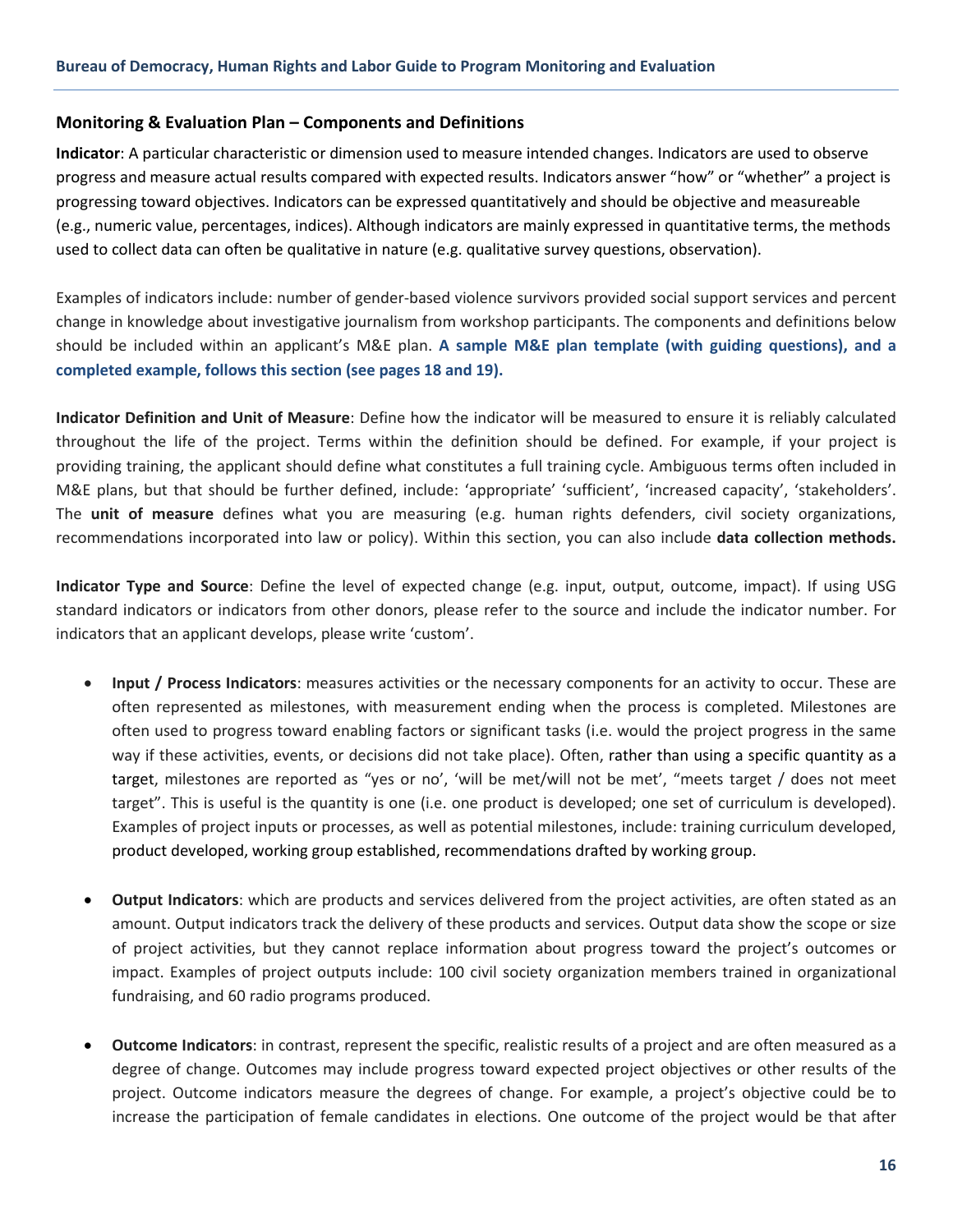receiving training on effective engagement in the political process, 40% of the female participants ran for a seat in parliament.

**Data Source**: Indicates where data comes from. Data can be sourced from project materials (e.g. training attendance sheets) or external sources (e.g. government administrative records).

**Disaggregation**: Disaggregates are various levels of analysis. If the unit of analysis is training participants, project staff will generally disaggregate by gender or geography. Other units of analysis may include: tone of media piece (positive, negative), type of human rights work conducted. For project planning, it can be helpful to disaggregate targets, to ensure that vulnerable or marginalized populations, such as persons with disabilities, LGBTI persons, and ethnic and religious minorities, are represented in the data collected on the appropriate activities.

**Timing, Frequency or Schedule**: This section details the frequency or timing of data collection, analysis and reporting. The frequency should meet the needs of project staff, to allow them to make program management decisions and report both internally and externally.

**Responsibility**: Outline those that are responsible for data collection, analysis and reporting. Data may be collected or analyzed by in-country staff, an organization's M&E specialist, or program staff and managers.

**Known Data Limitations**: Measures often include limitations, such as: self-reporting bias, obtaining follow-up surveys (low response rates), or determining demographic information from administrative files that are inconsistent in a country. Outlining limitations helps to understand the feasibility in collecting and measuring data and controlling for data quality.

**Baseline**: Outlines the starting point for your project. The baseline for projects that have been implemented for some time (e.g. cost amendments, subsequence phases of a project) would include previous project figures (the number of individuals previously trained or supported). If your data source includes government administrative records, you can include data from the previous year or period prior to project implementation. Baselines for training sessions or workshops are generally zero.

**Target**: Targets indicate what you would like to achieve (e.g. training 20 human rights defenders, forming three coalitions). When setting targets, please remember that it is fine if you do not always reach these figures or milestones during implementation. Targets are set to provide an indication of what you would like to achieve.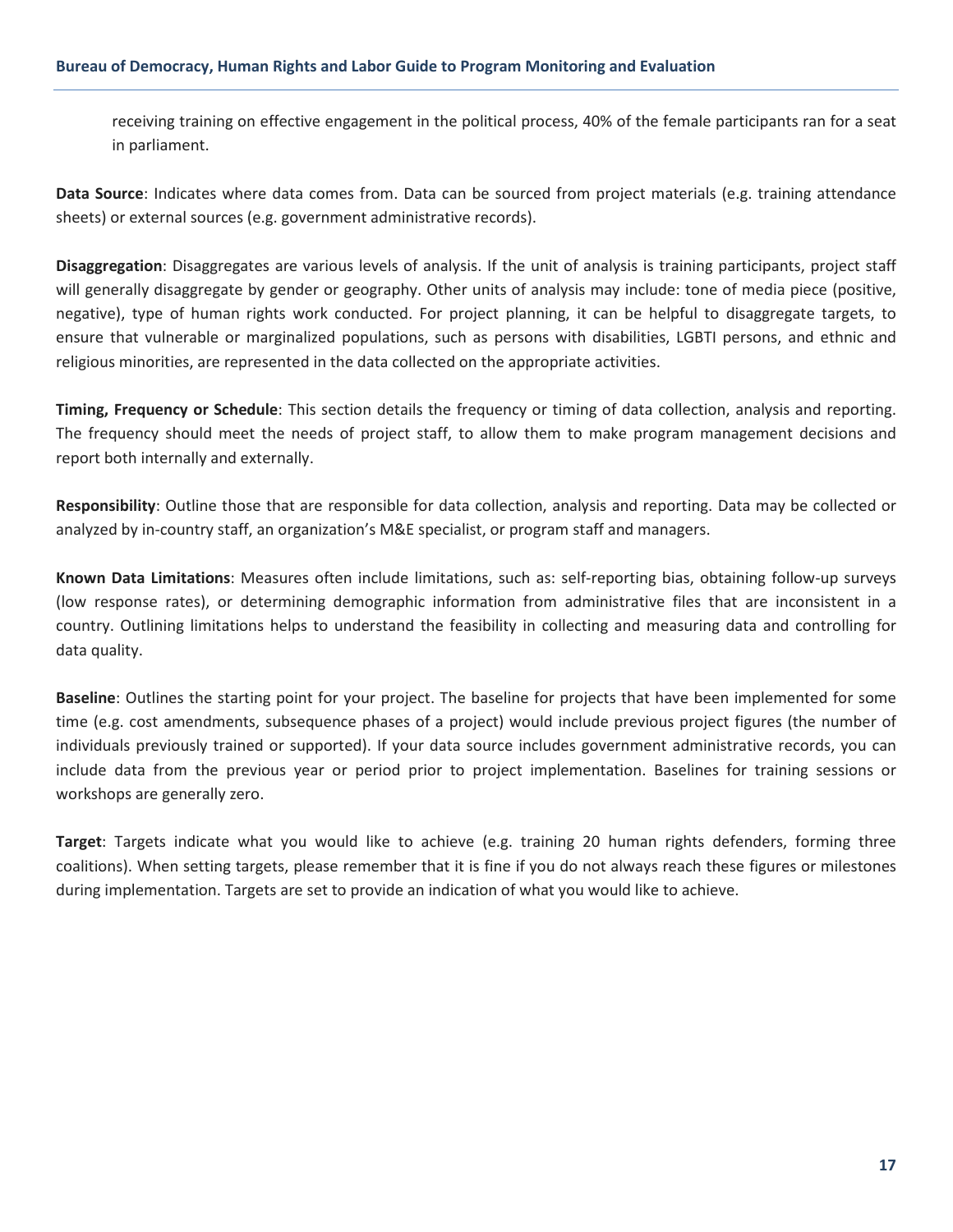## **Monitoring & Evaluation Plan – Sample Template**

<span id="page-20-0"></span>

| <b>Activity</b>                                                                                                                                                               | <b>Indicator</b> | <b>Indicator Definition,</b><br><b>Unit of Measure</b>                 | Indicator<br><b>Type and</b><br><b>Source</b> | Data Source,<br><b>Disaggregation</b> | Timing,<br><b>Frequency or</b><br><b>Schedule</b> | <b>Responsibility</b> | <b>Known Data</b><br><b>Limitations</b> | <b>Baseline</b> | <b>Target</b>  |  |  |
|-------------------------------------------------------------------------------------------------------------------------------------------------------------------------------|------------------|------------------------------------------------------------------------|-----------------------------------------------|---------------------------------------|---------------------------------------------------|-----------------------|-----------------------------------------|-----------------|----------------|--|--|
| Goal: [State the project goal from the proposal narrative.]                                                                                                                   |                  |                                                                        |                                               |                                       |                                                   |                       |                                         |                 |                |  |  |
| Project Objective 1: [State the project objective here and divide the M&E plan by each objective. The Objectives should match the objectives in the logic model and proposal. |                  |                                                                        |                                               |                                       |                                                   |                       |                                         |                 |                |  |  |
|                                                                                                                                                                               |                  | Objectives are concrete and viewed as targets under the general goal.] |                                               |                                       |                                                   |                       |                                         |                 |                |  |  |
| List activities and                                                                                                                                                           | List all         | Definition: Define how                                                 | Type:                                         | Source: Where                         | <b>Collection:</b>                                | <b>Collection:</b>    | Limitation:                             | Usual           | Define         |  |  |
| match numbering                                                                                                                                                               | indicators       | the indicator will be                                                  | Output or                                     | will the data                         | Timing,                                           | Who is                | Measures often                          | baseline        | targets for    |  |  |
| from M&E plan                                                                                                                                                                 | for each         | measured to ensure it                                                  | outcome?                                      | come from?                            | frequency or                                      | responsible for       | include                                 | values:         | each activity, |  |  |
| (e.g. Activity 1.1,                                                                                                                                                           | activity.        | is reliably measured                                                   |                                               | What tool(s) will                     | schedule for                                      | data                  | limitations,                            | <b>TBD</b>      | to report      |  |  |
| Activity 1b).                                                                                                                                                                 |                  | throughout the life of                                                 | Source:                                       | be used to                            | data                                              | collection?           | such as self-                           | (assessed       | against actual |  |  |
|                                                                                                                                                                               |                  | the project. For                                                       | Standard                                      | collect it?                           | collection.                                       |                       | reporting bias,                         | at              | progress. If   |  |  |
|                                                                                                                                                                               |                  | Standard Indicators,                                                   | Framework                                     |                                       |                                                   |                       | obtaining                               | baseline)       | the indicator  |  |  |
|                                                                                                                                                                               |                  | where the definitions                                                  | Indicator                                     | Disaggregation:                       | Analysis:                                         | Analysis: Who         | follow-up                               | ; 0 (prior      | will be        |  |  |
|                                                                                                                                                                               |                  | are broad (e.g. DR.6.1-                                                | (e.g.                                         | <b>Additional levels</b>              | Timing,                                           | is responsible        | surveys, or                             | to              | collected      |  |  |
|                                                                                                                                                                               |                  | 2), the applicant should                                               | $DR.6.1-2)$                                   | of analysis that                      | frequency or                                      | for data              | determining                             | training)       | over multiple  |  |  |
|                                                                                                                                                                               |                  | define how the                                                         | or Custom                                     | can be used for                       | schedule for                                      | analysis?             | demographic                             |                 | quarters or    |  |  |
|                                                                                                                                                                               |                  | indicator will be                                                      |                                               | comparative                           | data analysis.                                    |                       | information                             |                 | years, targets |  |  |
|                                                                                                                                                                               |                  | measured--i.e. what                                                    |                                               | purposes (e.g.                        |                                                   | <b>Reporting:</b>     | from                                    |                 | should be      |  |  |
|                                                                                                                                                                               |                  | constitutes a full                                                     |                                               | gender,                               | Reporting:                                        | Who is                | administrative                          |                 | provided by    |  |  |
|                                                                                                                                                                               |                  | training cycle.                                                        |                                               | location).                            | Timing,                                           | responsible for       | files that are                          |                 | quarter, by    |  |  |
|                                                                                                                                                                               |                  |                                                                        |                                               |                                       | frequency or                                      | reporting?            | inconsistent in                         |                 | each fiscal    |  |  |
|                                                                                                                                                                               |                  | Unit: What is the unit                                                 |                                               |                                       | schedule for                                      |                       | a country.                              |                 | year, and      |  |  |
|                                                                                                                                                                               |                  | of analysis--individuals,                                              |                                               |                                       | reporting.                                        |                       | Outlining                               |                 | cumulatively.  |  |  |
|                                                                                                                                                                               |                  | specific groups, training                                              |                                               |                                       |                                                   |                       | limitations                             |                 |                |  |  |
|                                                                                                                                                                               |                  | days, policies?                                                        |                                               |                                       |                                                   |                       | helps to                                |                 |                |  |  |
|                                                                                                                                                                               |                  |                                                                        |                                               |                                       |                                                   |                       | understand the                          |                 |                |  |  |
|                                                                                                                                                                               |                  |                                                                        |                                               |                                       |                                                   |                       | feasibility in                          |                 |                |  |  |
|                                                                                                                                                                               |                  |                                                                        |                                               |                                       |                                                   |                       | collecting and                          |                 |                |  |  |
|                                                                                                                                                                               |                  |                                                                        |                                               |                                       |                                                   |                       | measuring data                          |                 |                |  |  |
|                                                                                                                                                                               |                  |                                                                        |                                               |                                       |                                                   |                       | and controlling                         |                 |                |  |  |
|                                                                                                                                                                               |                  |                                                                        |                                               |                                       |                                                   |                       | for data quality.                       |                 |                |  |  |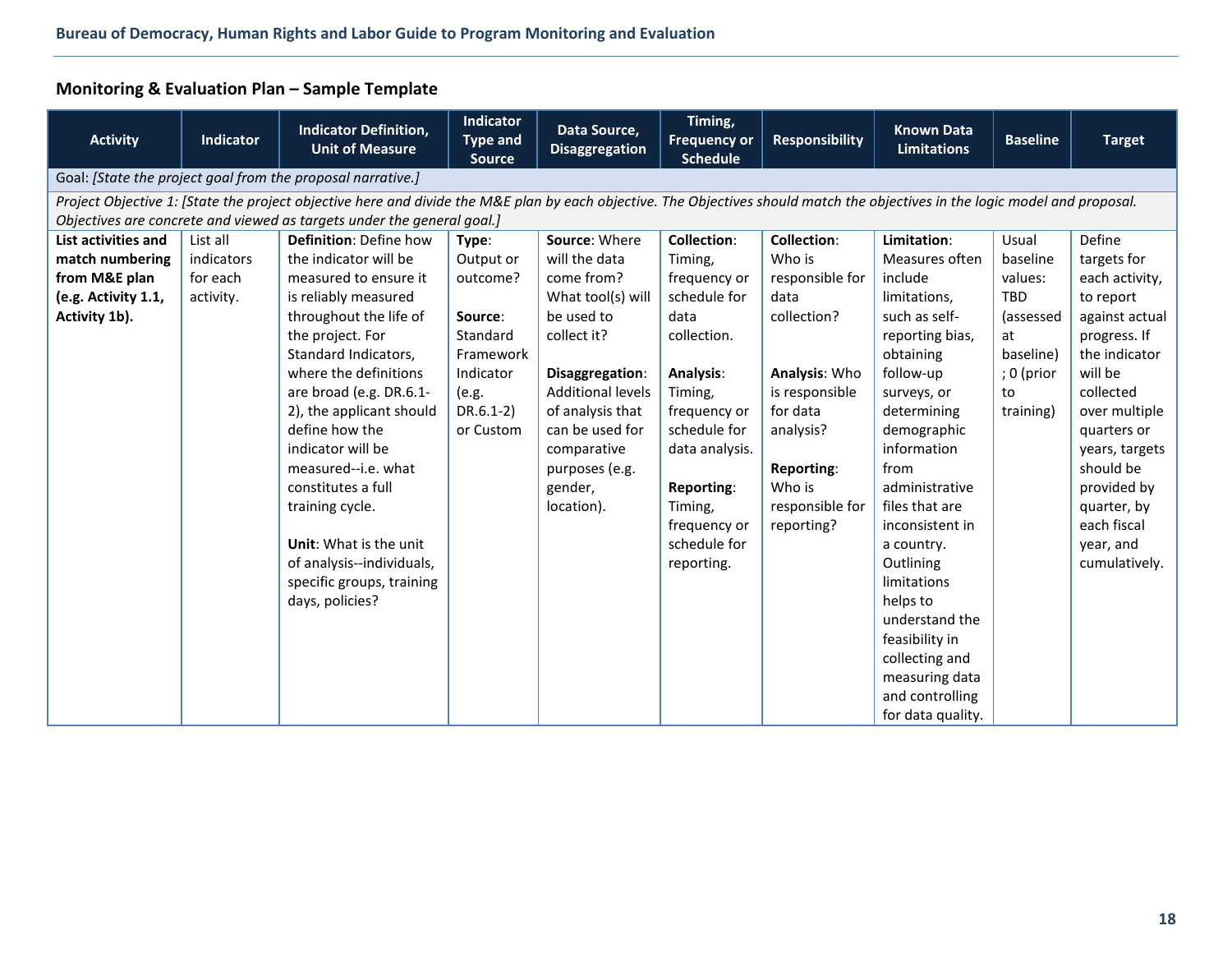## **Monitoring & Evaluation Plan – Sample DRL Project**

<span id="page-21-0"></span>

| <b>Activity</b> | <b>Indicator</b>     | <b>Indicator Definition</b>           | <b>Indicator</b><br><b>Type</b> | <b>Data</b><br><b>Source</b> | <b>Disaggregation</b> | Frequency                   | <b>Responsibility</b> | <b>Baseline</b> | <b>Target</b> |
|-----------------|----------------------|---------------------------------------|---------------------------------|------------------------------|-----------------------|-----------------------------|-----------------------|-----------------|---------------|
| <b>Activity</b> | <b>1.1.1: Number</b> | Number of USG-supported human         | Output                          | Training                     | Disaggregation:       | <b>Collection: Data</b>     | <b>Collection:</b>    | $\mathbf 0$     | Q1:25         |
| 1.1:            | of human             | rights defenders attending a three-   |                                 | attendance                   | 1. Gender             | collected during            | Project Officer       |                 | <b>HRDs</b>   |
| Provide         | rights               | day training on physical and digital  | Source:                         | sheets                       | 2. Geography          | training and input          |                       |                 |               |
| training to     | defenders            | security. To be counted,              | DR.6.1-2                        |                              | (region)              | in database after           | Analysis: M&E         |                 | Q2:30         |
| human           | trained              | participants will need to attend all  |                                 |                              | 3. Type of            | training                    | Specialist            |                 | <b>HRDs</b>   |
| rights          |                      | training modules.                     |                                 |                              | human rights          |                             |                       |                 |               |
| defenders       |                      |                                       |                                 |                              | work                  | <b>Analysis: Monthly</b>    | Reporting:            |                 | Q3:30         |
| on digital      |                      |                                       |                                 |                              | conducted             | (internal progress          | Program               |                 | <b>HRDs</b>   |
| security        |                      |                                       |                                 |                              | (issue)               | reports), Quarterly         | Manager and           |                 |               |
|                 |                      |                                       |                                 |                              |                       | (Quarterly Reports)         | M&E Specialist        |                 |               |
|                 |                      |                                       |                                 |                              |                       | Reporting:                  |                       |                 |               |
|                 |                      |                                       |                                 |                              |                       | Quarterly                   |                       |                 |               |
|                 | 1.1.2:               | Definition: Assessed before           | Outcome                         | Pre-test                     | Disaggregation:       | <b>Collection: Prior to</b> | <b>Collection:</b>    | TBD             | 50% of        |
|                 | Percentage of        | training, to establish a baseline for |                                 | and follow-                  | 1. Gender             | training and three          | <b>Trainers</b>       | (determined     | participants  |
|                 | human rights         | each individual's digital security    | Source:                         | up survey                    | 2. Geography          | months after                |                       | by baseline     | improve       |
|                 | defenders            | behavior, and six months after        | Custom                          |                              | (region)              |                             |                       | assessment)     | digital       |
|                 | improving            | training. The two measures will be    |                                 |                              | 3. Type of            | <b>Analysis: After</b>      | <b>Analysis:</b>      |                 | security      |
|                 | digital security     | compared to understand if             |                                 |                              | human rights          | training and three          | Trainers and          |                 | practices     |
|                 | practices            | behavior has improved over time.      |                                 |                              | work                  | months after                | M&E Specialist        |                 |               |
|                 |                      | An internal scoring sheet will be     |                                 |                              | conducted             |                             |                       |                 |               |
|                 |                      | developed to measure                  |                                 |                              | (issue)               | <b>Reporting:</b>           | <b>Reporting:</b>     |                 |               |
|                 |                      | improvement levels for various        |                                 |                              |                       | Quarterly                   | Program               |                 |               |
|                 |                      | behaviors (based on training          |                                 |                              |                       |                             | Manager and           |                 |               |
|                 |                      | modules, e.g. encryption). Data on    |                                 |                              |                       |                             | M&E Specialist        |                 |               |
|                 |                      | each training module will be          |                                 |                              |                       |                             |                       |                 |               |
|                 |                      | compared to understand if certain     |                                 |                              |                       |                             |                       |                 |               |
|                 |                      | subjects were taught more             |                                 |                              |                       |                             |                       |                 |               |
|                 |                      | effectively than others. Changes in   |                                 |                              |                       |                             |                       |                 |               |
|                 |                      | behavior will be measured as a        |                                 |                              |                       |                             |                       |                 |               |
|                 |                      | medium-term outcome.                  |                                 |                              |                       |                             |                       |                 |               |
|                 |                      | Unit: Individuals                     |                                 |                              |                       |                             |                       |                 |               |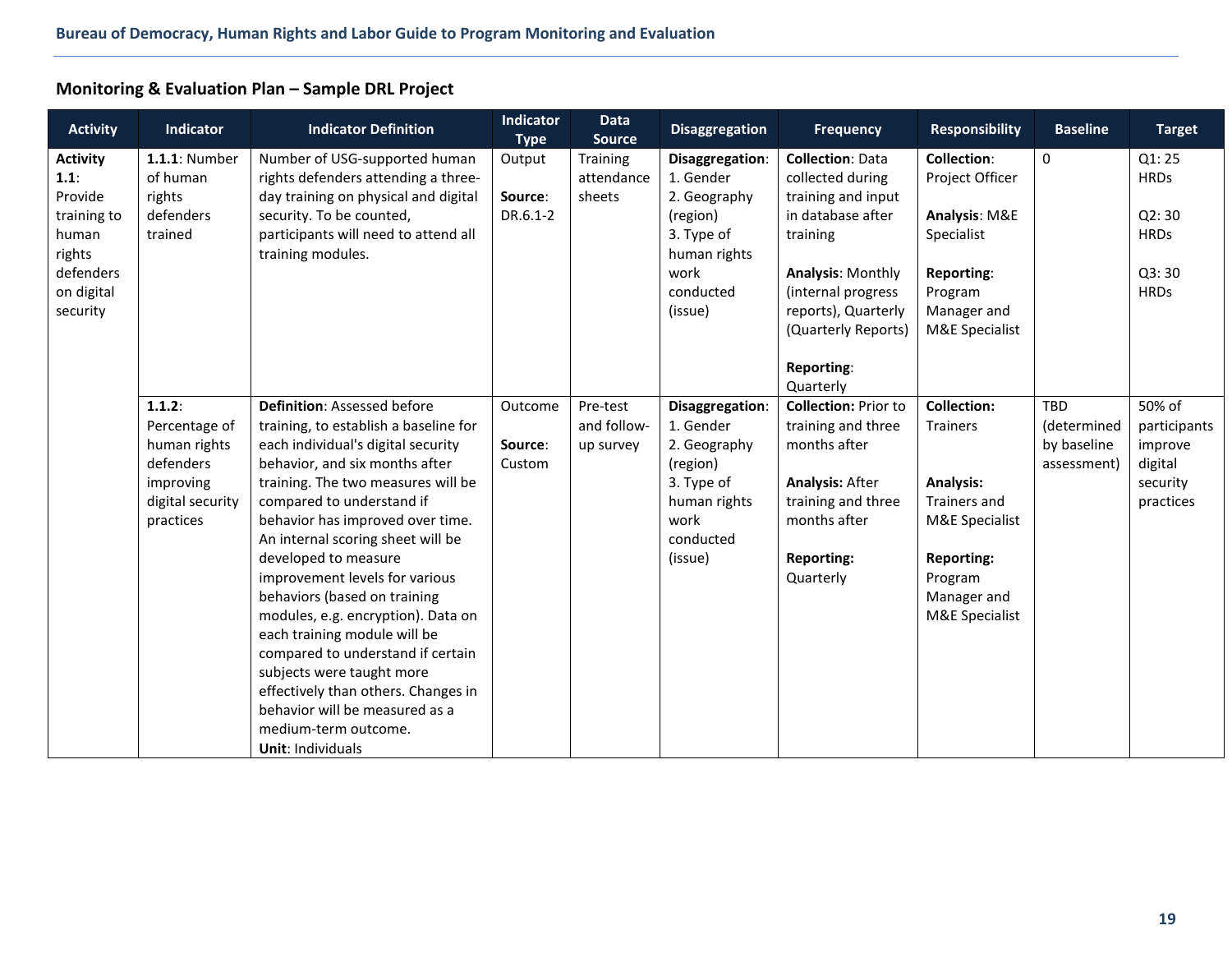#### **Performance Indicator Tracking Table – Sample Template**

All indicator data should be input within a performance indicator tracking table (PITT) (see example, below). A tracking table enables DRL and project staff to view the reported data for every indicator, from the first to last quarter. This allows for consistencies or inconsistencies in the data, as well as positive or negative trends, to be easily tracked. When submitting quarterly and final reports, tracking tables can be submitted as stand-alone spreadsheets or included as an annex to the report. Grantees can easily create the PITT from the original M&E plan, by adding columns for quarterly targets and actuals. During project implementation, data should not only be included for the purpose of submitting quarterly and final reports; data should be reviewed and analyzed on a quarterly basis to ensure that the project is progressing as planned. When reporting percentages, the numerator and denominator should be included. *All DRL projects should include a PITT when submitting quarterly and final reports.*

<span id="page-22-0"></span>

| [Activity and indicator descriptions]<br>FY 2016 |                                       |                 |               |               |               | <b>Cumulative</b><br>FY 2017 |                  |               |               |               |               |               |               |                  |
|--------------------------------------------------|---------------------------------------|-----------------|---------------|---------------|---------------|------------------------------|------------------|---------------|---------------|---------------|---------------|---------------|---------------|------------------|
|                                                  | [Activity and indicator descriptions] |                 | Qtr 1         |               |               | Qtr 2                        | Qtr <sub>3</sub> |               | Qtr 4         |               |               | Qtr 1         |               | [Project Totals] |
| Activity                                         | Indicator                             | <b>Baseline</b> | <b>Target</b> | <b>Actual</b> | <b>Target</b> | <b>Actual</b>                | <b>Target</b>    | <b>Actual</b> | <b>Target</b> | <b>Actual</b> | <b>Target</b> | <b>Actual</b> | <b>Target</b> | <b>Actual</b>    |
| <b>Project Objective 1</b>                       |                                       |                 |               |               |               |                              |                  |               |               |               |               |               |               |                  |
| Activity 1.1                                     | <b>Indicator</b><br>1.1.1             |                 |               |               |               |                              |                  |               |               |               |               |               |               |                  |
| <b>Activity 1.2</b>                              | <b>Indicator</b><br>1.2.1             |                 |               |               |               |                              |                  |               |               |               |               |               |               |                  |
| <b>Project Objective 2</b>                       |                                       |                 |               |               |               |                              |                  |               |               |               |               |               |               |                  |
| Activity 2.1                                     | <b>Indicator</b><br>2.1.1             |                 |               |               |               |                              |                  |               |               |               |               |               |               |                  |
| <b>Activity 2.2</b>                              | <b>Indicator</b><br>2.2.1             |                 |               |               |               |                              |                  |               |               |               |               |               |               |                  |

To see a sample for a completed PITT, see **[Performance Indicator Tracking Table –](#page-26-1) Sample DRL Project**.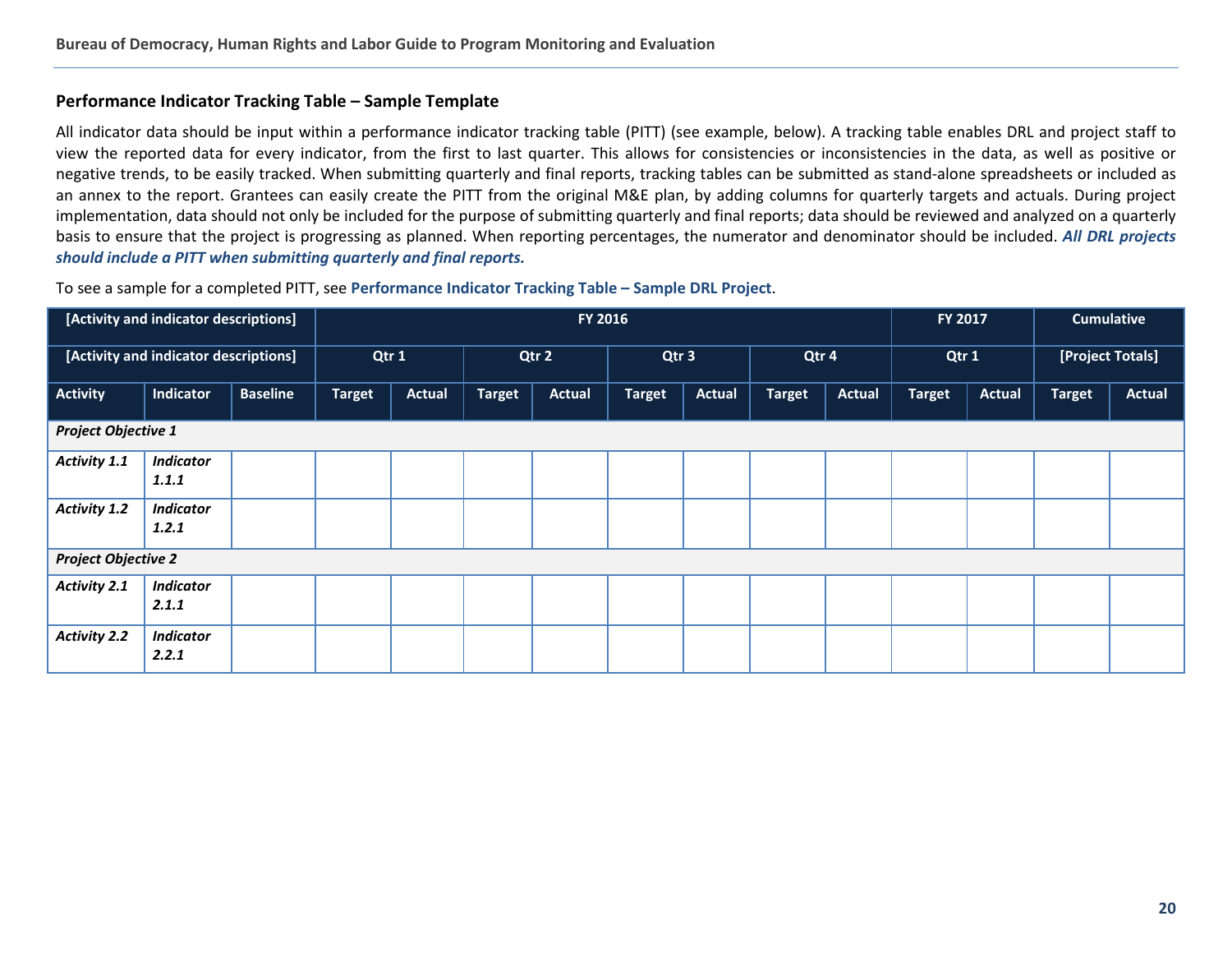## <span id="page-23-0"></span>**DRL Grantees: Project Reporting**

Following the launch of their projects, grantees should use their scope of work (e.g. agreed-upon objectives, activities) and M&E plan (e.g. proposed indicators) as a guide for (1) the type of data they should be collecting during implementation, and (2) reporting. Data should contribute to the measurement of proposed indicators in the M&E plan (including the agreed-upon disaggregates), and quarterly narrative reporting should provide an analysis of project progress by objective. Within the quarterly report, each project objective can serve as a header.

The checklists provided, below, focus on the collection, analysis and reporting of this data for both quarterly and final reports.

Quarterly and final reports should be written in a clear and concise way. This information is used by DRL GORs/POs to understand whether projects are progressing as expected. In addition to understanding whether projects are progressing, DRL GORs/POs use grantee reporting for several purposes: (1) promoting certain project approaches when designing new projects, depending on the successes or failures of an approach and whether activities were appropriate for the context; (2) supporting a grantee's request for a cost amendment or no-cost extension, if delays have occurred or the operating environment is difficult; (3) reporting "up" (to the Office of U.S. Foreign Assistance Resources, DRL Principals, Congress, etc.).

#### <span id="page-23-1"></span>**Project Quarterly Reports**

**What:** A report documenting activities conducted, changes in the operating environment, and progress toward performance indicators. Quarterly reports should detail what is or is not working, progress toward project objectives, and any risks or challenges that may be affecting project implementation.

**Why:** Provides documentation to DRL that the project is conducting its activities, meeting agreed-upon outputor outcome-level targets and progressing toward objectives, or if there are factors impeding progress. It also allows for changes in project design while the project is still underway if such impediments exist.

#### <span id="page-23-2"></span>**Quarterly Report Checklist**

Grantees can organize their quarterly reports as they wish, as long relevant information about key project activities are included, as well as analyses regarding progress toward project objectives. The checklist, below, provides suggestions on how grantees can organize the content of their quarterly reports.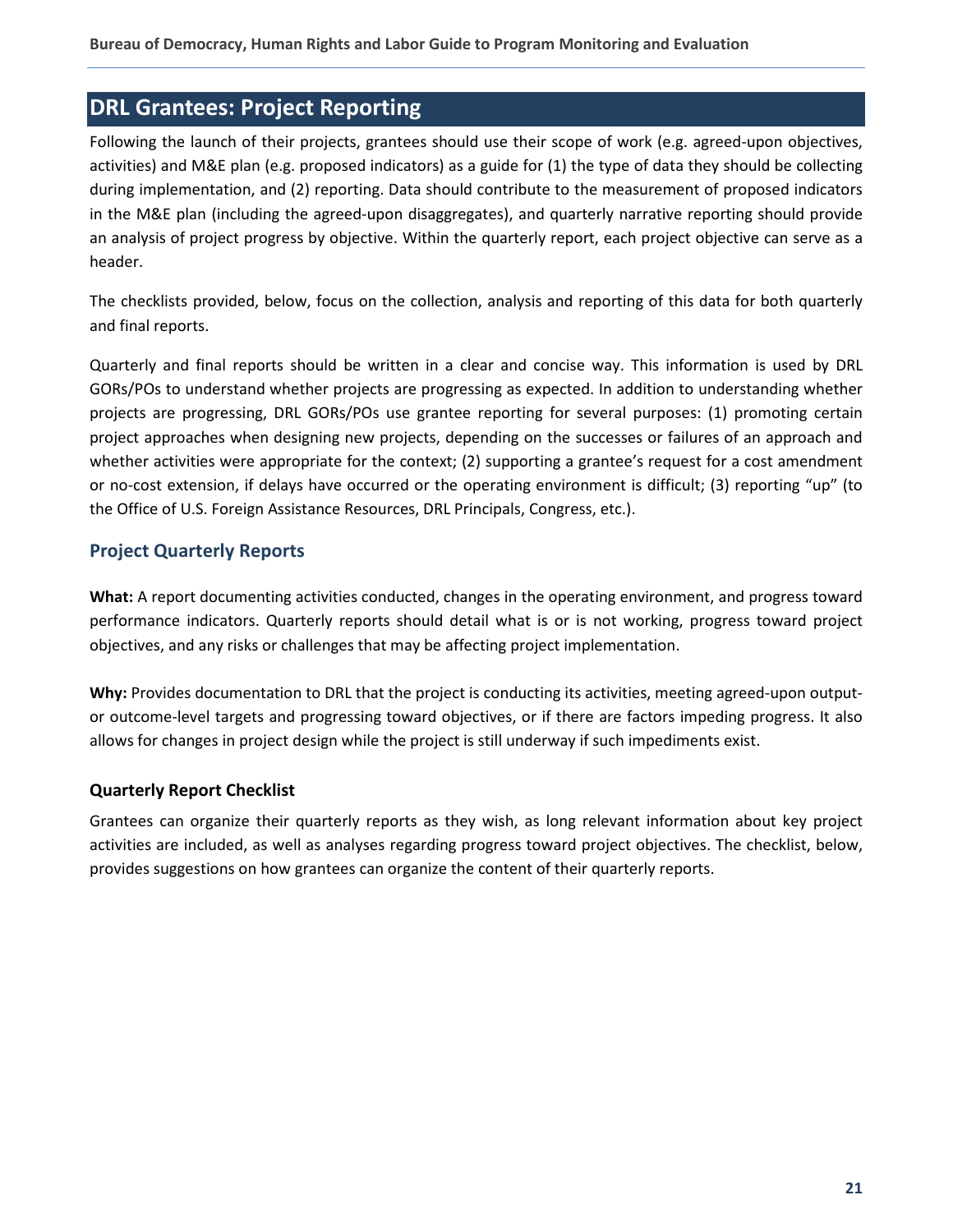| <b>Quarterly Report Section Headers and Content</b>                                                                                                    |           |
|--------------------------------------------------------------------------------------------------------------------------------------------------------|-----------|
|                                                                                                                                                        | ${\sf V}$ |
| Project Information: (Please include the following information as a cover page, or on the introductory<br>page of the quarterly report)                |           |
| Grantee:                                                                                                                                               |           |
| Project Title:                                                                                                                                         |           |
| <b>Grant Number:</b>                                                                                                                                   |           |
| <b>Funding Amount:</b>                                                                                                                                 |           |
| <b>Grant Dates:</b>                                                                                                                                    |           |
| Quarter (Reporting Period):                                                                                                                            |           |
| Primary Point of Contact/Title:                                                                                                                        |           |
| Phone Number:                                                                                                                                          |           |
| Email:                                                                                                                                                 |           |
| <b>Executive Summary</b>                                                                                                                               |           |
| (A brief write up of key achievements and/or activities during the quarter, as well as key contextual                                                  |           |
| changes or challenges)                                                                                                                                 |           |
| A brief (one paragraph) summary of the project and its objectives (a summary of the scope of work<br>from the grants memo can be used for this).       |           |
| Quarterly highlights: a summary of key achievements or outcomes (or activities undertaken if there                                                     |           |
| are no achievements/outcomes to report) for the quarter. Bullets are acceptable.                                                                       |           |
| A short summary of the contextual changes since the previous quarter.                                                                                  |           |
| A short summary of the challenges affecting project implementation during the quarter.                                                                 |           |
| <b>Section Break</b>                                                                                                                                   |           |
| <b>Background</b>                                                                                                                                      |           |
| (Briefly describes changes in the current operating environment)                                                                                       |           |
| A few paragraphs on any changes in the operating environment and how they are positively or                                                            |           |
| negatively impacting the grantee's ability to carry out project activities or achieve objectives.                                                      |           |
| <b>Section Break</b>                                                                                                                                   |           |
| <b>Activities / Project Progress</b><br>(Main section of report describing quarter's significant activities)                                           |           |
| Significant activities from the quarter are organized under each objective, as follows:                                                                |           |
|                                                                                                                                                        |           |
| • Objective 1: [Description of project activities and achievements related to Obj. 1]                                                                  |           |
| Activity 1.1 [as sub-header] – description of activities undertaken and an analysis of<br>O                                                            |           |
| progress toward associated outcomes and objectives<br>[Repeat for all other activities under objective]                                                |           |
| O<br>Objective 2: [Description of project activities and achievements related to Obj. 2]                                                               |           |
| Activity 2.1 [as sub-header] - description of activities undertaken and an analysis of<br>O                                                            |           |
| progress toward associated outcomes and objectives                                                                                                     |           |
| [Repeat for all other activities under objective]                                                                                                      |           |
| Activities conducted during the quarter are sufficiently described, including an analysis of how the                                                   |           |
| activities are demonstrating progress toward project objectives-e.g. identifying trends from                                                           |           |
| indicator data reported in the PITT; reporting findings from research or evaluation activities (baseline                                               |           |
| studies, pre-/post-tests; sub-grantee activity reporting); field observations.                                                                         |           |
| Clearly highlight accomplishments or outcome-level results that are related to project activities.                                                     |           |
| Use tables, charts or data visualization to supplement descriptions (or replace text).                                                                 |           |
| Analyze progress toward the overall project objectives and goal, when applicable.                                                                      |           |
| <b>Section Break</b>                                                                                                                                   |           |
| <b>Challenges</b>                                                                                                                                      |           |
| (Barriers to implementing project activities)<br>Report problems or challenges in conducting project activities during the quarter (previous quarterly |           |
| challenges should not be included if they are no longer applicable). Challenges can be external (e.g.                                                  |           |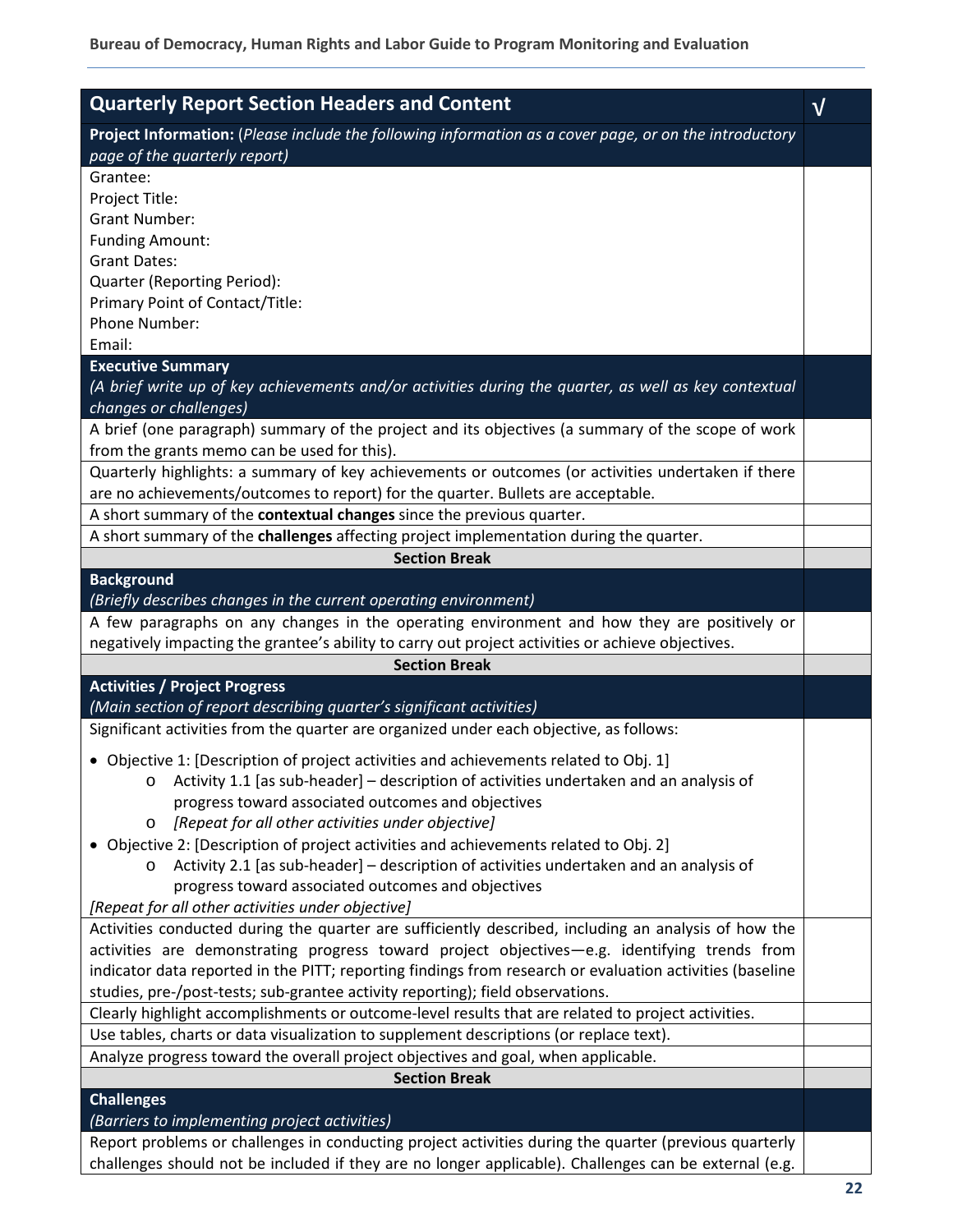| <b>Quarterly Report Section Headers and Content</b>                                                                                                                                                  | $\sqrt{}$ |
|------------------------------------------------------------------------------------------------------------------------------------------------------------------------------------------------------|-----------|
| devolving political environment) or internal factors (e.g. delays finding in-country partners,                                                                                                       |           |
| difficulties in receiving activity reports).                                                                                                                                                         |           |
| Explanations regarding contingency plans or plans to overcome challenges.                                                                                                                            |           |
| If challenges will seriously impede the progress, provide a plan with an updated timeline of project                                                                                                 |           |
| activities (generally done after speaking to DRL GOR/PO).                                                                                                                                            |           |
| NOTE: DRL understands that many of its implementers work in difficult operating environments and                                                                                                     |           |
| does not fault them when unforeseen problems arise. However, it is important to document these                                                                                                       |           |
| difficulties in the quarterly (and final) reports, and to communicate with the GOR/PO as they occur.                                                                                                 |           |
| <b>Proposed Activities for Next Quarter</b>                                                                                                                                                          |           |
| Proposed activities for the following quarter are listed.                                                                                                                                            |           |
| <b>Section Break</b>                                                                                                                                                                                 |           |
| <b>Evaluation</b>                                                                                                                                                                                    |           |
| (Include or summarize findings from any evaluation activities that were conducted)                                                                                                                   |           |
| If internal or external evaluation activities (interim, mid-term) were conducted, highlight the key<br>findings and recommendations from the evaluation and describe if/how recommendations were, or |           |
| can be, applied to the project.                                                                                                                                                                      |           |
| <b>Section Break</b>                                                                                                                                                                                 |           |
| <b>Sustainability</b>                                                                                                                                                                                |           |
| (Evidence that project results will continue to provide benefits after DRL support ends)                                                                                                             |           |
| If applicable, include information demonstrating effects that may continue after the project ends-                                                                                                   |           |
| e.g. relationships between CSO networks, improved CSO-government dialogue, strengthened                                                                                                              |           |
| organizational or individual capacity, improved project management skills for in-country partners,                                                                                                   |           |
| continued funding. May not be applicable until the later stages of the project.                                                                                                                      |           |
| <b>Section Break</b>                                                                                                                                                                                 |           |
| <b>Performance Indicator Tracking Table</b>                                                                                                                                                          |           |
| (Tracks performance indicators against expected outputs, outcome and objectives from the logic                                                                                                       |           |
| model)                                                                                                                                                                                               |           |
| PITT data is updated for the current quarter (see sample PITT, below). The PITT can be submitted as a<br>stand-alone spreadsheet or as an annex.                                                     |           |
| Indicators should be disaggregated (e.g. gender, age, region), as proposed within the M&E plan.                                                                                                      |           |
| Explanations are provided in the "Project Progress" or "Challenges" sections, if results are                                                                                                         |           |
| significantly below or above targets.                                                                                                                                                                |           |
| <b>Section Break</b>                                                                                                                                                                                 |           |
| <b>Additional Information</b>                                                                                                                                                                        |           |
| Attach relevant supporting documents or products related to project activities-e.g. articles, meeting                                                                                                |           |
|                                                                                                                                                                                                      |           |

agendas, surveys, reports, manuals—as separate attachments or addenda.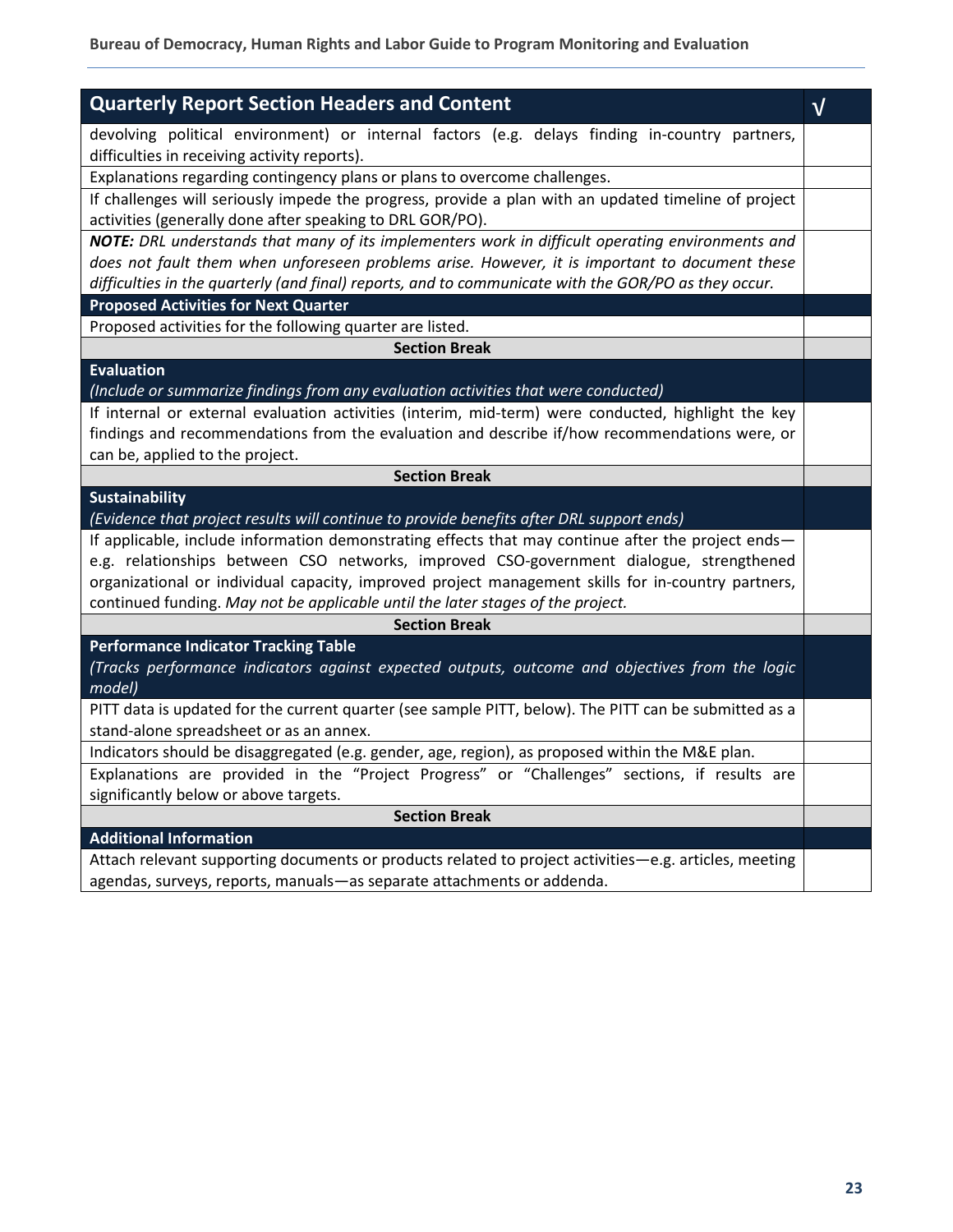#### <span id="page-26-1"></span>**Performance Indicator Tracking Table – Sample DRL Project**

All indicator data should be input within a performance indicator tracking table (PITT) (see example, below). A tracking table enables DRL and project staff to view the reported data for every indicator, from the first to last quarter. This allows for consistencies or inconsistencies in the data, as well as positive or negative trends, to be easily tracked. When submitting quarterly and final reports, tracking tables can be submitted as stand-alone spreadsheets or included as an annex to the report. Grantees can easily create the PITT from the original M&E plan, by adding columns for quarterly targets and actuals. During project implementation, data should not only be included for the purpose of submitting quarterly and final reports; data should be reviewed and analyzed on a quarterly basis to ensure that the project is progressing as planned. When reporting percentages, the numerator and denominator should be included. *All DRL projects should include a PITT within quarterly and final reports.*

<span id="page-26-0"></span>

| [Activity and indicator descriptions]<br>[Activity and indicator descriptions] |                                                                                                                                                         |                                                                                                                                    | FY 2016        |                                                          |                |                                                          |                |                | <b>Cumulative</b>                                               |               |
|--------------------------------------------------------------------------------|---------------------------------------------------------------------------------------------------------------------------------------------------------|------------------------------------------------------------------------------------------------------------------------------------|----------------|----------------------------------------------------------|----------------|----------------------------------------------------------|----------------|----------------|-----------------------------------------------------------------|---------------|
|                                                                                |                                                                                                                                                         |                                                                                                                                    | Qtr 1          |                                                          | Qtr 2          |                                                          | Qtr 3          |                | [Project Total]                                                 |               |
| <b>Activity</b>                                                                | Indicator                                                                                                                                               | <b>Baseline</b>                                                                                                                    | <b>Target</b>  | <b>Actual</b>                                            | <b>Target</b>  | <b>Actual</b>                                            | <b>Target</b>  | <b>Actual</b>  | <b>Target</b>                                                   | <b>Actual</b> |
| Activity 1.1:<br>Provide<br>training to<br>human rights<br>defenders on        | Indicator 1.1.1:<br>Number of human<br>rights defenders<br>trained on digital<br>security practices                                                     | 0 (beneficiaries have<br>not received any<br>training prior to the<br>project)                                                     | 25             | 23                                                       | 30             | 20                                                       | 30             | 30             | 175                                                             |               |
| digital                                                                        | Disaggregation:                                                                                                                                         |                                                                                                                                    |                |                                                          |                |                                                          |                |                |                                                                 |               |
| security                                                                       | Location A                                                                                                                                              |                                                                                                                                    | 10             | 9                                                        | 15             | 15                                                       | 15             | 15             | 85                                                              |               |
|                                                                                | Female                                                                                                                                                  |                                                                                                                                    | 5              | 4                                                        | $\overline{7}$ | $\overline{7}$                                           | $\overline{7}$ | 4              | 40                                                              |               |
|                                                                                | Male                                                                                                                                                    |                                                                                                                                    | 5              | 5                                                        | 8              | 8                                                        | 8              | 11             | 45                                                              |               |
|                                                                                | Location B                                                                                                                                              |                                                                                                                                    | 15             | 14                                                       | 15             | 5.                                                       | 15             | 15             | 90                                                              |               |
|                                                                                | Female                                                                                                                                                  |                                                                                                                                    | 8              | $\overline{7}$                                           | $\overline{7}$ | $\mathbf{3}$                                             | $\overline{7}$ | $\overline{7}$ | 43                                                              |               |
|                                                                                | Male                                                                                                                                                    |                                                                                                                                    | $\overline{7}$ | $\overline{7}$                                           | 8              | $\overline{2}$                                           | 8              | 8              | 47                                                              |               |
|                                                                                | Indicator 1.1.2:<br>Percentage of<br>human rights<br>defenders<br>improving digital<br>security practices<br>(reported six<br>months after<br>training) | 5% (5% of trainees<br>were already<br>employing adequate<br>digital security<br>practices-<br>determined by pre-<br>training test) | 75%            | Reported in<br>Q3 (17<br>improve<br>after six<br>months) | 75%            | Reported in<br>Q4 (15<br>improve<br>after six<br>months) | 75% (17/17)    | 75% (17/17)    | 75%<br>(131/175)<br>trainees<br>improve<br>after six<br>months) |               |

#### **Sample PITT for an 18-month DRL Project (with three quarters completed thus far)**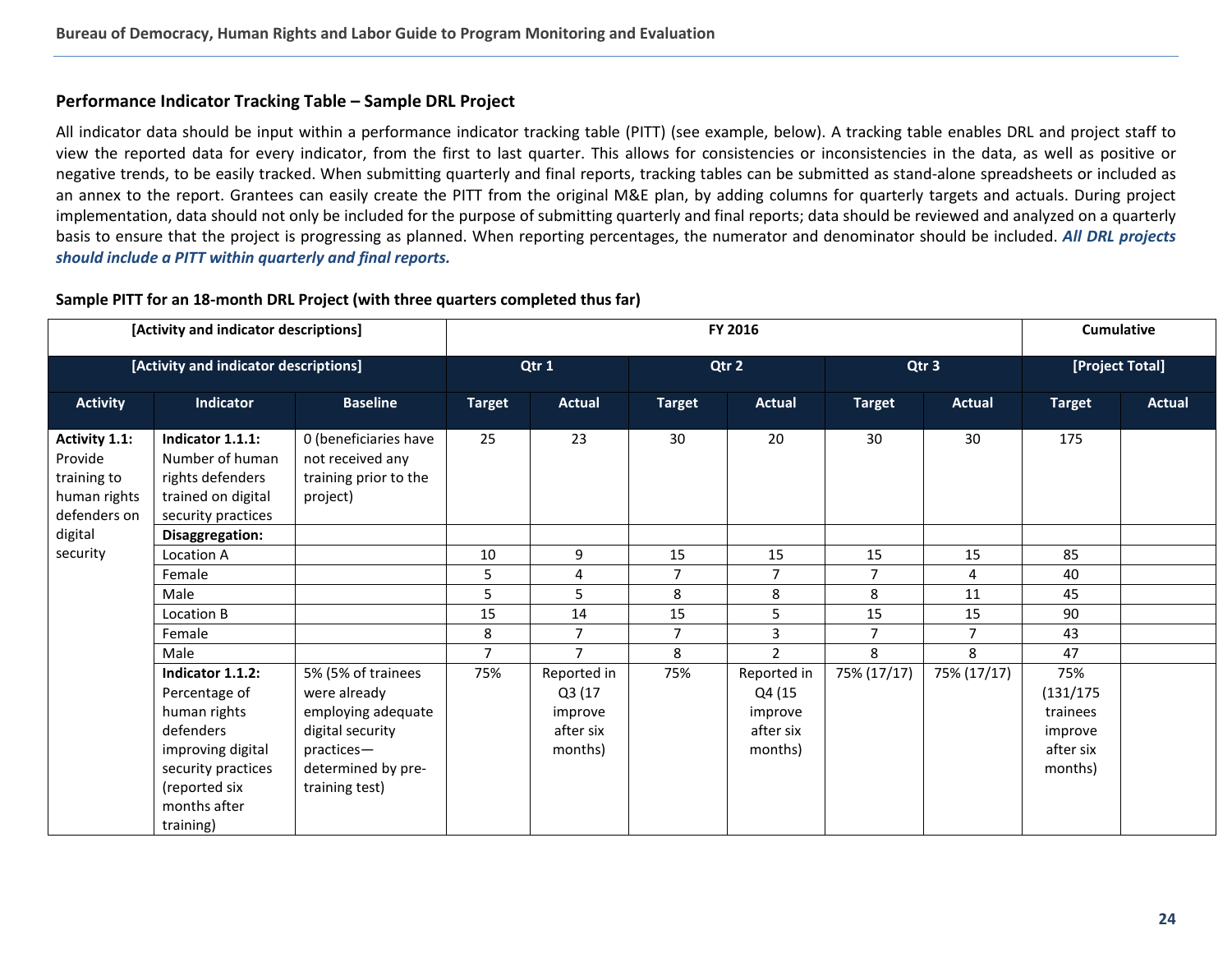#### <span id="page-27-0"></span>**Project Final Reports**

**What:** A final (end-of-project) report details the cumulative results of a project, and analyzes whether project activities contributed to the achievement of outcomes and objectives. It should also identify major challenges, lessons learned and best practices.

**Why:** The final report provides DRL with information about project outcomes. By identifying ways in which the project did or did not succeed, as well as any lessons learned and best practices, the final report helps DRL to improve how future projects are designed.

#### **Final Report Checklist**

Grantees can organize their reports as they wish, as long relevant information about key project activities are included, as well as analyses regarding progress toward project objectives. The checklist, below, provides suggestions on how grantees can organize the content of their reports. In addition to reporting on final project results, grantees should reflect on the project activities that were conducted and identify what worked well and what did not. *The final report should be more analytical than the quarterly report. Grantees are required to submit final reports 90 days after the project end date.*

| <b>Final Report Section Headers and Content</b>                                                                    | $\sqrt{ }$ |
|--------------------------------------------------------------------------------------------------------------------|------------|
| <b>Executive Summary</b>                                                                                           |            |
| (An overview of the project highlighting its key results, lessons learned and best practices)                      |            |
| Project highlights: a summary of key achievements or outcomes (rather than activities). Bullets are acceptable.    |            |
| A summary of the challenges encountered during the project (i.e. summarize why challenges may have                 |            |
| affected outcomes and objectives from being achieved).                                                             |            |
| A summary of what did or did not work (best practices, lessons learned).                                           |            |
| Project highlights: a summary of key achievements or outcomes (rather than activities). Bullets are acceptable.    |            |
| <b>Section Break</b>                                                                                               |            |
| <b>Background</b>                                                                                                  |            |
| (Briefly describes the changes that took place in the operating environment over the life of the project)          |            |
| Provide an explanation of the operating environment, how this changed over the life of the project, and how it     |            |
| positively or negatively affected the grantee's ability to carry out project activities.                           |            |
| <b>Section Break</b>                                                                                               |            |
| <b>Project Progress and Challenges</b>                                                                             |            |
| (Main section of report describing activities and how they did or did not contribute to results)                   |            |
| Significant results and activities from the project are organized under each objective.                            |            |
| Clearly highlight accomplishments or outcome-level results that are related to project activities.                 |            |
| Project activities are summarized; including what did or did not work.                                             |            |
| Analyze how project activities contributed to overall progress toward project objectives and goal. This analysis   |            |
| describes the positive internal (e.g. collaboration between project partners) or external (e.g. constructive CSO-  |            |
| government dialogue) factors that contributed to project success (if achievements met or exceeded                  |            |
| expectations / targets).                                                                                           |            |
| If the project did not meet expectations under certain objectives, describe the external (e.g. devolving political |            |
| environment) or internal factors (e.g. delays finding in-country partners, difficulties in receiving activity      |            |
| reports) that impeded performance. If applicable, describe how project staff members and/or project                |            |
| participants overcame challenges.                                                                                  |            |
| Use tables, charts or data visualization to strengthen descriptions (or replace text).                             |            |
| <b>Section Break</b>                                                                                               |            |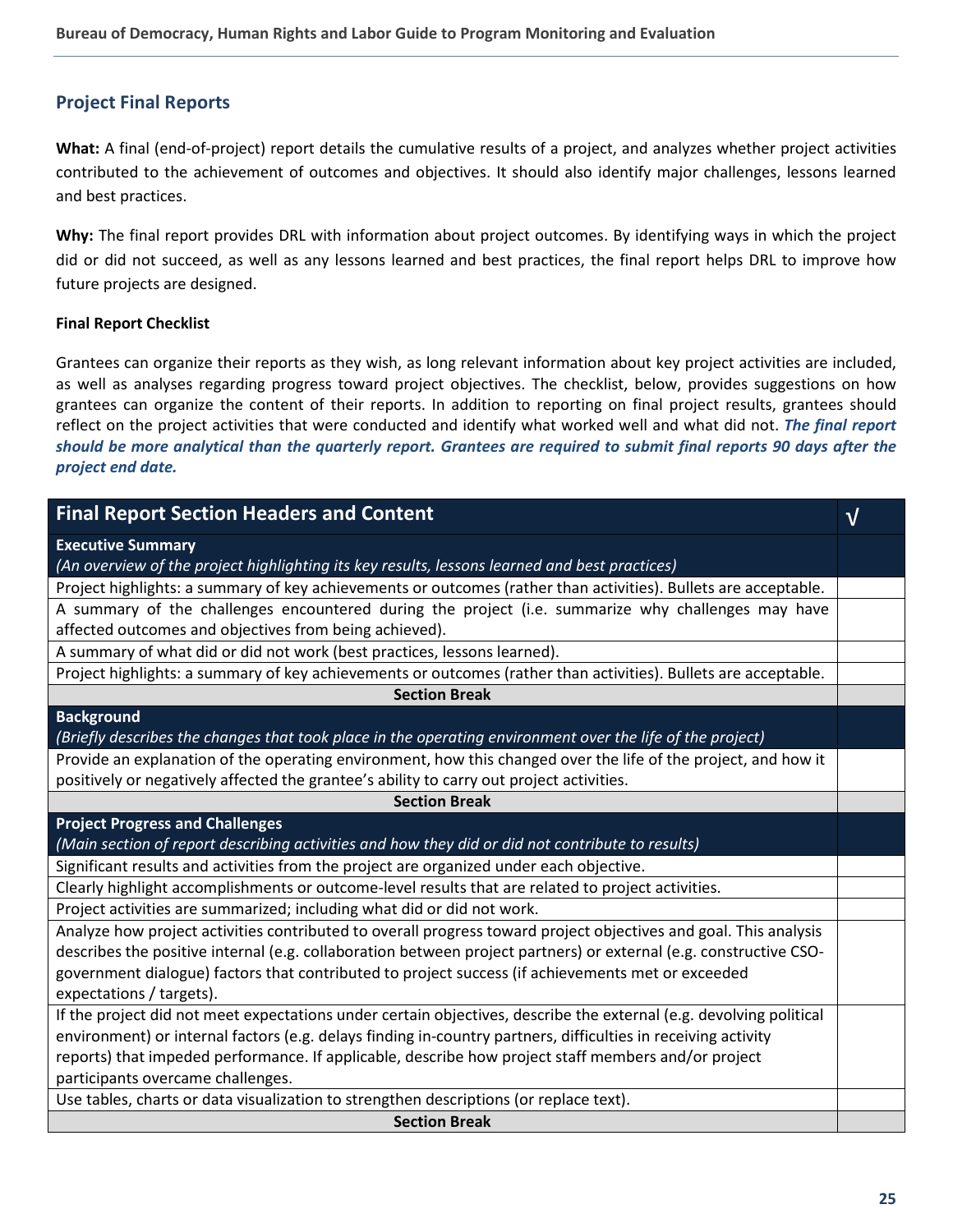| <b>Final Report Section Headers and Content</b>                                                                                                                                                                               | $\sqrt{}$ |
|-------------------------------------------------------------------------------------------------------------------------------------------------------------------------------------------------------------------------------|-----------|
| Evaluation                                                                                                                                                                                                                    |           |
| (Include or summarize findings from any evaluation activities that were conducted)                                                                                                                                            |           |
| If internal or external evaluation activities (interim, mid-term) were conducted, highlight the key findings and<br>recommendations from the evaluation and describe if/how recommendations (if provided) were applied to the |           |
| project (i.e. if recommendations led to adjustments in activities; changes in partners, target populations or                                                                                                                 |           |
| scope of project).                                                                                                                                                                                                            |           |
| If an end-term (final) evaluation was conducted, explain key findings and recommendations. Provide thoughts                                                                                                                   |           |
| and analysis on the findings. If the grantee plans to continue similar projects, discuss if/how findings and                                                                                                                  |           |
| recommendations (if provided) will be used to design and implement future projects.                                                                                                                                           |           |
| If a final evaluation was conducted, include the report as an annex.                                                                                                                                                          |           |
| <b>Section Break</b>                                                                                                                                                                                                          |           |
| <b>Sustainability</b>                                                                                                                                                                                                         |           |
| (Evidence that project results will continue to provide benefits after USG support ends)                                                                                                                                      |           |
| Grantee includes information demonstrating the potential continuation of the beneficiary organizations' work                                                                                                                  |           |
| or the effects of that work $-e.g.,$ deepening relationships between their organizations and NGO/CSO                                                                                                                          |           |
| networks, government organizations, and/or non-USG donor groups; strengthened organizational or                                                                                                                               |           |
| individuals' capacity, enabling the maintenance or expansion of its programming after USG funding ends. Only                                                                                                                  |           |
| applicable after project midpoint.                                                                                                                                                                                            |           |
| <b>Performance Indicator Tracking Table</b>                                                                                                                                                                                   |           |
| (Tracks performance indicators against expected outputs, outcome and objectives from the logic model)                                                                                                                         |           |
| A final updated PITT representing all quarters of the project is included, either embedded in the report or                                                                                                                   |           |
| attached as an annex.                                                                                                                                                                                                         |           |
| Indicators should be disaggregated (e.g. gender, age, region), as proposed within the M&E plan.                                                                                                                               |           |
| Explanations are provided in the "Project Progress and Challenges" section, if results are significantly below or                                                                                                             |           |
| above targets.                                                                                                                                                                                                                |           |
| <b>Additional Information</b>                                                                                                                                                                                                 |           |
| Attach relevant supporting documents or products related to project activities—e.g. articles, meeting agendas,                                                                                                                |           |
| surveys, reports, manuals-as separate attachments or addenda.                                                                                                                                                                 |           |
|                                                                                                                                                                                                                               |           |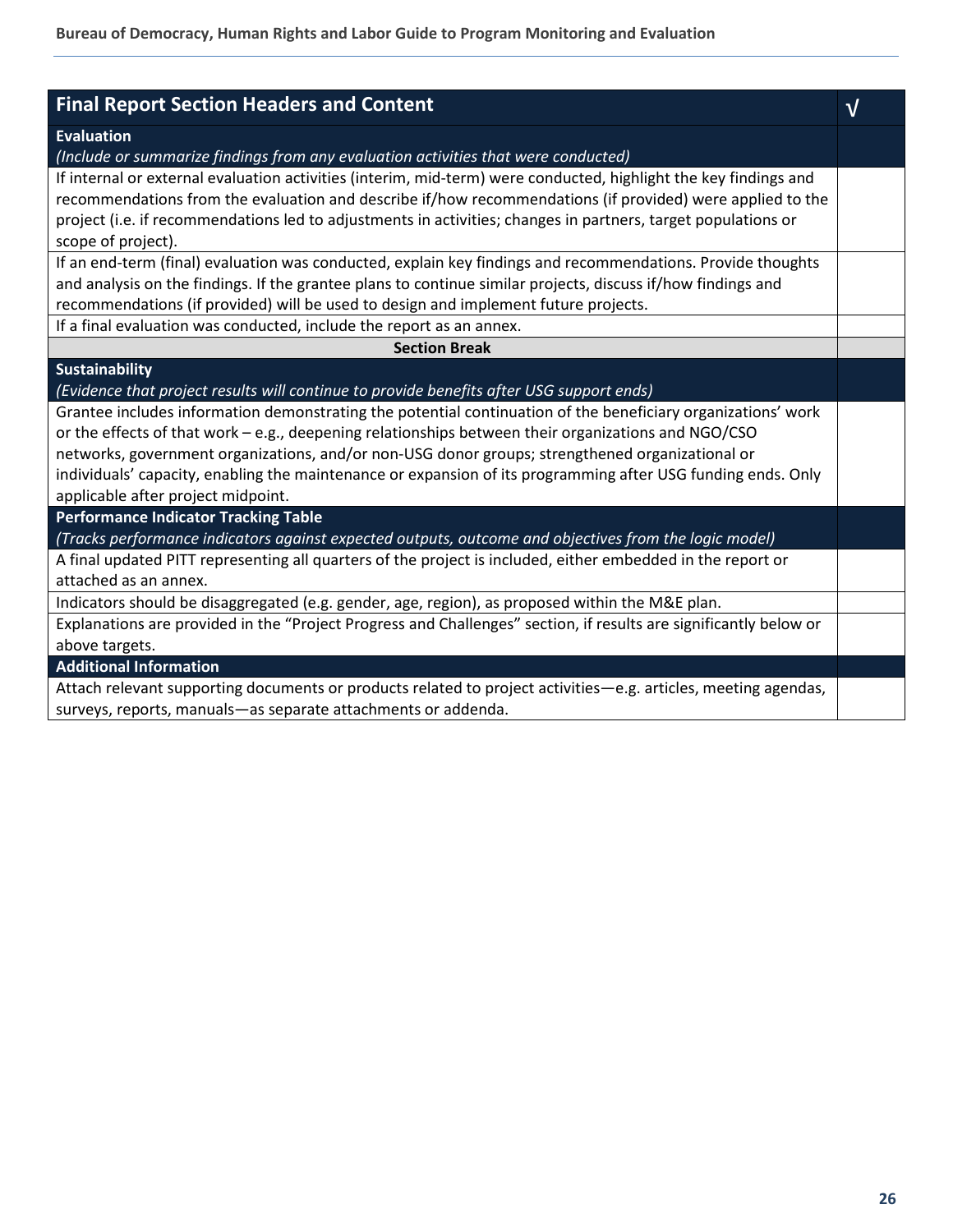### <span id="page-29-0"></span>**Key Monitoring & Evaluation Terms – Glossary**

**Activity:** An action or process undertaken over a specific period of time by an organization. Activities convert inputs (resources) to products or services, in order to achieve outputs and outcomes.

**Assumptions:** Hypotheses about factors or risks, such as underlying beliefs about the program, and the stakeholders or beneficiaries that should be involved. If these underlying beliefs do not occur, they can affect the progress or success of a program.

**Baseline:** Information collected before or at the start of a project or program. Baselines provide a basis for planning and/or assessing progress.

**Benchmark:** A standard against which results are measured. Related terms: Milestone, Target.

**Beneficiaries:** The individuals, groups, or organizations that benefit from an activity or project, or program.

**Data:** Information collected by a researcher or program implementer. Data gathered during an evaluation are analyzed to yield findings that serve as the basis for conclusions and recommendations.

**Data Collection Methods:** Techniques used to identify information sources, collect information, and minimize bias during an evaluation. Examples include surveys, focus groups, and interviews.

**Evaluation:** A systematic and objective assessment of an on-going or completed project or program. Evaluations are undertaken to (a) improve the performance of existing programs, (b) assess their effects and impacts, and (c) inform decisions about future programming. Evaluations involve the systematic collection and analysis of project data.

**Evaluation Design:** The approach and methodology selected for collecting and analyzing data in order to reach conclusions about program efficiency and effectiveness.

**External Evaluation:** The evaluation of a project or program conducted by entities and individuals not directly related to the implementing organization. Related term: Independent Evaluation.

**External Factors:** Factors which are not explicitly in the control of program staff or an implementing partner, but which can have a significant effect on intended outcomes and impact. Common external factors include changes in government policies or the political situation in a country (e.g. law restricting NGO activities).

**Goal:** The higher-order objective to which a project or program is intended to contribute. A goal should be lofty in nature and not resource-dependent. Many projects can contribute to the same goal.

**Impact:** A result or effect that is caused by or attributable to a project or program. It can also be a significant and measurable change affecting project beneficiaries. Impact is often used to refer to the higher-level effects of a program that occur in the medium or long term, and can be intended or unintended, positive or negative. For example, if a program trains human rights defenders (HRDs) on improving tactics and strategies to more effectively advocate for the rights of a vulnerable group, the number of HRDs trained is the output; skills acquired by HRDs, a demonstrated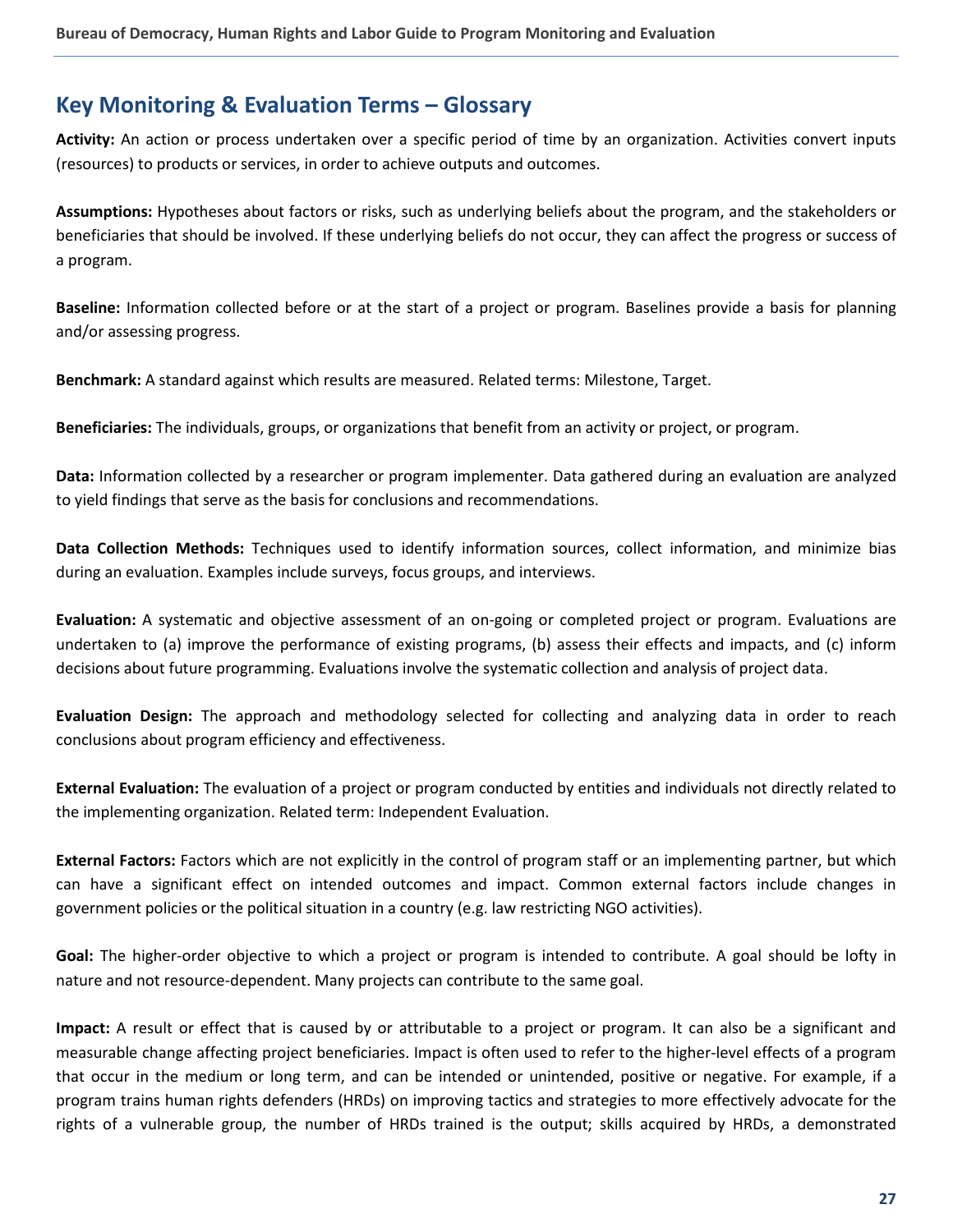improvement of advocacy campaigns, and effectively reaching target audiences (general public, government) are the outcomes; and an improvement in the social, economic or political rights of the vulnerable group is the impact. Related terms: Result, Outcome.

**Independent Evaluation:** An evaluation carried out by entities and persons not directly involved in the implementation of a project or program. It is characterized by full access to information and by full autonomy to carry out research and report findings, without undue influence from program managers and staff. Related term: External Evaluation.

**Indicator (or Performance Indicator):** A particular characteristic or dimension used to measure intended changes. Indicators are used to observe progress and measure actual results compared to expected results (targets). Indicators answer "how" or "whether" a project is progressing toward associated objectives. Indicators can be expressed quantitatively and should be objective and measureable (e.g. numeric value, percentages, indices). Indicators that are qualitative are less common, though acceptable. Examples of indicators include: number of gender-based violence survivors provided social support services; percent change in knowledge about investigative journalism.

**Input:** Resources used to produce an output. Inputs generally include technical assistance, supplies, funds, or training. Resources provided for program implementation. Examples: money, staff, time, facilities, equipment, curriculum.

**Internal Evaluation:** Evaluation conducted by the organization implementing and/or managing the intervention or program. Evaluation specialists, within the evaluation unit of a grantee organization, generally conduct internal evaluation.

**Logic Model:** A visual representation that provides a "road map" showing the sequence of related events. The logic model should connect beneficiaries' needs (the need for a planned program) with the programs' desired outcomes. It should identify project elements (e.g., inputs, outputs, outcomes, impact) and their relationships to one another (i.e. how outputs lead to outcomes), as well as the assumptions or risks that may influence success and failure.

**Mid-term Evaluation:** Evaluation performed towards the midpoint of program implementation.

**Milestone:** Specific interim events, products, or steps in a process that convey progress or completion of a deliverable or result. Milestones tend to be output-oriented. Examples include: product developed, working group established, recommendations drafted by working group. Indicators can also be measured by milestone, rather than a specific quantity. Related terms: Benchmark, Target.

**Monitoring:** The systematic collection of data to measure progress (based on performance indicators or other metrics). Progress is tracked based on expectations (targets) set before activities are implemented. Monitoring should be used to inform managers about the progress of an ongoing intervention or program, and to detect problems that can be addressed through corrective action.

**Objective:** A statement of the condition or state one expects to achieve. Objectives should be concrete, time-bound, and measureable and viewed as targets within the general goal.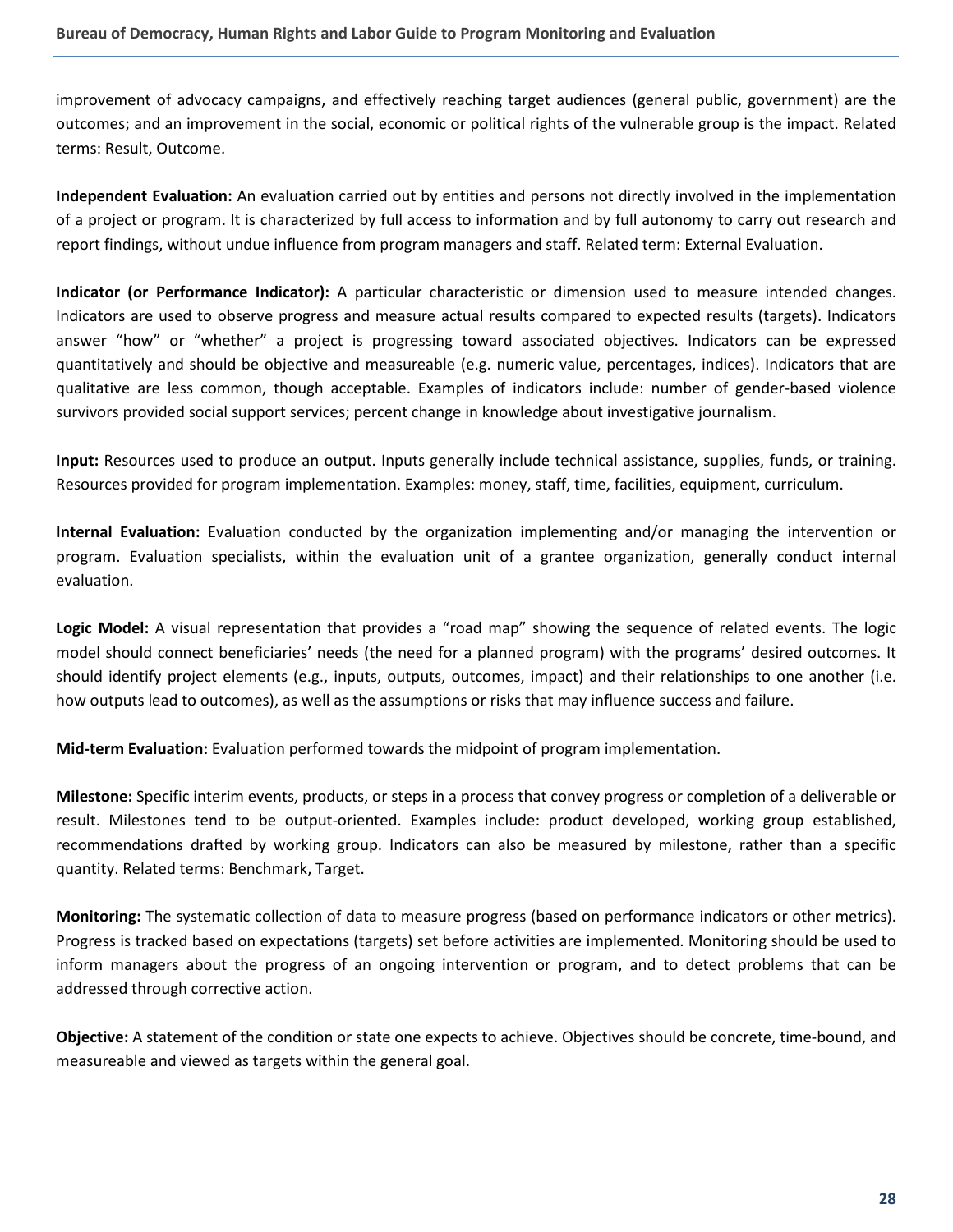**Outcome:** Specific changes in events, occurrences, or conditions, such as attitudes, behaviors, knowledge, skills, or status. Outcomes are caused by a project (i.e. attributable to outputs or program activities), and are often expressed at an individual level among program participants. For example, if a program trains human rights defenders (HRDs) on improving tactics and strategies to more effectively advocate for the rights of a vulnerable group, the number of HRDs trained is the output; skills acquired by HRDs, a demonstrated improvement of advocacy campaigns, and effectively reaching target audiences (general public, government) are outcomes. Outcome is often used to refer to more immediate and intended effects. Related term: Result.

**Output:** A tangible, immediate, and intended product or result of an activity that is within an organization's control. Program deliverables are generally considered outputs. Examples include: number of journalist trained, number of media articles written, number of manuals distributed.

**Program:** A set of activities implemented by a defined set of implementers and designed to achieve specific objectives over a specified period of time. A program may cut across sectors, themes or geographic areas. Related terms: Portfolio, Project.

**Program Evaluation:** Evaluation of a set of activities designed to understand whether specific (global, regional, country, sector) development objectives were achieved. A program is a time-bound intervention involving multiple activities that may cut across sectors, themes and/or geographic areas.

**Project:** An individually planned undertaking designed to achieve specific objectives within a given budget and time frame. Several projects may make up a program. Related terms: Activity, Program.

**Result:** A significant, intended or unintended, and measureable change in the condition of a beneficiary. Results can also refer to a change at the host country or institution level that affects beneficiaries directly or indirectly. Related term: Outcome.

**Scope of Work**: A written description of the objectives, tasks, approaches or methods, deliverables and schedule for a project or evaluation.

**Target:** An expected value or level for an indicator, at a specified point in time in the future. The target shows the level of achievement that is expected in order for results to occur. Targets are compared against actual results. A target is defined for each indicator as part of the M&E plan. Related terms: Benchmark, Milestone.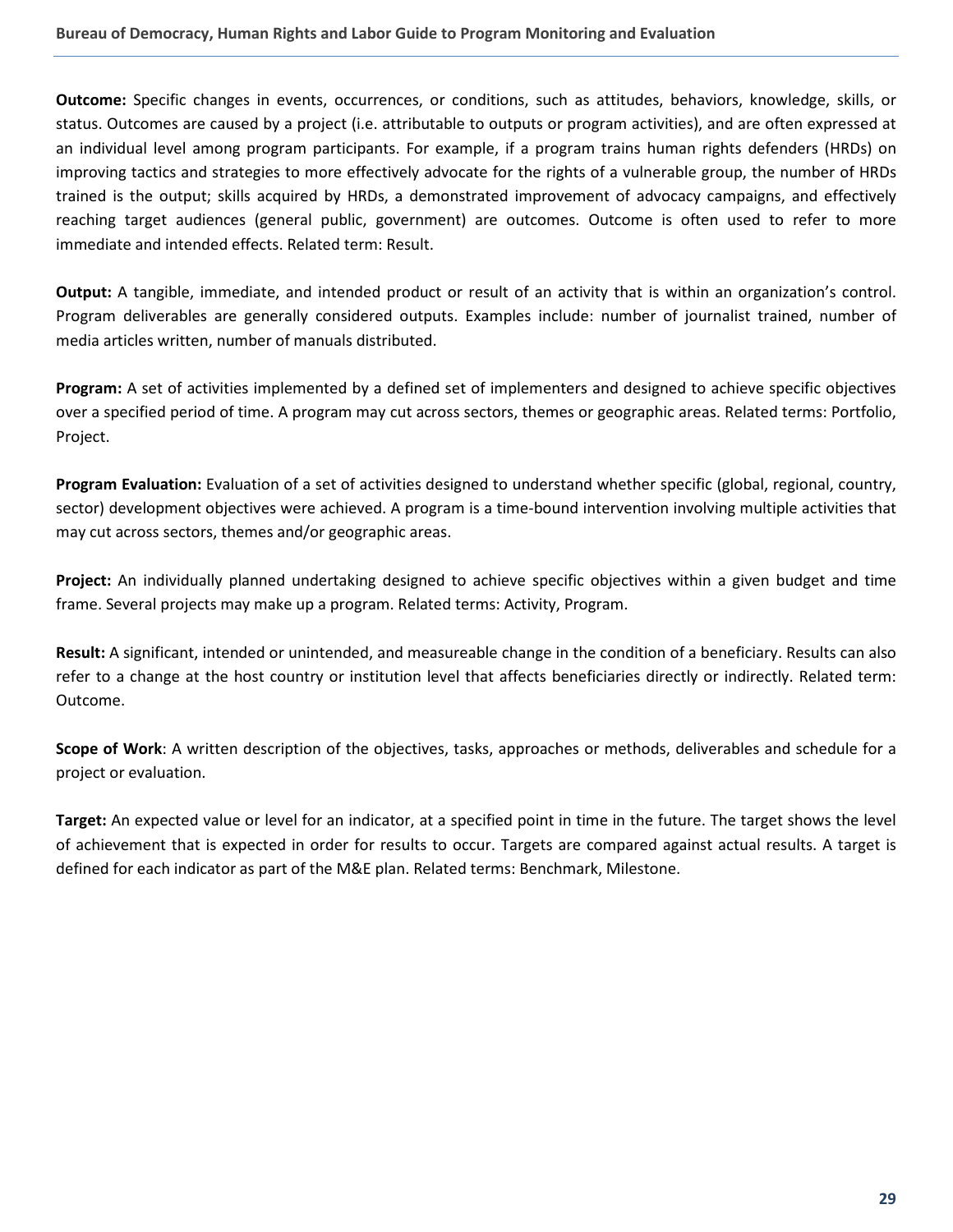## <span id="page-32-0"></span>**Recommended Monitoring & Evaluation Resources**

#### **DRL M&E Resources**

- **Sample Logic Model Template (MS Word)** <http://www.state.gov/documents/organization/257893.docx>
- **Sample Monitoring and Evaluation Plan (MS Excel)** <http://www.state.gov/documents/organization/257894.xlsx>
- **DRL-Related USG Standard "F" Indicators – Performance Indicator Reference Sheets** <http://www.state.gov/j/drl/p/c72333.htm>

#### **Democracy, Human Rights and Governance M&E Resources**

- **Design, Monitoring and Evaluation for Peace** DME for Peace is an online platform enabling peacebuilding professionals to find and share resources in order to better identify what works in peacebuilding interventions. Users can access toolkits providing practical guidance on M&E, reports, and a series of webinars highlighting the work of practitioners [\(M&E Thursday Talks\)](http://dmeforpeace.org/discuss/forums/thursday-talks). <http://dmeforpeace.org/>
- **Monitoring and Evaluation: Showing How Democracy and Governance Programs Make a Difference (2013)** Handbook developed by the staff of the Office of Monitoring and Evaluation at the International Republican Institute (IRI). This comprehensive resource focuses on applying M&E to democracy assistance and governance programs. http://www.iri.org/sites/default/files/fields/field files\_attached/resource/external\_me\_handbookfinal-01-27-[16.pdf](http://www.iri.org/sites/default/files/fields/field_files_attached/resource/external_me_handbookfinal-01-27-16.pdf)
- **Training Modules for Design, Monitoring and Evaluation for Peacebuilding, Search for Common Ground (2013)** Synthesizes key concepts, tools and methods for design, monitoring and evaluation of peacebuilding programs. <http://dmeforpeace.org/learn/training-modules-design-monitoring-and-evaluation-peacebuilding>
- **Evaluating Human Rights Training Activities: A Handbook for Human Rights Educators – Equitas and the United Nations High Commissioner for Human Rights (2010)**

This practical guide builds on existing research and practice in educational evaluation. It provides information on the fundamentals behind program evaluation and step-by-step guidance, including adaptable tools and techniques for the evaluation of human rights training.

<http://www.ohchr.org/Documents/Publications/EvaluationHandbookPT18.pdf>

• *Encouraging Effective Evaluation of Conflict Prevention and Peacebuilding Activities: Towards DAC Guidance* **– CDA Collaborative Learning Projects (2008)**

This report outlines an approach for evaluating conflict prevention and peacebuilding activities. [http://cdacollaborative.org/wordpress/wp-content/uploads/2016/01/Encouraging-Effective-Evaluation-of-Conflict-](http://cdacollaborative.org/wordpress/wp-content/uploads/2016/01/Encouraging-Effective-Evaluation-of-Conflict-Prevention-and-Peacebuilding-Activities-Towards-DAC-Guidance.pdf)[Prevention-and-Peacebuilding-Activities-Towards-DAC-Guidance.pdf](http://cdacollaborative.org/wordpress/wp-content/uploads/2016/01/Encouraging-Effective-Evaluation-of-Conflict-Prevention-and-Peacebuilding-Activities-Towards-DAC-Guidance.pdf)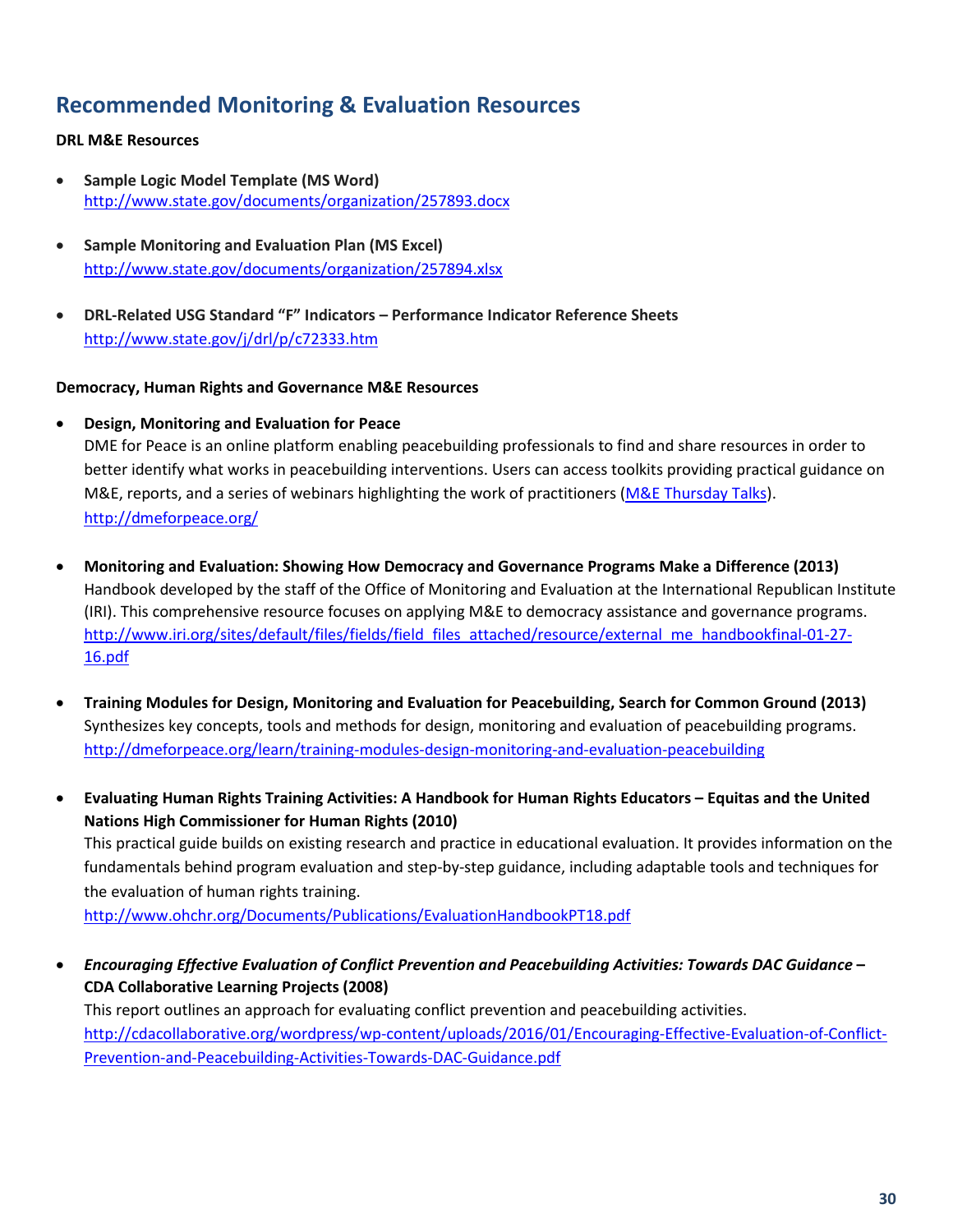#### • **Evaluating Democracy Support: Methods and Experiences (2006)**

Developed by the International Institute for Democracy and Electoral Assistance (International IDEA) and the Swedish International Development Cooperation Agency (Sida). It explores methods and techniques of evaluating democracy support. It also notes the challenges present when attempting to establish causality and attribution. [http://www.idea.int/publications/evaluating\\_democracy\\_support/upload/evaluating\\_democracy\\_support\\_cropped.](http://www.idea.int/publications/evaluating_democracy_support/upload/evaluating_democracy_support_cropped.pdf) [pdf](http://www.idea.int/publications/evaluating_democracy_support/upload/evaluating_democracy_support_cropped.pdf)

#### **Policy Advocacy M&E Resources**

• **The Advocacy Strategy Framework A tool for articulating an advocacy theory of change – Center for Evaluation Innovation (2015)**

Provides a simple framework to articulate the theory of change behind policy advocacy strategies. <http://www.evaluationinnovation.org/sites/default/files/Adocacy%20Strategy%20Framework.pdf>

• **Pathways for Change: 10 Theories to Inform Advocacy and Policy Change Efforts – Center for Evaluation Innovation (2013)**

Brief on theories most directly applicable to either understanding how policy change happens or how specific advocacy tactics play out. This update includes an expanded section on how evaluators, advocates, and funders can apply these theories to advocacy and policy work. [http://orsimpact.com/wp-content/uploads/2013/11/Center\\_Pathways\\_FINAL.pdf](http://orsimpact.com/wp-content/uploads/2013/11/Center_Pathways_FINAL.pdf)

• **Monitoring and Evaluating Advocacy: Companion to the Advocacy Toolkit (2010)**

Documents basic steps in planning M&E for advocacy, including data collection tools and case studies. [http://www.unicef.org/evaluation/files/Advocacy\\_Toolkit\\_Companion.pdf](http://www.unicef.org/evaluation/files/Advocacy_Toolkit_Companion.pdf)

#### **Indicator Development Resources**

- **Human Rights Indicators at Programme and Project Level Guidelines for Defining Indicators, Monitoring and Evaluation -- The Danish Institute for Human Rights Copenhagen (2006)** Provides a set of tools by which to plan, monitor and evaluate human rights projects. <http://www.humanrights.dk/files/media/billeder/udgivelser/indikatormanualwebpdf.pdf>
- **Handbook of Democracy and Governance Program Indicators** Based on USAID programming for democracy and governance, this gives examples of indicators that other organizations have used to manage programming. This handbook is divided by thematic area: rule of law, elections and political processes, civil society and governance. [http://pdf.usaid.gov/pdf\\_docs/Pnacc390.pdf](http://pdf.usaid.gov/pdf_docs/Pnacc390.pdf)
- **Human Rights Indicators: A Guide to Measurement and Implementation** This step-by-step guide helps readers think through the types of indicators they can collect under the realm of human rights programming. This handbook includes guidance on ethical data collection and interpreting statistical information from a human rights perspective. [http://www.ohchr.org/Documents/Publications/Human\\_rights\\_indicators\\_en.pdf](http://www.ohchr.org/Documents/Publications/Human_rights_indicators_en.pdf)
- **World Bank Collected Indicators**